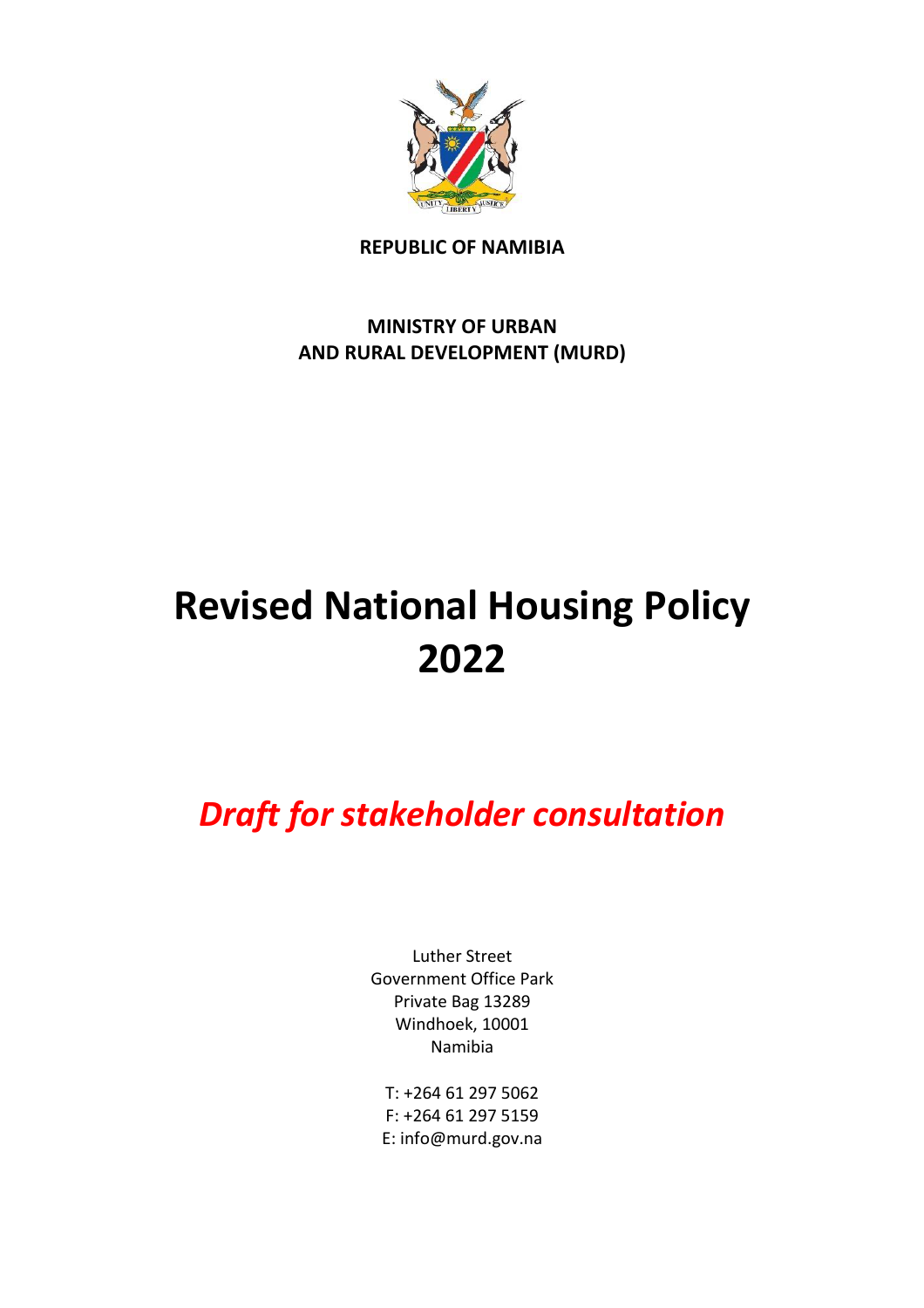## **ACKNOWLEDGEMENTS**

The Task Team for the Review and Development of a National Housing Policy and Implementation Plan (TTNHP) has been established under the leadership of the Executive Directors (EDs) of the Ministry Urban and Rural Development (MURD), Ministry of Finance (MoF) and the National Planning Commission (NPC) and who report to their respective Ministers. The TTNHP Terms of Reference (TORs) required the TTNHP to "review all existing studies, policies, programmes and projects, identify gaps and propose a comprehensive Housing Policy and Implementation Plan that will bring about an accelerated delivery of affordable housing in the country; and submit a draft National Housing Policy including Implementation Plan".

The TTNHP would like to acknowledge the contributions of XXX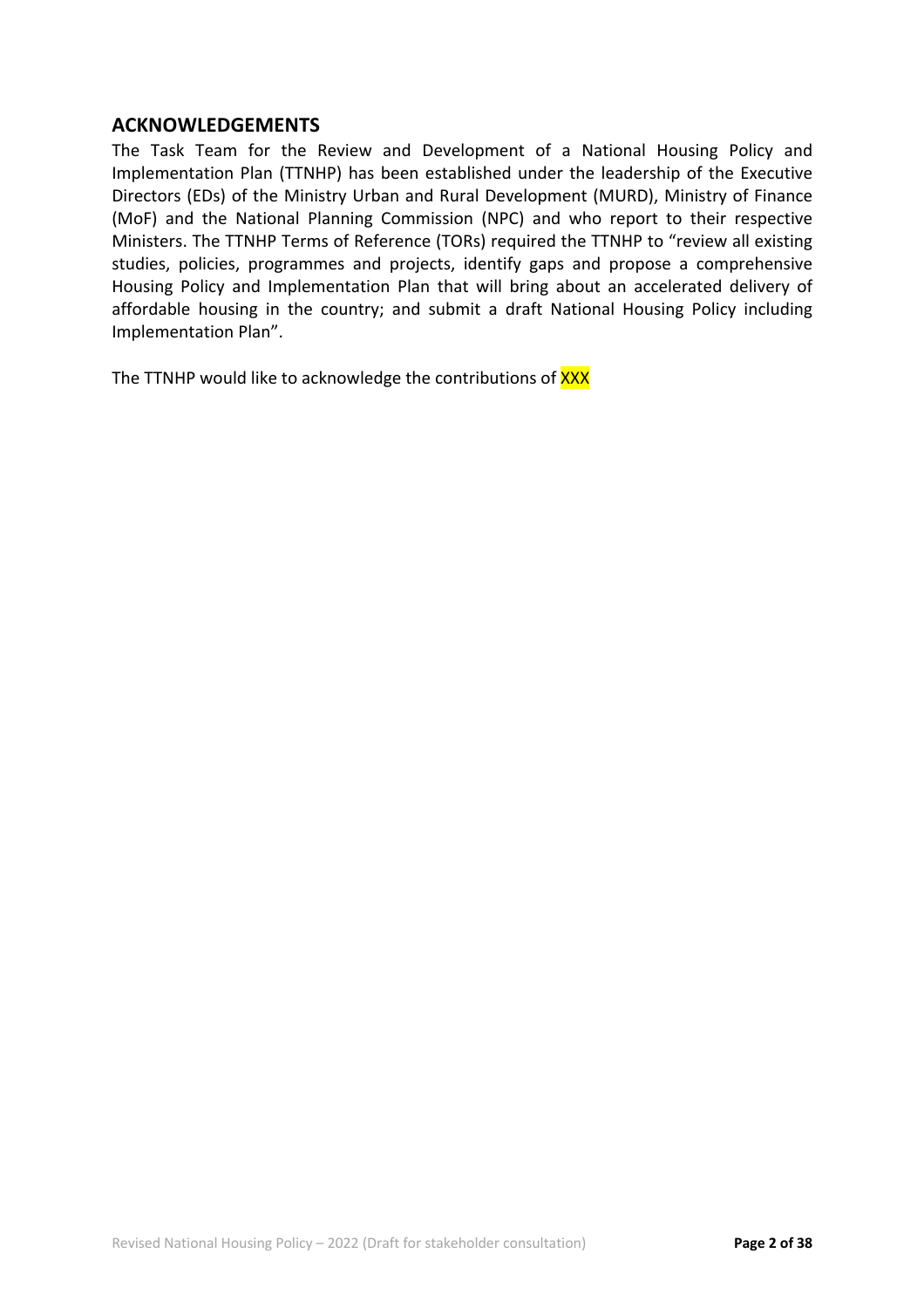## **TABLE OF CONTENTS**

| $\mathbf 1$ | <b>FOREWORD</b>                                                                                                         | 5        |
|-------------|-------------------------------------------------------------------------------------------------------------------------|----------|
| 2           | <b>ACRONYMS AND ABBREVIATIONS</b>                                                                                       | 6        |
| 3           | GLOSSARY OF CONCEPTS, TERMS AND JARGON                                                                                  | 7        |
| 4           | <b>EXECUTIVE SUMMARY</b>                                                                                                | 8        |
| 5           | <b>INTRODUCTION</b>                                                                                                     | 10       |
| 6           | <b>BACKGROUND</b>                                                                                                       | 11       |
|             | 6.1 The state of housing in Namibia                                                                                     | 11       |
|             | 6.1.1 Rapid and informal urbanization                                                                                   | 11       |
|             | 6.1.2 Widespread poverty and inequality                                                                                 | 11       |
|             | 6.1.3 Scarcity of serviced land                                                                                         | 11       |
|             | 6.1.4 Non-diversified housing stock<br>6.1.5 Inadequate Local Authority funding                                         | 11<br>12 |
|             | 6.1.6 Insufficient public spending on housing and urban development                                                     | 12       |
|             | 6.2 Problem Statement                                                                                                   | 12       |
| 7           | <b>RATIONALE</b>                                                                                                        | 12       |
| 8           | <b>ALIGNMENT</b>                                                                                                        | 13       |
|             | 8.1 Global Development Goals                                                                                            | 13       |
|             | 8.2 National Development Goals                                                                                          | 14       |
|             | 8.3 Related Policies                                                                                                    | 14       |
| 9           | <b>GUIDING PRINCIPLES</b>                                                                                               | 14       |
| 10          | <b>POLICY DIRECTION</b>                                                                                                 | 15       |
|             | 10.1 Vision 15                                                                                                          |          |
|             | 10.2 Mission                                                                                                            | 15       |
|             | 1.1 Goals 15                                                                                                            |          |
| 11          | <b>OBJECTIVES</b>                                                                                                       | 16       |
|             | 12 STRATEGIES                                                                                                           | 16       |
|             | 12.1 Redefining impact                                                                                                  | 16       |
|             | 12.1.1 From "houses" to housing opportunities                                                                           | 16       |
|             | 12.1.2 Harnessing spatial opportunities                                                                                 | 17       |
|             | 12.1.3 Defining income groups and affordability<br>12.2 Strategy A: Upscale Participatory Informal Settlement Upgrading | 17<br>18 |
|             | 12.3 Strategy B: Mainstream Incremental Greenfield Development                                                          | 19       |
|             | 12.4 Strategy C: Realign Government Programmes, Processes and Budget                                                    | 19       |
|             | 12.5 Strategy D: Incentivise Private Investment in Land and Housing                                                     | 20       |
|             | 12.6 Strategy E: Promote Inclusive and Sustainable Urban Development                                                    | 20       |
| 13          | <b>IMPLEMENTATION FRAMEWORK</b>                                                                                         | 21       |
|             | 13.1 Institutional Arrangements                                                                                         | 21       |
|             | 13.1.1 Government OMAs                                                                                                  | 21       |
|             | 13.1.1.1 National Government                                                                                            | 21       |
|             | 13.1.1.2 Regional Councils                                                                                              | 21       |
|             | 13.1.1.3 Local Authorities                                                                                              | 22       |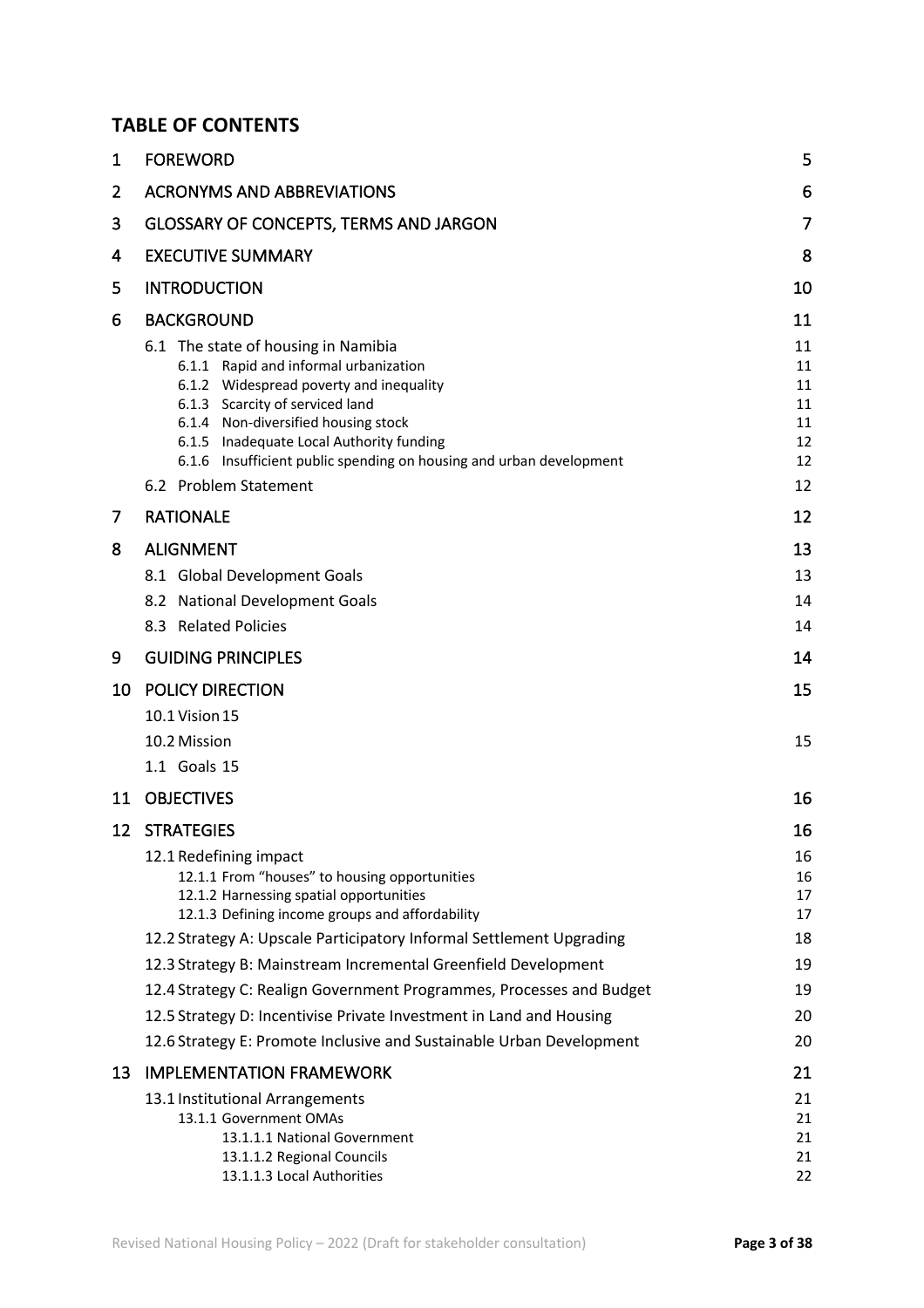|    | 13.1.1.4 National Housing Enterprise                                               | 22       |
|----|------------------------------------------------------------------------------------|----------|
|    | 13.1.2 Key non-state implementors                                                  | 22       |
|    | 13.1.2.1 National Alliance for Informal Settlement Upgrading                       | 22       |
|    | 13.1.2.2 Shack Dwellers Federation of Namibia / Namibia Housing Action Group       | 22       |
|    | 13.1.2.3 Development Workshop Namibia                                              | 23       |
|    | 13.1.2.4 Private sector housing developers                                         | 23       |
|    | 13.1.3 Civil Society                                                               | 23       |
|    | 13.1.4 Academia                                                                    | 23       |
|    | 13.1.5 International Cooperation Partners                                          | 24       |
|    | 13.2 Legal and Regulatory Arrangements                                             | 24       |
|    | 13.2.1 Key Legislation                                                             | 24       |
|    | 13.3 Budgeting and Resource Mobilisation                                           | 25       |
|    | 13.3.1 Cost estimates                                                              | 26       |
|    | 13.3.2 Budgeting guidelines for targeted impact                                    | 26       |
|    | 13.3.3 Overall costing                                                             | 27       |
|    | 13.3.4 A structured housing subsidy/grant system                                   | 27       |
|    | 13.3.5 Align and increase Government budget allocations                            | 29       |
|    | 13.3.6 Private sector contributions and cross-subsidies                            | 29       |
|    | 13.3.7 Unexplored sources of Government funding                                    | 29       |
|    | 13.3.8 International Development Cooperation                                       | 29       |
|    | 13.3.9 Funding devices                                                             | 29       |
|    | 13.4 Monitoring and Evaluation Framework                                           | 29       |
|    | 13.4.1 Annual Land and Housing Report                                              | 30       |
|    | 13.4.2 Annual Public Forum on Housing and Urbanisation                             | 30       |
|    | 13.4.3 Annual revision of targets and budgets                                      | 30       |
|    | 13.4.4 Improvement of the Namibia Housing Information System                       | 30       |
|    | 13.5 Communications Strategy                                                       | 30       |
|    | 13.5.1 Government                                                                  | 31       |
|    | 13.5.2 General public                                                              | 31       |
|    | 13.5.3 Rural communities                                                           | 31       |
|    | 14 IMPLEMENTATION ACTION PLAN                                                      | 31       |
|    | 14.1 Interventions                                                                 | 31       |
|    | 14.1.1 STRATEGY A                                                                  |          |
|    | 14.1.1.1 Articulate political commitment to recognize COs as secure tenure         | 31<br>31 |
|    | 14.1.1.2 Develop National Strategy for Participatory Informal Settlement Upgrading | 32       |
|    | 14.1.1.3 Capacitate existing PISU implementors                                     | 32       |
|    | 14.1.2 STRATEGY B                                                                  | 32       |
|    | 14.1.2.1 Increase budget allocations for Urban Amenities                           | 32       |
|    | 14.1.3 STRATEGY C                                                                  | 32       |
|    | 14.1.3.1 Enshrine the right to adequate housing in the Constitution                | 32       |
|    | 14.1.3.2 Align all Government housing initiatives                                  | 33       |
|    | 14.1.3.3 Revitalise the Decentralised Build Together Program                       | 33       |
|    | 14.1.3.4 Accelerate Local Government Reform                                        | 33       |
|    | 14.1.3.5 Refocus and recapitalise the National Housing Enterprise                  | 34       |
|    | 14.1.3.6 Develop a social rental housing framework                                 | 34       |
|    | 14.1.4 STRATEGY D                                                                  | 34       |
|    | 14.1.4.1 Encourage PPPs/JVs for land servicing and housing                         | 34       |
|    | 14.1.4.2 Develop Residential Densification Guidelines                              | 35       |
|    | 14.1.4.3 Develop Inclusionary Housing incentives                                   | 35       |
|    | 14.1.5 STRATEGY E                                                                  | 35       |
|    | 14.1.5.1 Review urban density regulations and engineering standards                | 35       |
|    | 14.1.5.2 Enable Housing innovation                                                 | 35       |
| 15 | <b>CONCLUSION</b>                                                                  | 36       |
|    |                                                                                    |          |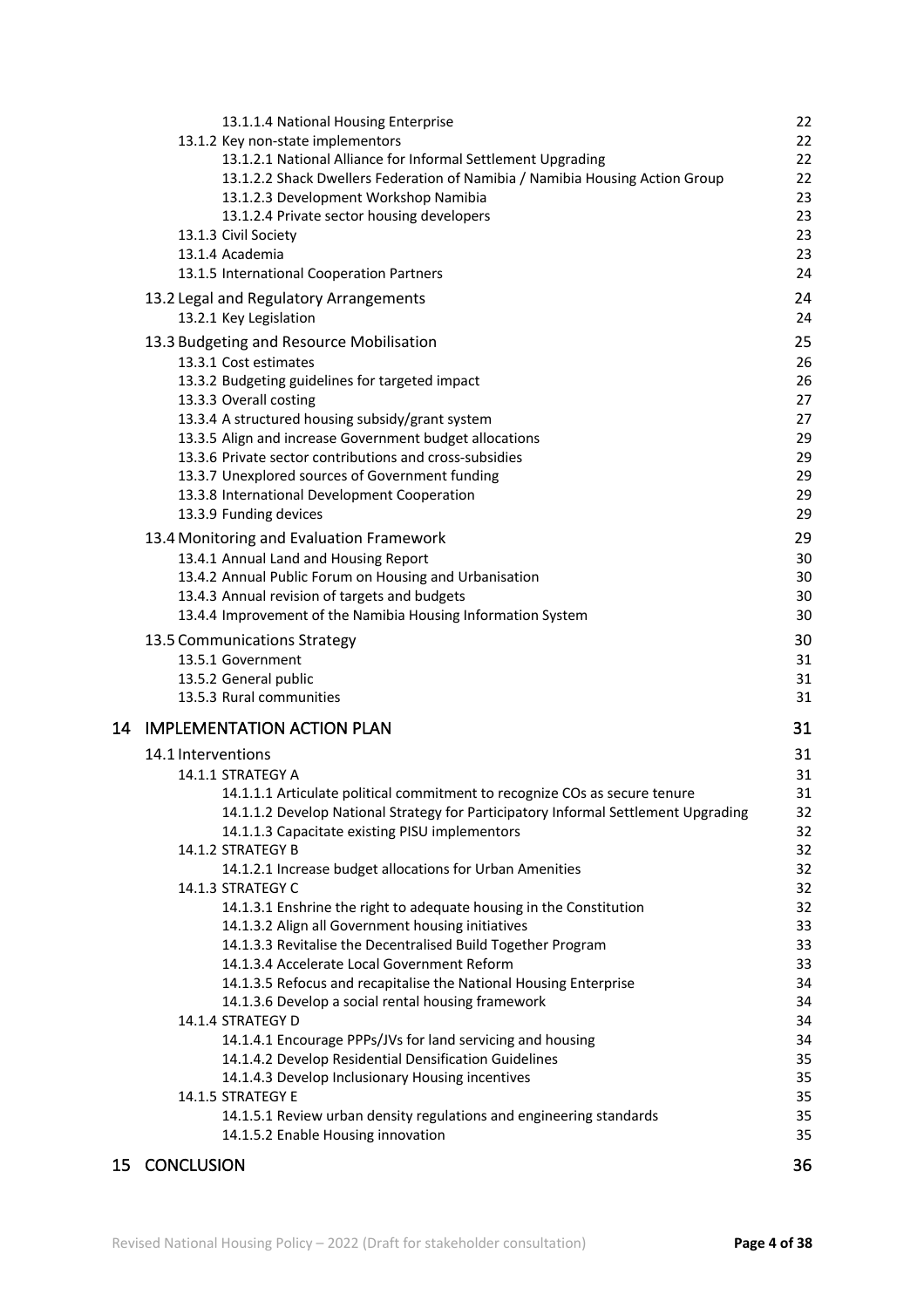# **1 FOREWORD**

…by the Minister of Urban and Rural Development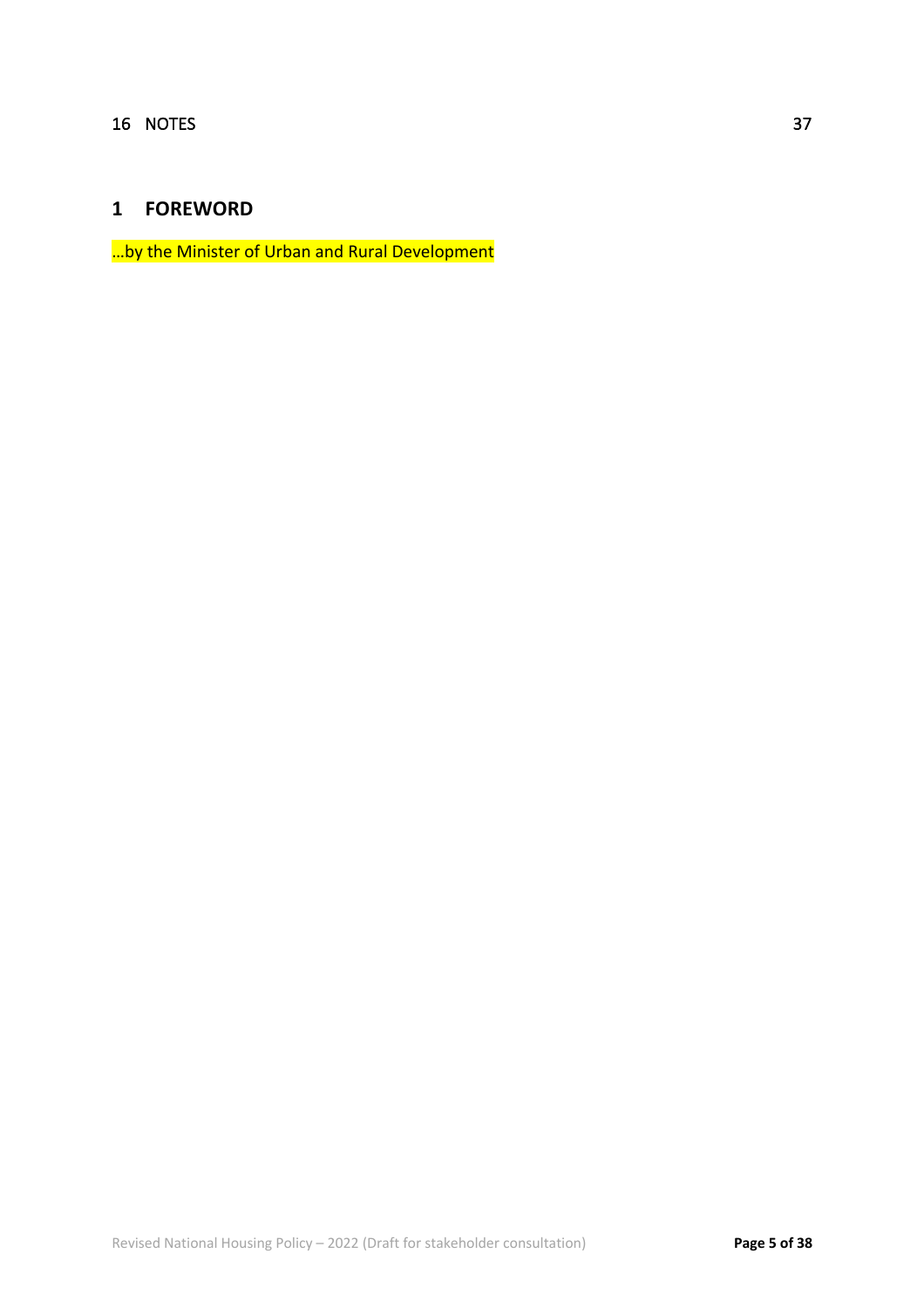# **2 ACRONYMS AND ABBREVIATIONS**

| <b>ACLH</b>       | Affordable Credit-Linked Housing                                   |
|-------------------|--------------------------------------------------------------------|
| AfDB              | African Development Bank                                           |
| <b>CBO</b>        | <b>Community Based Organisation</b>                                |
| CLIP              | Community Land Information Program                                 |
| CO                | Certificate of Occupancy                                           |
| <b>DBTP</b>       | Decentralised Build Together Programme                             |
| <b>DW</b>         | Development Workshop Namibia                                       |
| <b>FLTS</b>       | Flexible Land Tenure System                                        |
| GDP               | <b>Gross Domestic Product</b>                                      |
| GIPF              | Government Institutions Pension Fund                               |
| <b>HPP</b>        | Harambee Prosperity Plan                                           |
| <b>HRDC</b>       | Habitat Research and Development Centre                            |
| <b>HSF</b>        | <b>Housing Subsidy Formula</b>                                     |
| <b>HOSSM</b>      | Home Owner's Scheme for Staff Members                              |
| <b>IAP</b>        | <b>Implementation Action Plan</b>                                  |
| ICT               | Information and Communication Technologies                         |
| <b>IGD</b>        | Incremental Greenfield Development                                 |
| LA(s)             | Local Authority(ies)                                               |
| <b>MAWLR</b>      | Ministry of Agriculture, Water and Land Reform                     |
| <b>MCA-N</b>      | Millennium Challenge Account Namibia                               |
| <b>MHDP</b>       | Mass Housing Development Programme                                 |
| MoF               | Ministry of Finance                                                |
| <b>MoHSS</b>      | Ministry of Health and Social Services                             |
| MoWT              | Ministry of Works and Transport                                    |
| <b>MTEF</b>       | Medium Term Expenditure Framework                                  |
| <b>MULSP</b>      | Mass Urban Land Servicing Programme                                |
| <b>MURD</b>       | Ministry of Urban and Rural Development                            |
| NDP-5             | Fifth National Development Plan                                    |
| <b>NAISU</b>      | National Alliance for Informal Settlement Upgrading                |
| <b>NGO</b>        | Non-Governmental Organisation                                      |
| NHAG              | Namibia Housing Action Group                                       |
| NHDF              | National Housing Development Fund                                  |
| NHP               | <b>National Housing Policy</b>                                     |
| NHIS              | Namibia Housing Information System                                 |
| <b>NPC</b>        | <b>National Planning Commission</b>                                |
| <b>NSDF</b>       | National Spatial Development Framework                             |
| <b>NUA</b>        | New Urban Agenda                                                   |
| <b>NUST</b>       | Namibia University of Science and Technology                       |
| OECD              | Organisation for Economic Co-Operation and Development             |
| O/M/A             | Organisations, Ministries and Agencies                             |
| <b>PISU</b>       | Participatory Informal Settlement Upgrading                        |
| POS               | Public Open Space                                                  |
| <b>PPP</b>        | Public-Private Partnership                                         |
| <b>PSUP</b><br>RC | Participatory Slum Upgrading Programme                             |
| <b>SDFN</b>       | <b>Regional Councils</b><br>Shack Dwellers Federation of Namibia   |
| <b>SDG</b>        | Sustainable Development Goals                                      |
| SDI               | Shack/Slum Dwellers International                                  |
| TIPEEG            | Targeted Intervention Programme for Employment and Economic Growth |
| <b>TFRDEP</b>     | Trust Fund for Regional Development and Equity Provision           |
| UN                | <b>United Nations</b>                                              |
| <b>UN-Habitat</b> | United Nations Human Settlements Programme                         |
|                   |                                                                    |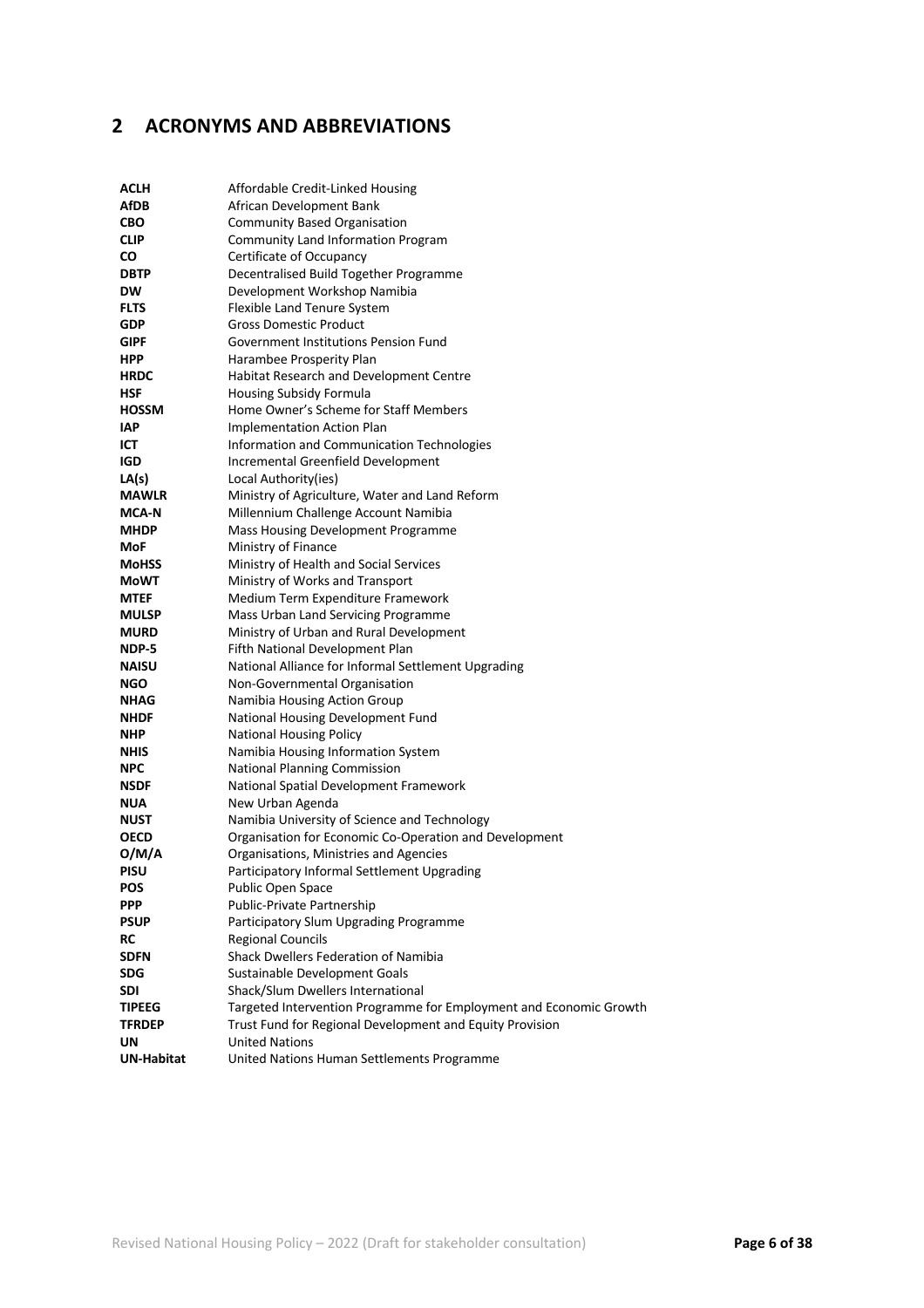# **3 GLOSSARY OF CONCEPTS, TERMS AND JARGON**

#### For the purpose of this policy the following definitions apply:

| <b>Adequate housing (UN</b><br>definition)<br><b>Affordable housing</b>        | This includes security of tenure; availability of services; adequacy of materials; facilities and<br>infrastructure; affordability; habitability; accessibility; location; and cultural adequacy.<br>Housing-related expenditure (for rental or homeownership) not exceeding 30% of combined<br>household income, aligned with current income demographics. Affordability is one component<br>of adequate housing  |
|--------------------------------------------------------------------------------|--------------------------------------------------------------------------------------------------------------------------------------------------------------------------------------------------------------------------------------------------------------------------------------------------------------------------------------------------------------------------------------------------------------------|
| <b>Beneficiary household</b><br><b>Bulk infrastructure</b>                     | A household that benefitted from a housing opportunity as defined herein<br>This can vary depending on context, but generally refers to roads, storm water management,<br>sewerage reticulation and treatment, water storage and reticulation, electricity, waste<br>management and information technology                                                                                                         |
| Certificate of                                                                 | These include certificate issued by a Local Authority which certify the name of the inhabitants                                                                                                                                                                                                                                                                                                                    |
| Occupancy                                                                      | living in a specific structure in an informal settlement                                                                                                                                                                                                                                                                                                                                                           |
| <b>Greenfield extension</b><br><b>Habitable dwelling</b>                       | New planned or unplanned development on unimproved land<br>A dwelling unit that provides the inhabitants with adequate space, protects them from cold,<br>damp, heat, rain, wind or other threats to health, structural hazards and ensures physical safety<br>of occupants.                                                                                                                                       |
| Housing density (gross)                                                        | Number of housing units per unit of land (hectare) within a boundary which includes other land<br>uses such as schools, streets, parks, etc.                                                                                                                                                                                                                                                                       |
| Housing density (net)<br><b>Housing opportunity</b>                            | Number of housing units per unit of land (hectare)<br>Core deliverables of implementors under this policy, including Greenfield Plots, Improved Plots,<br>Core Houses, Improved Houses, Credit-linked Houses and Rental Dwellings                                                                                                                                                                                  |
| Implementor<br><b>Inclusionary Housing</b><br><b>Incentives</b>                | State or non-state organisations with the mandate to provide housing opportunities<br>Incentives for market-related housing developments to include a set percentage of units that<br>are affordable to income groups that are lower than the local median income to ensure mixed-<br>income neighbourhoods                                                                                                        |
| <b>Informal settlement</b>                                                     | Un-proclaimed settlements and areas where groups of housing units have been constructed on<br>land that has no water, sanitation and electricity services and the occupants have no legal claim<br>to occupy the land or occupied the land illegally                                                                                                                                                               |
| Local authority                                                                | The authorities governing Namibia's municipalities, towns, and villages as per the Local<br>Authorities Act of 1992 and its amendments                                                                                                                                                                                                                                                                             |
| Participation                                                                  | The active involvement of residents in policy, planning, implementation, and evaluation of<br>strategies under this policy                                                                                                                                                                                                                                                                                         |
| <b>Public Private</b>                                                          | Public-private partnerships as per the Public Private Partnership Act of 2017                                                                                                                                                                                                                                                                                                                                      |
| Partnership<br><b>Public sector</b>                                            | All government or parastatal institutions, (offices, ministries, agencies) at national, regional, and<br>local authority levels                                                                                                                                                                                                                                                                                    |
| <b>Public space</b>                                                            | Any street, square, recreation ground, garden, park or enclosed space situated within and/or<br>owned by the local authority for the use and benefit of the public                                                                                                                                                                                                                                                 |
| <b>Regional councils</b>                                                       | The authorities governing Namibia's regions as per the Regional Councils Act of 1992 and its<br>amendments                                                                                                                                                                                                                                                                                                         |
| <b>Rural Housing</b>                                                           | Housing in places that are not promulgated as urban areas (this excludes housing on private<br>agricultural farmland)                                                                                                                                                                                                                                                                                              |
| Services (basic)                                                               | This can vary depending on context, but generally refers to provision of water, sewerage<br>reticulation / treatment and electricity                                                                                                                                                                                                                                                                               |
| Services (full)<br><b>Subsidy</b>                                              | This includes land that has been surveyed, planned and approved by the relevant authorities<br>and includes bulk infrastructure<br>Financial support from the state that is not recovered from the beneficiary                                                                                                                                                                                                     |
|                                                                                |                                                                                                                                                                                                                                                                                                                                                                                                                    |
| <b>Re-blocking</b>                                                             | Participatory repositioning of existing substandard dwelling in informal settlements to enable<br>provision of bulk infrastructure                                                                                                                                                                                                                                                                                 |
| <b>Starter title</b>                                                           | Individual title under the Flexible Land Tenure Act of 2012 requiring collective administration                                                                                                                                                                                                                                                                                                                    |
| <b>Landhold Title</b><br><b>Substandard dwelling</b><br><b>Tenure security</b> | Individual title under the Flexible Land Tenure Act of 2012 requiring collective administration<br>Makeshift building for mainly residential purposes colloquially referred to as 'shack'<br>This includes title deeds as per the Deeds Registries Act of 2015, title categories under the<br>Flexible Land Tenure Act of 2012, leasehold agreements and certificates of occupancy issued by<br>Local Authorities. |
| <b>Townland</b>                                                                | Land situated within a Local Authority jurisdiction but outside the boundaries of proclaimed<br>urban land                                                                                                                                                                                                                                                                                                         |
| Urban area                                                                     | Land under the jurisdiction of a Local Authority                                                                                                                                                                                                                                                                                                                                                                   |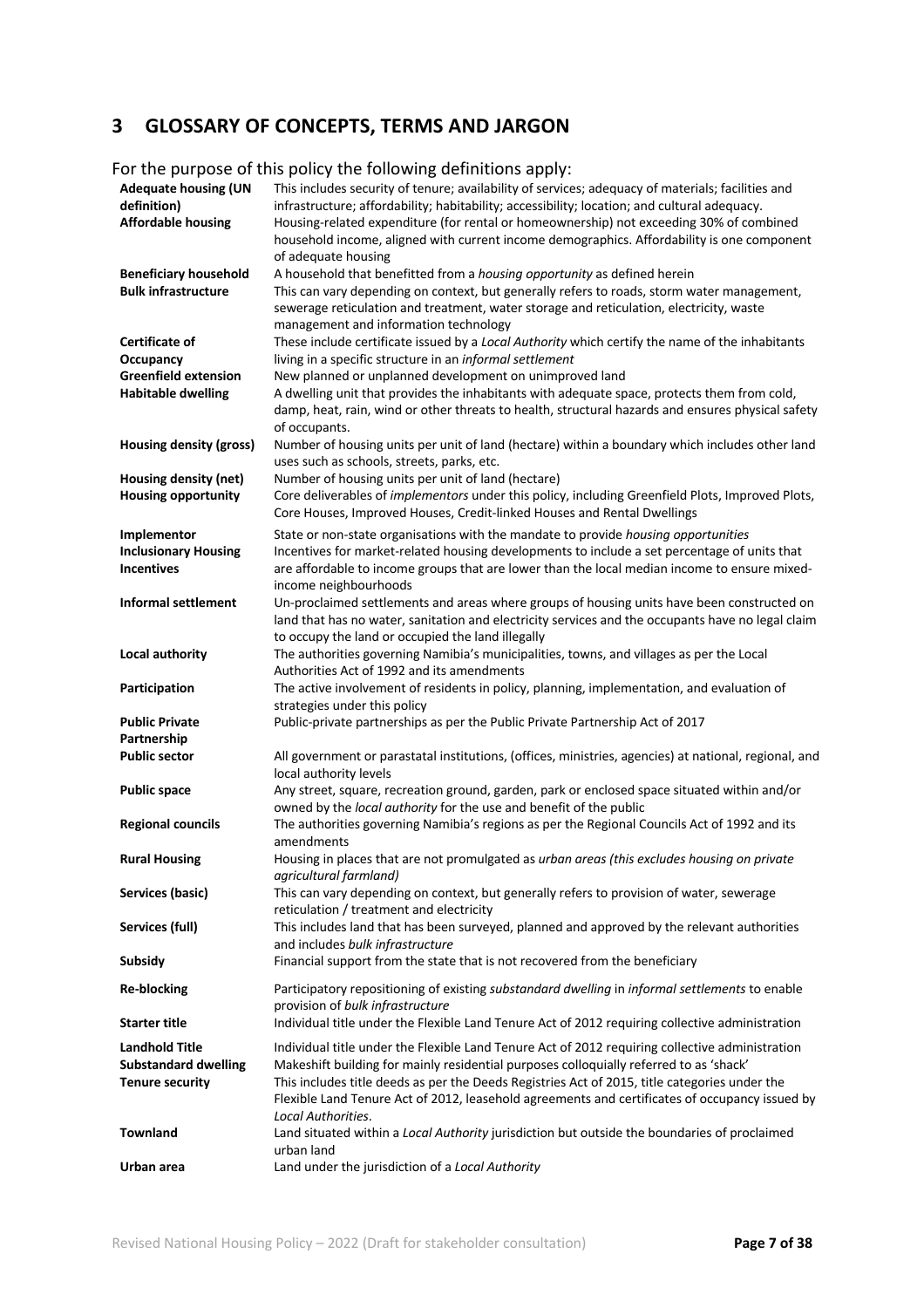## **4 EXECUTIVE SUMMARY**

The National Housing Policy (NHP) was adopted in 1991 and revised in 2009. The current revision was necessitated by a shifting policy direction in the urban land and housing sector in response to the economic situation requiring larger policy impact with reduced capital outlay, recent developments in the housing sector, fragmentation of policies, programmes, and projects and the lack of a detailed Implementation Action Plan as envisaged by the 2018 Guidelines for Public Policy Making by the National Planning Commission (NPC). The revision of the NHP outlines the overarching framework for a **focused, affordable and pragmatic approach to progressively realize adequate housing** for the largest majority in Namibia in the short (2022), medium (by 2024), and long term (beyond 2026).

Rapid and largely informal urbanisation provide major developmental challenges: by 2050 Namibia's urban population alone will outnumber its current overall population; today, about 50% of Namibia's population still has no access to adequate sanitation; and about 66% of Namibia's urban population lives in an informal settlement. In this context adequate housing is a cross-cutting issue with major significance for the attainment of national and international development goals and allows to harness the opportunities that urbanisation presents for social development.

The Namibian housing crisis is characterised by high housing costs due to slow and costly delivery of serviced land and negligible affordable formal housing production, in a context of high un- and underemployment, and extremely low levels of household income. Consequently, the 2009 NHP emphasis on homeownership as economic driver and the ensuing predominant focus on credit-linked housing during the Mass Housing Development Programme (MHDP) pilot phase did not create the envisioned impact as the houses remained unaffordable to the majority. Furthermore, public spending on housing development in Namibia has historically not exceeded 0.1% of GDP, far below regional and international benchmarks.

The revision of the NHP rather emphasizes the attainment of adequate and affordable housing for the largest number of inhabitants, prioritising the *Ultra-low- and Low-income groups* that make up about 88% of households nationally, through an incremental, targeted and collaborative approach. The policy aims to incrementally enable access to secure tenure and service infrastructure, and to financially support the construction and incremental improvement of housing units, in the process harnessing communities' own contributions towards the improvement of their living environment.

The policy shifts the focus from the government-led provision of houses to enabling a broad spectrum of stakeholders to deliver *housing opportunities.* It emphasises the need for increased public spending on urban amenities to render neighbourhoods more liveable and allow residents to access the *spatial opportunities*, in other words the opportunities for social and economic empowerment, public spaces and transportation networks, educational and healthcare facilities, and the generally increased density of social interactions, that urban areas offer.

Preliminary estimates show that there is an annual need of about 30 000 housing units to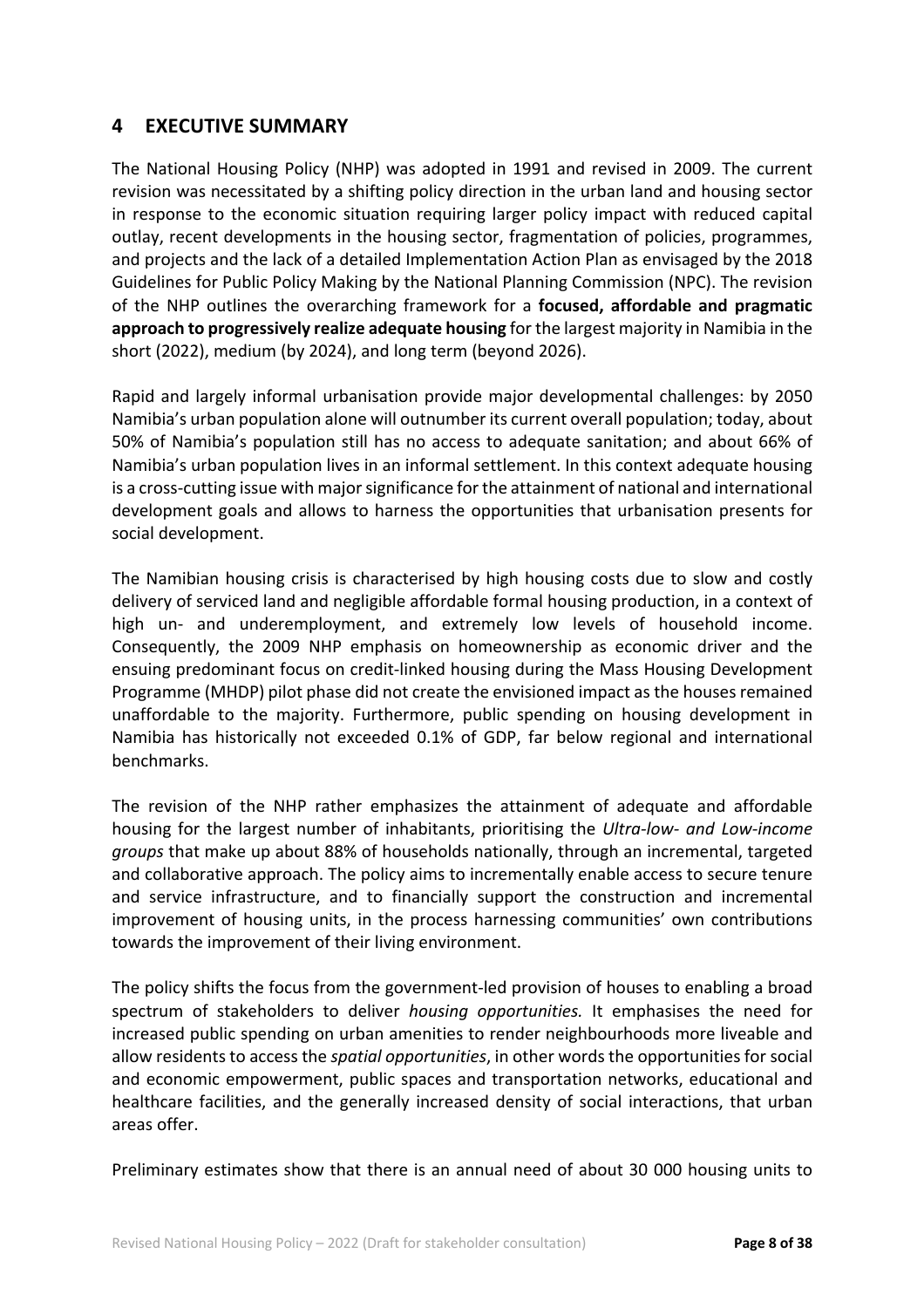replace existing and future substandard housing from 2021 until 2030. However, the planning of annual delivery of housing opportunities at National, Regional and Local Authority levels will be based on a continuous housing needs assessment process facilitated through the Namibia Housing Information System (NHIS), as well as through implementor's own mechanisms for enumerating housing needs such as the Community Land Information Programme (CLIP), amongst others.

The short and medium-term policy focus will be on:

- A. *Participatory Informal Settlement Upgrading* to unlock housing opportunities for the priority target groups (Ultra-low and Low-income households) at the required scale;
- B. *Incremental Greenfield Development* to pre-empt further informal settlement formation; and
- C. *Urban densification* to increase spatial opportunities through regulatory review and development incentives.

To structure the state intervention towards adequate housing in the long term (leading up to 2030), the policy envisions an equitable and transparent housing subsidy/grant system that includes capital grants for upgrading of services and/or servicing of new extensions aimed at implementing agencies as well as end-user subsidies for the construction and improvement of housing and progressive subsidies for rates and taxes, with clearly structured eligibility criteria and transparent allocation mechanisms.

To unlock private investment in housing provision and land servicing the policy aims to improve regulation of public-private partnerships(PPPs) for the provision of credit-linked and medium-density rental housing serving largely the bankable middle-income sector. Such PPPs can be established with the National Housing Enterprise (NHE) and/or Regional Councils (RCs) and/or Local Authorities (LAs), in line with the Public Private Partnership Act of 2017. Furthermore, the policy outlines incentives for residential densification of single residential neighbourhoods as well as inclusion of low-income housing in market-related residential developments.

To ensure maximum articulation between housing production and the larger infrastructural system that support it, the forthcoming National Strategy for Informal Settlement Upgrading, Urban Land Reform Policy and the Spatial Development Framework envisaged in the Urban and Regional Planning Act of 2018 (URPA) require direct alignment with this policy, amongst a host of other related policies and strategies wihch make up the urban development regulatory framework.

Ultimately, achieving the envisioned outcomes of this policy will require a well-coordinated and collaborative alliance between Government Offices, Ministries and Agencies (O/M/As), the private sector, civil society organizations, academia, and inhabitants. The policy envisions mechanisms for stakeholder capacity building, as well as research and innovation. This policy along with its Implementation Action Plan (IAP) will thus require continuous public and stakeholder engagement through the strengthening of existing sub-national Habitat Committees and their alignment with a Public Forum on Housing and Urbanization to facilitate evaluation and monitoring of policy progress at the National level.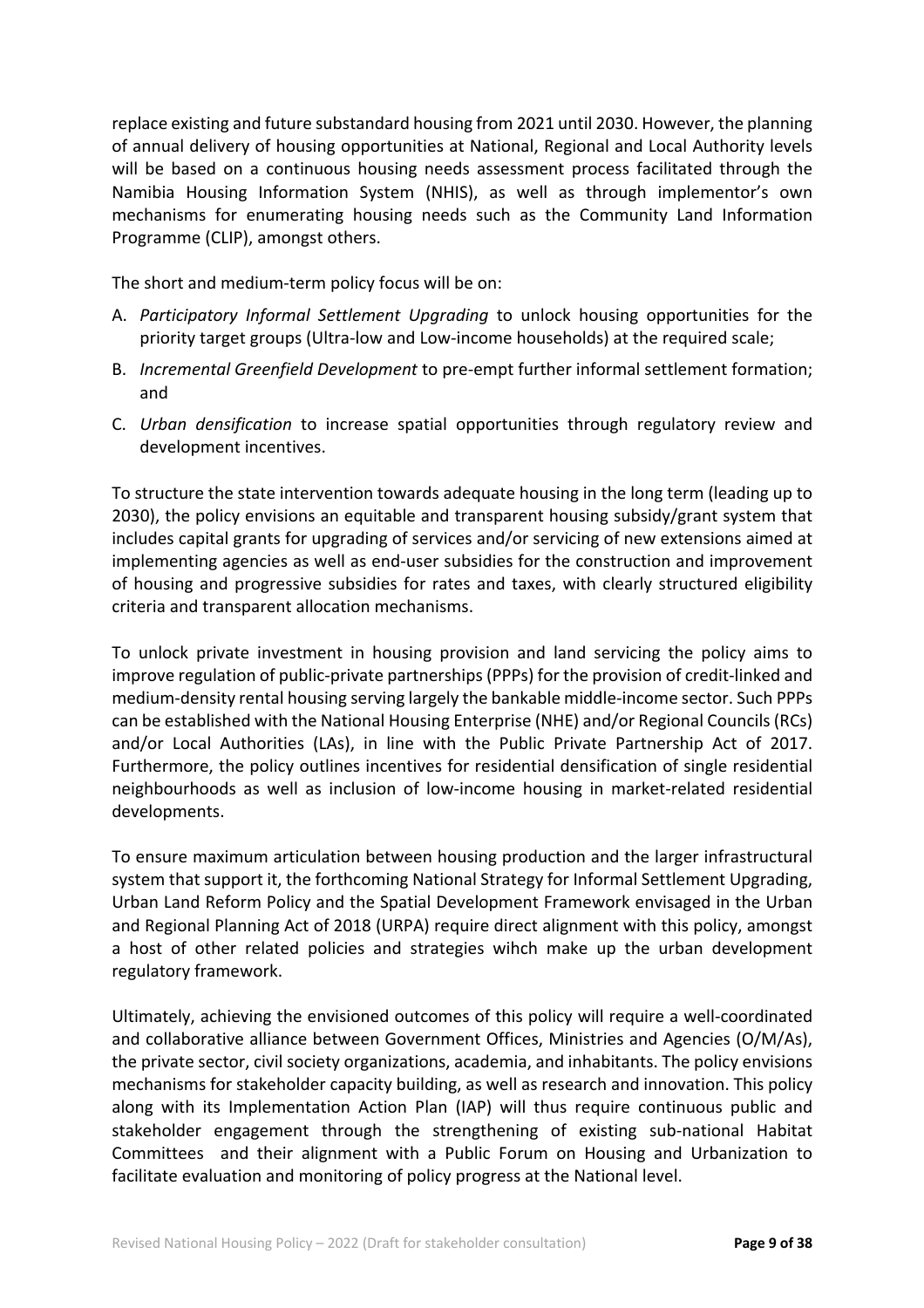## **5 INTRODUCTION**

Urbanization in Namibia and the associated urban land and housing crisis has in recent years become a central topic of public debate. Rapid urbanization is partly attributed to rural underdevelopment, which attracts large numbers of people to urban centres. Since independence, legacies of historical spatial inequality in urban areas have been compounded by inadequate and insufficient measures to address the urban land and housing question.

The overall population of Namibia has increased from 1,4 million in 1991 to 2,1 million in 2011. Assuming medium level population growth, the population is expected to be 3.4 million in 2041<sup>;</sup> figures from the United Nations project a population of 3.7 million by 2050, out of which  $68\%$  (2.5 million) is expected to be urban<sup>ii</sup>. Between 2001 and 2011, the urban population grew by 50% compared to the rural population, which decreased by 1.4%, indicating a high rural-urban migration amongst other factors. In addition, since independence a high number of settlements were promulgated as local authority areas, bringing their populations into the fold of urban residents.



*Figure 1: Urban and rural populations projections. Source: World Urbanization Prospects: the 2014 Revision.*

The rural-urban population distribution is uneven between regions; 85% of the population of Khomas and Erongo lives in urban areas, while in regions like Ohangwena, Omusati and Oshikoto only 15% doesiii. Migration lies at the heart of this uneven distribution; at the national level the 2011 census indicated that about 33% of the population lived in a place different from their place of birth, and in the Khomas and Erongo regions, almost 50% of the inhabitants were born elsewhere. The Namibia Statistics Agency (NSA) reports that 63% of those who migrated to urban areas do so due to unemployment in their area of origin. This is a key factor in the growth of urban informal settlements; the City of Windhoek reports that 85% of those living in informal settlements come from the Northern areas of the country<sup>iv</sup>.

From peripheries of medium and large towns to small rural settlements, informal settlements are present in virtually all urban areas of the country. Today, their residents make up about 67% of the urban population<sup>v</sup>. Urban development largely follows apartheid-era spatial patterns and perpetuates socio-economic inequality with widespread informal settlements generally deprived of basic services and spatial opportunities on one side and enclaves of extreme wealth with living standards comparable to first world countries on the other. Urban inequalities are also motive for social tensions, which have been identified as a matter of concern given Namibia's economic outlook<sup>vi</sup>.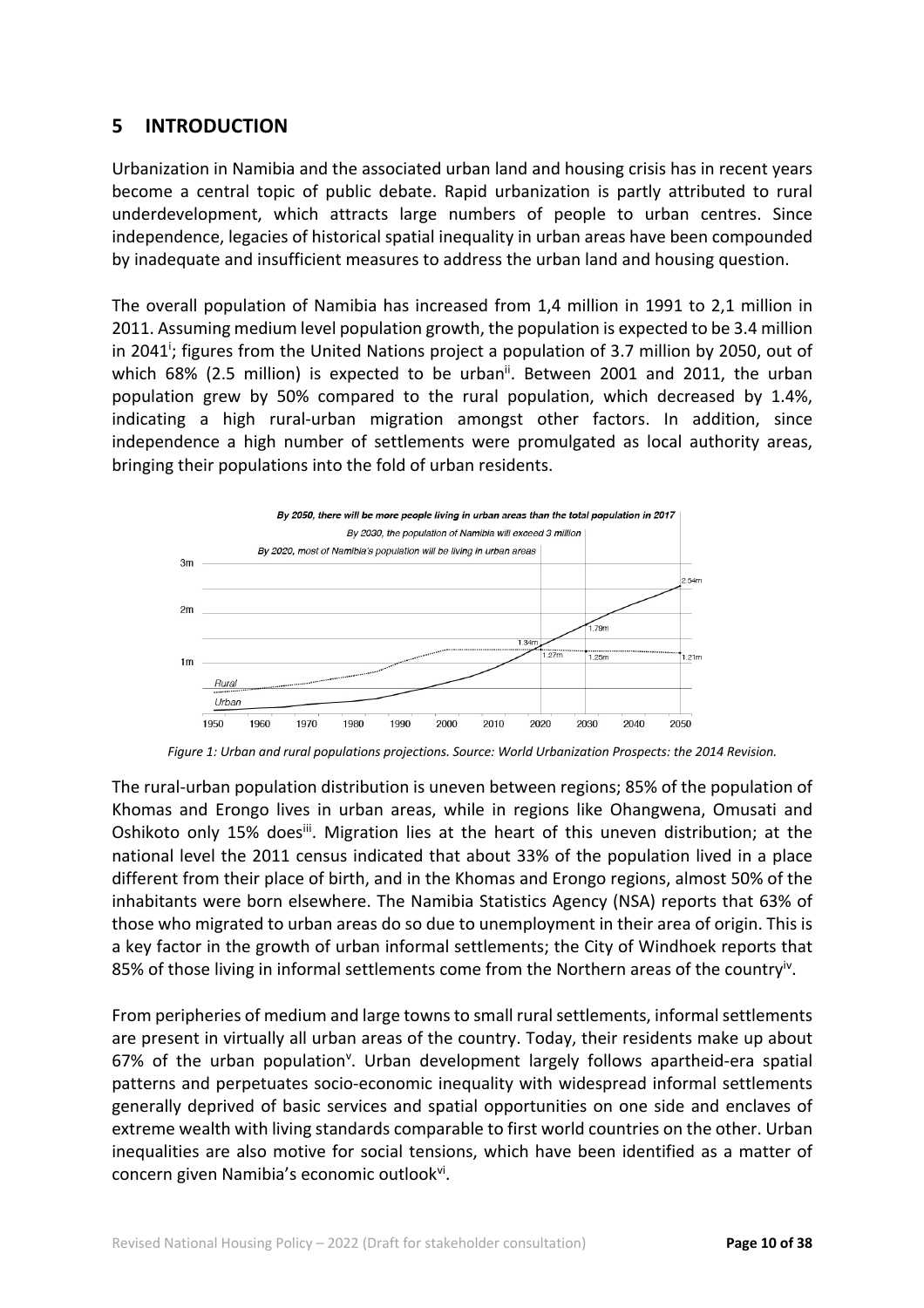# **6 BACKGROUND**

## **6.1 The state of housing in Namibia**

## *6.1.1 Rapid and informal urbanization*

The key indicators on the state of housing in Namibia is that half of the population does not have access to adequate sanitation<sup>vii</sup>; about a third of the National population lives in informal settlements<sup>viii</sup>; and that in urban areas this proportion reaches 2/3. Although many informal settlements do lack basic services, they are home to hundreds of thousands of residents, and seedbeds of grass-roots creativity and entrepreneurship. As Namibia largely experiences jobless growth<sup>ix</sup>, the proportion of those employed in the informal economy is considerable<sup>x</sup> and the relevance of informal local economies is significant<sup>xi</sup>. Considering that women are most active in the informal sector<sup>xii</sup>, housing strategies supporting informal livelihood generation are an affirmation towards gender equality. While community-led participatory informal settlement upgrading is practiced in Namibiaxiii, community efforts remain limited without a framework for government support, and a strategy to up-scale such efforts nationwide.

## *6.1.2 Widespread poverty and inequality*

Namibia is characterised by extremely high, though slightly decreasing, income inequality. It remains at the top of the list in terms of the GINI Index<sup>xiv</sup>. 88% of households have a monthly household income of less than N\$ 10,000, and even employees in Namibia's public service sector who are considered middle income, including nurses, teachers, police officers, and military personnel experience difficulties in accessing adequate housing $^{xy}$ . The most vulnerable sectors of Namibia's labour force, such as domestic workers, security guards, or construction workers; as well as those working in the informal economy, are much further removed from accessing adequate housing. Currently, only about 2% of households have a monthly income above N\$ 20,000<sup>xvi</sup>, which is not a guarantee of being able to afford the median house price<sup>xvii</sup>.

## *6.1.3 Scarcity of serviced land*

Although Namibia has historically maintained high standards of infrastructure in comparison to other Sub-Saharan African countries, it has also excluded the majority of urban residents from accessing such service infrastructure because of its prohibitive costs. The established minimum plot size of 300m<sup>2</sup> for single residential erven is widely regarded by communities and built environment professionals to be a major cause of retarding land delivery and has few parallels internationally. The average cost of servicing a 300m<sup>2</sup> plot of residential land stands at N\$86,000<sup>xviii</sup>, which can rise considerably in areas with challenging terrain and soil types, amongst other factors. Lacking financial resources and technical capacities at local government level further exacerbates delays in servicing land at scale.

## *6.1.4 Non-diversified housing stock*

In Namibia the word 'housing' generally evokes the typology of a detached house on an individual plot, which is generative of the sprawling, low-density urban areas typical of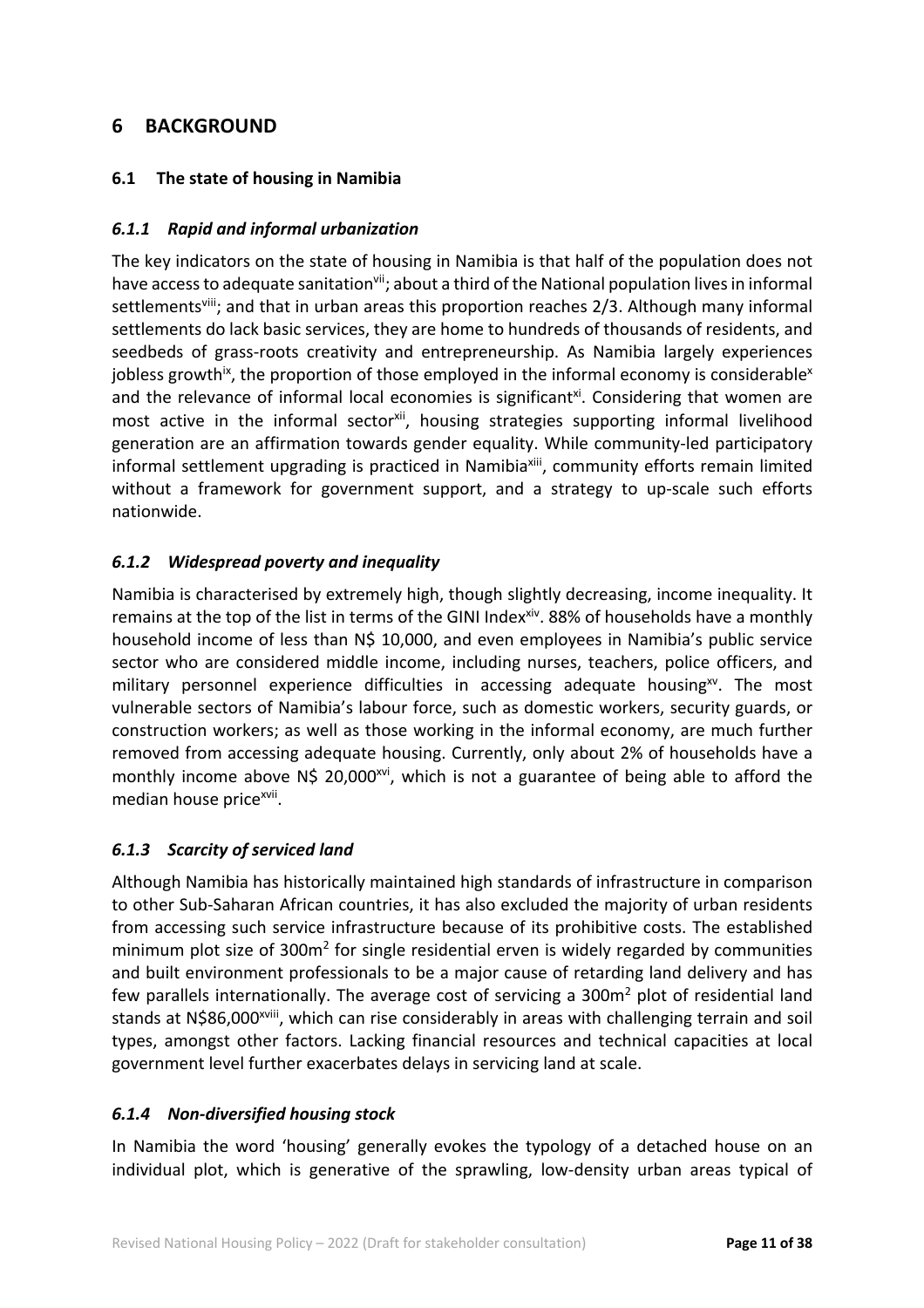Southern Africa. This detached typology constitutes the vast majority of the housing fabric in the country. Rental housing is widely perceived as an inadequate form of housing provision as tenants' rights are not adequately protected. Mixed-income neighbourhoods are very rare and higher density and multi-storey housing remain an exception.

## *6.1.5 Inadequate Local Authority funding*

Local Authorities (LAs) have some of the key responsibilities in urban development, which makes their financial sustainability central in achieving their local development mandate. LAs are yet to reach a balance in revenue sources and expenditure<sup>xix</sup>. While Regional Councils are fully funded by central government, LAs are expected to source their funds locally, with only minimal intervention from the line ministry. However, there are only few LAs that are able to fully sustain their functions; and even fewer that are able to undertake housing initiatives, as per their legal mandate<sup>xx</sup>.

## *6.1.6 Insufficient public spending on housing and urban development*

Government-led housing provision since Independence has not reached the required scale partly because budget allocations to housing development (including the Decentralised Build Together Programme, support for Shack Dwellers Federation of Namibia, and the Mass Housing Development Programme) have historically ranged around 0.1% of GDP, despite the 1991 National Housing Policy calling for 5% of GDP to be expended on housing. This is far below international figures such 0.6% of GDP (European Union member states in 2015) $\frac{xx}{y}$ , 0.3% for OECD Countries<sup>xxii</sup>, 0.5% in Zambia<sup>xxiii</sup> or up to 3.7% of GDP in South Africa<sup>xxiv</sup>. While this figure does not consider investment in bulk infrastructure<sup>xxv</sup> and other public amenities, it illustrates the need for increased public spending on housing and urban development, which will provide the necessary basis for increased economic growth.

## **6.2 Problem Statement**

Access to adequate housing remains severely limited for the vast majority of residents in Namibia due to lasting colonial legacies of underdevelopment and spatial segregation; public spending on housing and urban development since Independence being out of step with the high rate of urbanisation; widespread poverty and low levels of household income; lack of financial, technical and coordination capacity amongst all stakeholders to enable housing delivery at the required scale; and a fragmented policy landscape and institutional infrastructure that frustrates a proactive and efficient implementation.

# **7 RATIONALE**

The multi-dimensional nature of the housing and urban development challenge outlined above requires the comprehensive revision of the NHP in order to:

- a. Refine Namibia's approach towards progressively **attaining access to adequate housing** in order to achieve more sustainable and inclusive urban and rural settlements.
- b. Define **realistic and pragmatic priorities** for government intervention and expenditure within the urban and rural land and housing sector - with an emphasis on reaching the lowest income groups who make up the majority of citizens.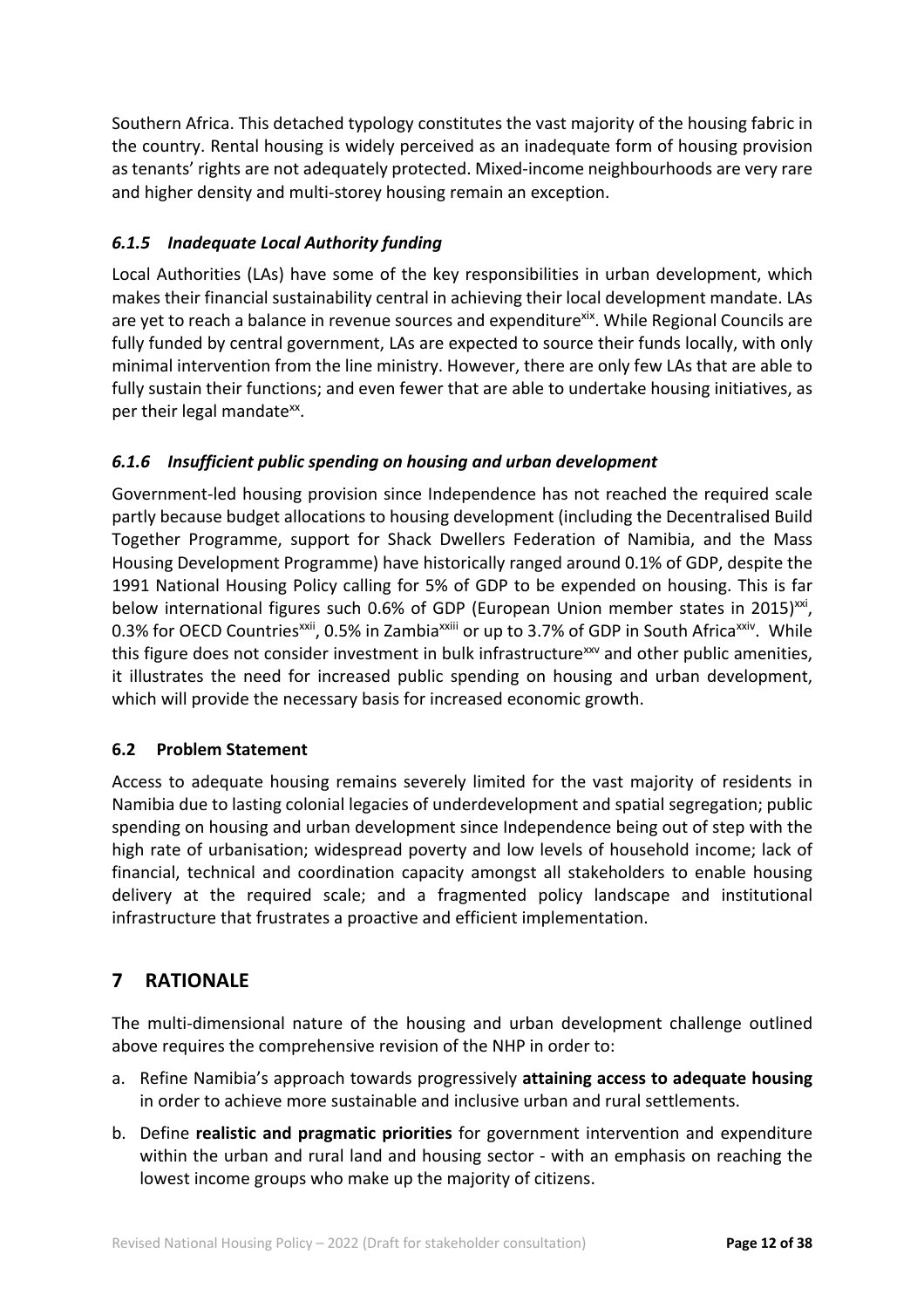- c. **Identify gaps** in the housing sector and **align existing** urban and rural land servicing, sanitation and housing provision initiatives to target groups through intensive consultation with a broad range of stakeholders in government, civil society and the private sector.
- d. **Calibrate policy objectives, strategies, interventions and indicators** to achieve an accelerated attainment of adequate housing and an enhanced impact in terms of human development indicators.

## **8 ALIGNMENT**

Adequate housing is a cross-cutting issue that holds potential to accelerate the achievement of human development goals. The policy is therefore aligned to the following National and international development agendas:

#### **8.1 Global Development Goals**

- 1.1.1 The **African Agenda 2063** regards the continent as a place where "people have access to affordable and decent housing including […] all the basic necessities of life such as water, sanitation, energy, public transport and ICT"xxvi. Agenda 2063 also recognises the need for tenure security, territorial planning, urban management systems, and improving conditions in informal settlements.
- 1.1.2 The **New Urban Agenda** (NUA), endorsed by Namibia in 2016 at the Habitat 3 conference, strives to position 'housing at the centre'xxvii of central and local government policy based on a human rights perspective. The NUA stresses issues of urban equity and key concepts, such as *the right to the cityxxviii*.
- 1.1.3 The **Sustainable Development Goals** (SDGs) to which UN members have committed include making "cities and human settlements inclusive, safe, resilient and sustainable"xxix. It is recognised that housing is cross-cutting in nature, and it is a key device in targeting many of the other goals, such as Goal 1 - No poverty, 3 - Good health and well-being, 5 - Gender equality, 6 - Water and sanitation, 10 - Reduce inequalities, 11 - Make cities and human settlements inclusive, safe, resilient and sustainable, 13 - Climate action, and 17 - Partnerships for the goals.
- 1.1.4 Since 1994 Namibia is party to the legally binding **International Covenant on Economic, Social and Cultural Rights**, which in Article 11 on an adequate standard of living, encompasses the *right to adequate housing*. This policy revision has thus been developed based on the UN definition of *adequate housing*, which comprehensively defines Government's commitment including not only delivery of houses, but also public open spaces, public infrastructure, opportunities for livelihood generation, public transport options, amongst the various components that support urban life. This commitment does NOT mean that governments are required to build houses for the entire population; rather, they should make all possible efforts within their powers for the largest majority to attain adequate housing<sup>xxx</sup>, which provides the conceptual framing for this policy revision.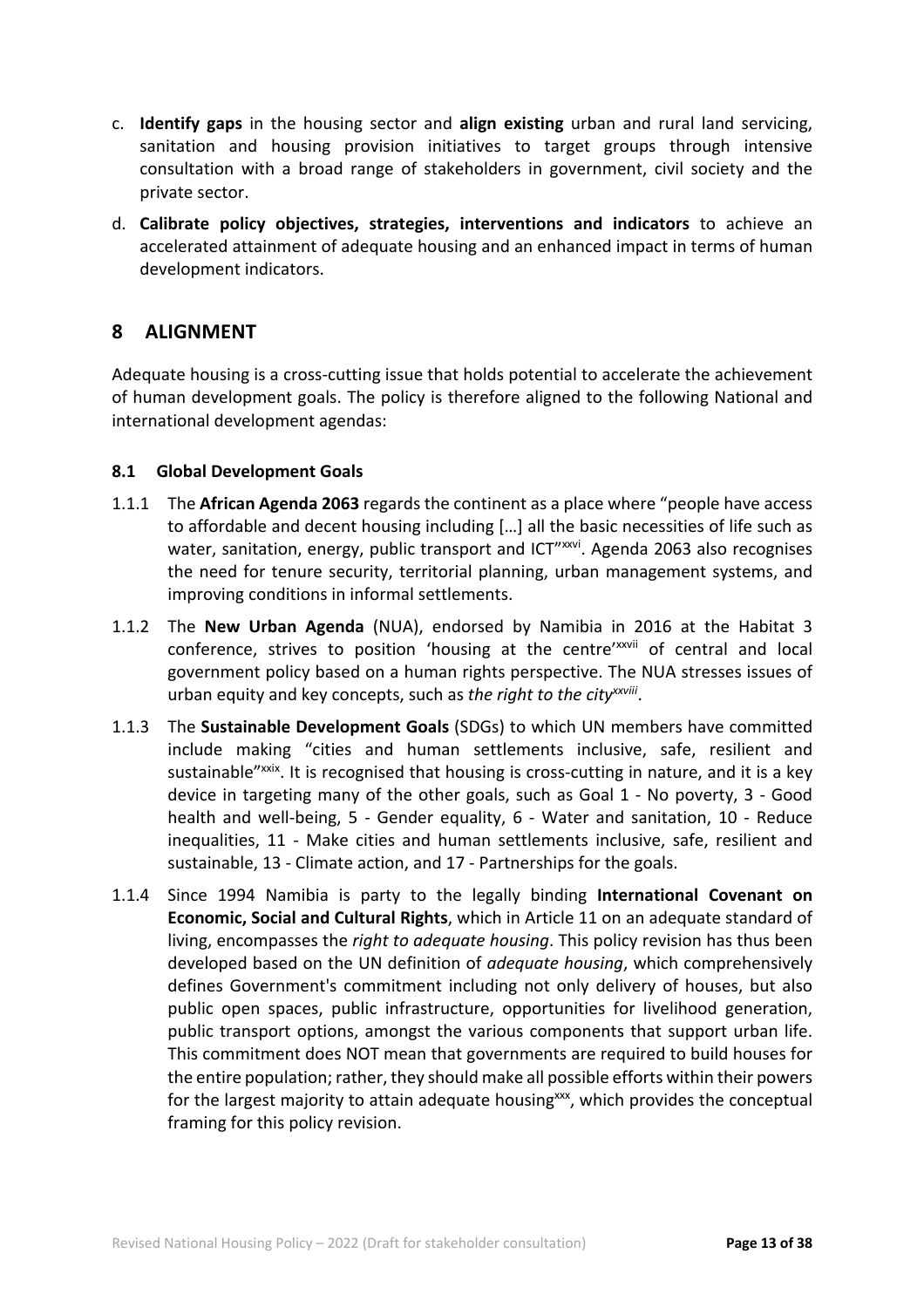#### **8.2 National Development Goals**

- 1.1.5 **Vision 2030** outlines that in 2030 Namibia will be "able to meet its housing needs"<sup>xxxi</sup>, and stipulates specific targets in this respect<sup>xxxii</sup>. Deficiencies in achieving these targets provide a core impetus for the current policy revision.
- 1.1.6 The **Fifth National Development Plan (NDP 5) 2017-2022** is one of the first national documents stating government's will to promote densification in urban areas<sup>xxxiii</sup>. It also highlights that housing efforts have mainly concentrated in urban areas, enhancing urban-rural inequities. NDP 5 calls for alternative land delivery mechanisms that accelerate of housing delivery<sup>xxxiv</sup>.
- 1.1.7 The **Harambee Prosperity Plan II** (HPP-II) contains 'Delivery of Urban Land, Housing and Sanitation' within the 'Social Progression' pillar and identifies housing as a 'key catalyst to engender economic activity' under the "Economic Advancement" pillar. The plan foregrounds the need for intensified and alliance-based informal settlement upgrading and outlines specific housing-related targets to be implemented during the plan period (2021-2025)<sup>xxxv</sup>, including the current review of the National Housing Policy.
- 1.1.8 The 2018 **Second National land Conference** (2NLC) foregrounded 'Urban Land' as a major field of policy reform. The conference resolutions contain amongst others: the inclusion of housing as a 'human right' in the Constitution; the need to develop an 'Urban Land Reform Programme' and an 'Urban Policy' and to expedite National spatial Development Framework to guide urbanisation; the need to increase public investment in urban development; the development of a structured 'Local Government Funding Formula"; the development of a structured housing subsidy system for low-income groups; the prioritisation of and adequate financial support for incremental, participatory informal settlement upgrading; the unlocking of 'underutilised land' for housing; the need to define the objectives of and develop a 'Social Housing Programme'; and to enable inclusive urban development with more diverse uses and higher densities to enable local economies and improve livelihoods.
- 1.1.9 Finally, Namibia has a longstanding commitment to **decentralisation** envisaged in the Decentralisation Enabling Act 33 of 2000, and an array of policies and programmes.

#### **8.3 Related Policies**

To achieve a coherent and articulated urban development policy framework requires the alignment of forthcoming and/or revisions of policies, strategies and plans with the NHP, including the Urban Land Reform Policy, National Informal Upgrading Strategy, National Spatial Development Framework, Local Government Reform, Revision of the Decentralisation and Rural Development Policies, the Compensation Policy (for traditional land transforming into urban land) and the Regional Local Economic Development Policy, amongst others.

## **9 GUIDING PRINCIPLES**

Housing is key in national development, addressing inequality and ensuring political stability. Housing is the place where can enable income-generating activities, promote civic engagement, break with the apartheid spatial legacies, create healthy environments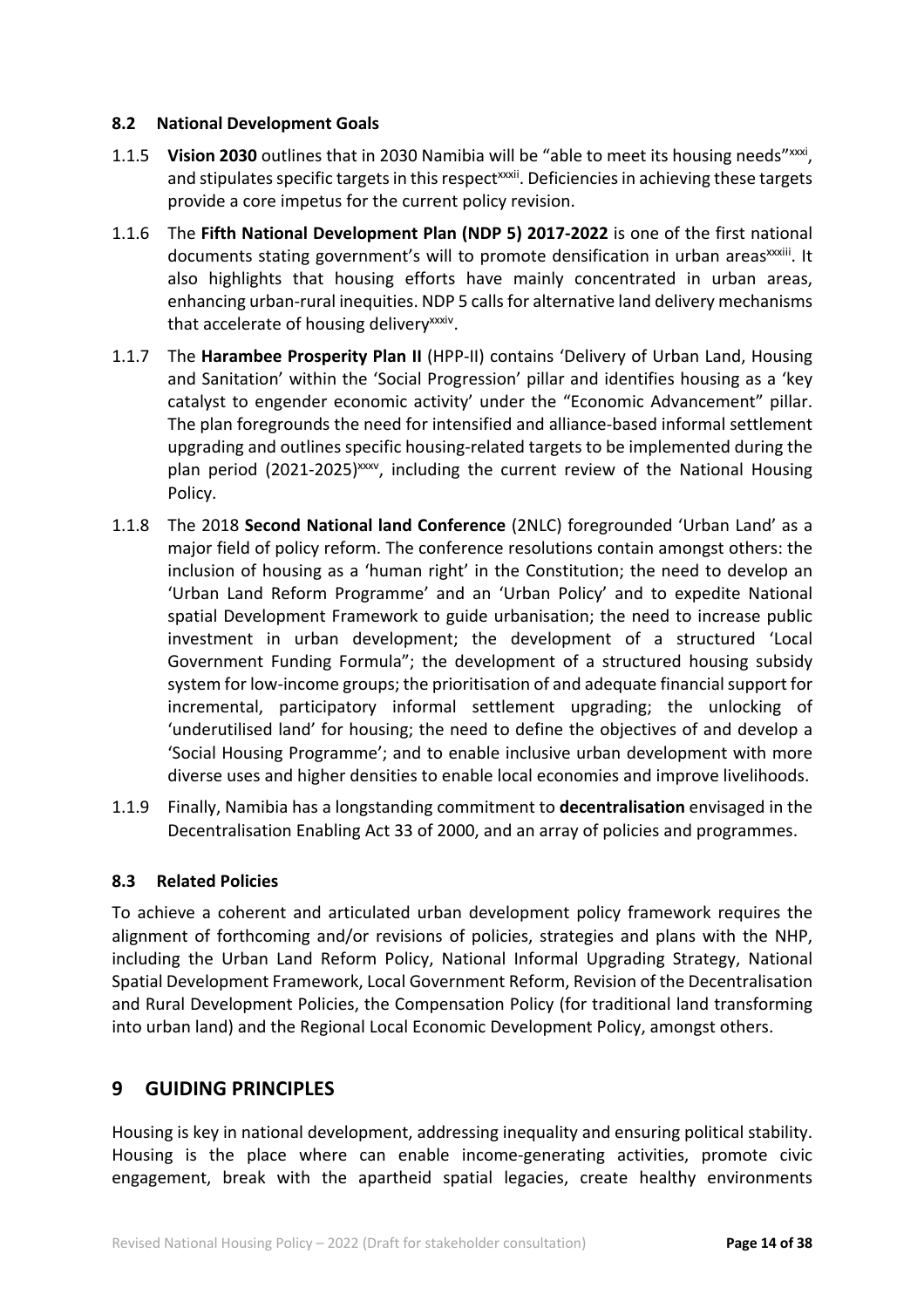conducive for education activities, help reduce negative environmental impact and energy/water consumption, and promote new forms of civil society. The following core principles guide the conceptualisation and implementation of this policy:

- a. **Adequate:** interventions shall be guided by the principles of the UN-defined Right to Adequate Housing which outlines a broad understanding of housing as an enabler for social and economic empowerment.
- b. **Targeted:** interventions and public expenditure shall be proportional to locally varying social and income demographics, leaving no-one behind.
- c. **Incremental:** the scale and complexity of the urban land and housing challenge requires incremental approaches towards obtaining adequate housing for the majority.
- d. **People-focused:** ensuring broad public ownership requires continuous public engagement, education and capacitation for inhabitants, stakeholders and government officials at all levels.
- e. **Learning-focused:** effective housing solutions will evolve through learning by doing and assessed continuously through monitoring and evaluation.
- f. **Accountable:** the vast policy scope and its financial implications require accountability and consistent monitoring and evaluation to achieve social equity.

# **10 POLICY DIRECTION**

#### **10.1 Vision**

To achieve adequate housing as the core of inclusive and sustainable human settlement development for the majority of urban and rural residents in Namibia by 2030.

#### **10.2 Mission**

To acknowledge current forms of largely informal urbanisation as the departure point for more sustainable and inclusive human settlements. To create a unified framework for urban land delivery and adequate housing implementation across the governmental, nongovernmental, and private sectors, while foregrounding the involvement of residents in the transformation and improvement of their environment. To underpin the necessary policy shift away from a narrow focus on the delivery of 'houses' towards creating an enabling environment for a broad array of strategies and activities for the incremental improvement of security of tenure and living conditions of the majority of urban and rural residents (as encompassed in the UN definition of adequate housing), guided by the principles of sustainable and inclusive urban development.

## **1.1 Goals**

The aim of the revised policy is to outline the overarching framework for a **focused, affordable and pragmatic approach to progressively realize adequate housing** for the largest majority in Namibia in the short (2022), medium (2024), and long term (beyond 2026). The policy aims to create the enabling environment for all housing-related stakeholders to pursue a wide array of adequate housing supporting initiatives emphasizing strategies that will enable the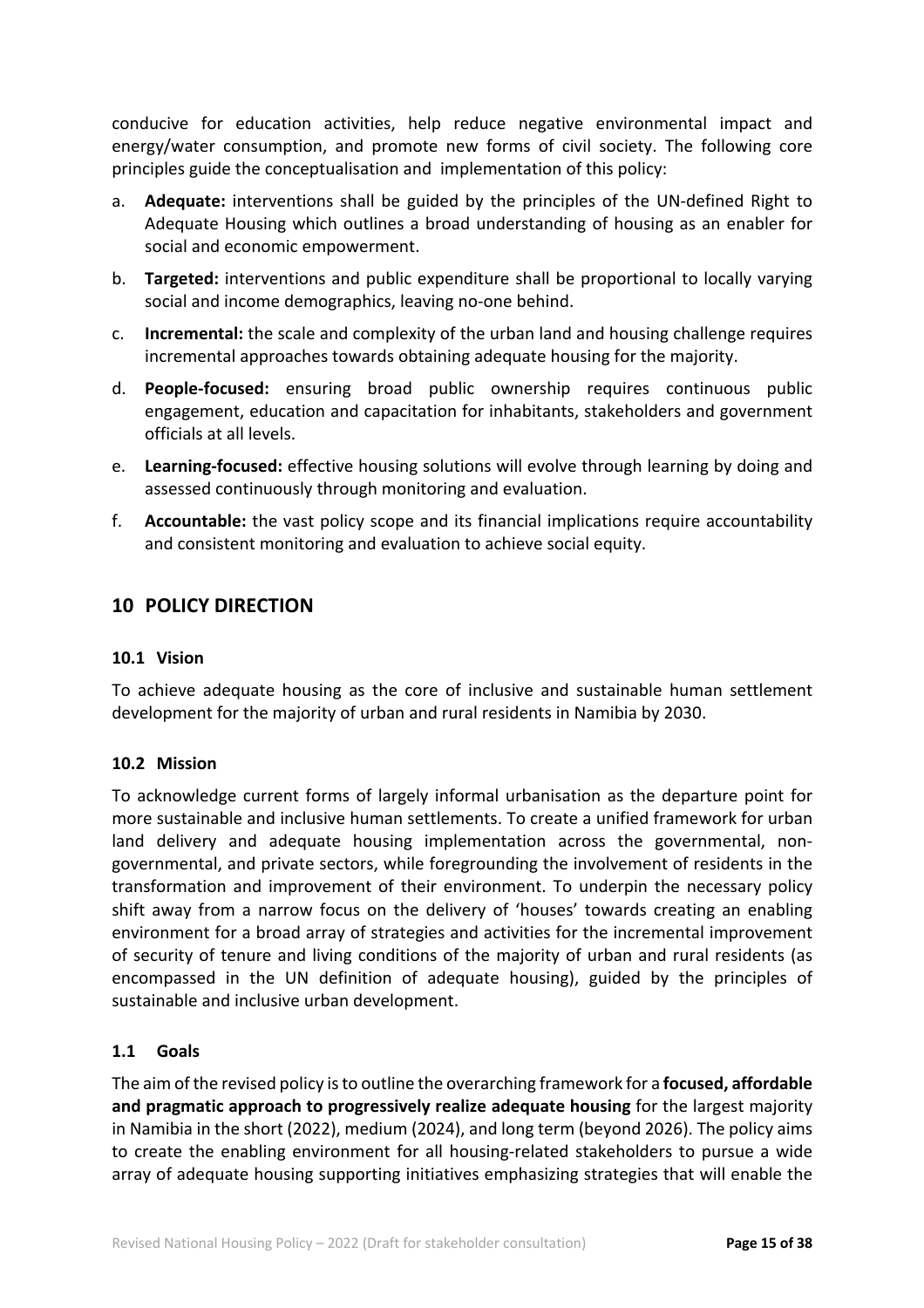largest amount of housing opportunities and the improvement of living conditions for the greatest majority.

# **11 OBJECTIVES**

The policy aims to provide focus and facilitate all stakeholders' efforts to:

- a. **Refocus public expenditure** in line with Namibia's socio-economic stratification.
- b. **Scale-up and accelerate** provision of housing opportunities at local and regional levels.
- c. **Capacitate O/M/As and other implementors** for enhanced implementation.
- d. **Develop a transparent and equitable** urban land and housing subsidy/grant system.
- e. **Unlock private sector investment** in adequate housing provision.
- f. **Facilitate innovation** in urban land, sanitation and housing.
- g. **Promote environmental sustainability** to mitigate the negative impact of urbanization.
- h. **Redress historical socio-spatial inequity** in urban development.

## **12 STRATEGIES**

#### **12.1 Redefining impact**

#### *12.1.1 From "houses" to housing opportunities*

The core policy shift from delivering a finished product (i.e. a house) to incrementally enabling *adequate housing* for the largest majority requires a broad set of cumulative interventions, cognisant of divergent urban, neighbourhood and household conditions. These *housing opportunities* provide the core deliverables of implementors under this policy, and key indicators in the Implementation Action Plan (IAP) are designed to ensure incremental attainment of housing opportunities. Depending on their current residential status and affordability, residents may benefit from one or from a combination of housing opportunities, with the aim of obtaining full housing adequacy over time. Implementors under this policy must ensure that pathways to full housing adequacy (as per UN definition) are envisioned from the onset and are made accessible for residents. The range of housing opportunities include the following:

- a. **Greenfield Plot:** includes access to and tenure security (see Definitions) for an individual or communal plot of non-serviced or (basic) serviced land
- b. **Formalised Plot:** Improvement of an existing plot of land in an informal settlement (see Definitions) to ensure residents' tenure security and development rights, as well as to provide basic or full services.
- c. **Core House:** access to a house (on tenure-secure land) which meets minimum requirements for habitable dwellings (see Definitions).
- d. **Improved House:** addition and/or improvement of existing sub-standard house (on tenure-secure land).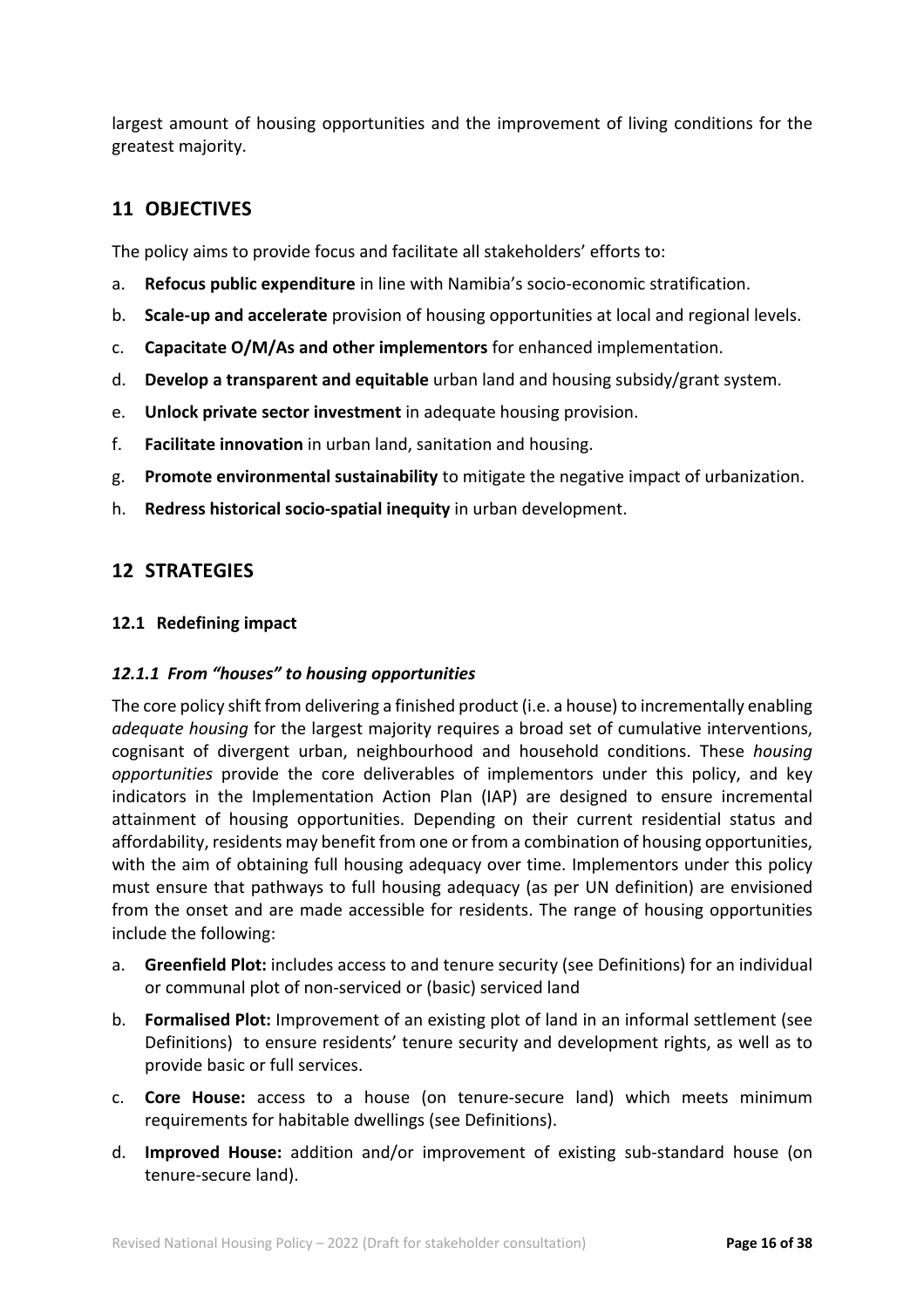- e. **Credit-linked House:** access to a credit-linked house through schemes similar to those provided by (but not limited to) those offered by the National Housing Enterprise (NHE)
- f. **Rental Dwelling:** access to an affordable and tenure-secure rental unit which meets minimum requirements for habitable dwellings (see Definitions).

## *12.1.2 Harnessing spatial opportunities*

Spatial opportunities refer to the proximity to and connectivity with resources that the city offers, including economic and social infrastructure, public spaces and transportation networks, educational and healthcare facilities, amongst many others. Access to these improves the adequacy of housing opportunities defined above and is thus central to the attainment of adequate housing. The provision of multi-scalar urban infrastructural systems constitute the core responsibility of Central Government and require extensive coordination between relevant OMAs:

- a. **Bulk services infrastructure:** to enable the upgrading and/or development of residential and mixed-use neighbourhoods.
- b. **Public amenities:** to render residential and mixed-use neighbourhoods liveable, incl. spaces for education, cultural activities, social interaction, parks, sports facilities, amongst others.
- c. **Public transport:** to enable integrated and affordable mobility infrastructure with emphasis on safe non-motorised transport (walking and cycling) at neighbourhood level.
- d. **Local economies:** to enable localised income generation opportunities through encouraging local economic activities, neighbourhood markets, urban agriculture, amongst others.

#### *12.1.3 Defining income groups and affordability*

To re-focus government intervention on the neediest population groups and align interventions accordingly, the policy target groups are defined based on their *monthly household income* as per Table 1 below<sup>xxxvi</sup>. The income group designators for the purpose of this policy include **Ultra-low** (62% of the population with monthly household income between N\$ 0-5,000), **Low** (25% of the population with monthly household income between N\$ 5,000- 10,000), **Middle** (10% of the population with monthly household income between N\$ 10,000- 20,000), **High** (1.7% of the population with monthly household income between N\$ 20,000- 40,000) and **Ultra-high** (1.1% of the population with monthly household income above N\$ 0- 40,000). These income group brackets need to be regularly adjusted during policy implementation based on the latest available income statistics and inflationary adjustments.

Income group distribution, nationally, in urban and in rural areas provides the basis for prioritising resource allocation through this policy. In the 2009/10 NHIES household incomes in *urban* areas were reported to be 1.5 times National average, compared to incomes in *rural* areas that were 0.6 times National average. Incomes of *male-headed* households were 1.2 times National average compared to incomes of *female-headed* households which were 0.7 times National average. Furthermore, household sizes are inversely proportional to household income. About 58% of the employed population is informally employed (42% in urban and 78% in rural areas), implying low and irregular household income<sup>xxxvii</sup>. Women are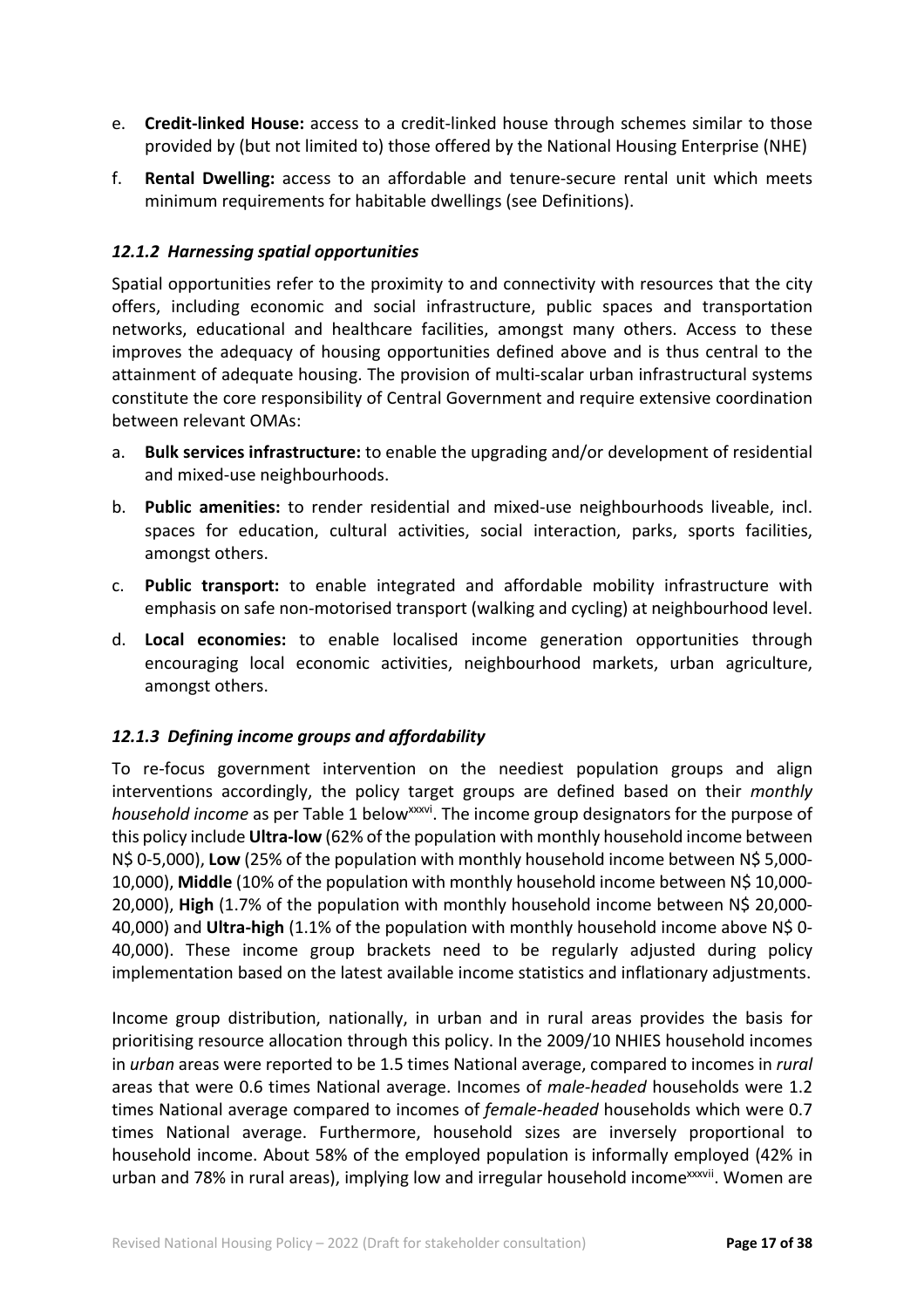more often informally employed than men. For housing to redress various forms of inequality, gender, household size and geographical inequities need to be considered in designing interventions and key indicators in the IAP.

For the purpose of this policy affordability is defined as housing-related expenditure (for rental or homeownership) not exceeding 30% of household income<sup>xxxviii</sup> as indicated in Table 1 below. The continuous improvement of housing-related data collection and management will allow to refine the analysis of housing needs.

| <b>INCOME GROUP DESIGNATION</b>                                      |                          | 2009/10 Namibian Household Income and Expenditure Survey |      | (NHIES) | 2015/16 NHIES                                                                                                                             |        |                                                                         |                                                                  |           |
|----------------------------------------------------------------------|--------------------------|----------------------------------------------------------|------|---------|-------------------------------------------------------------------------------------------------------------------------------------------|--------|-------------------------------------------------------------------------|------------------------------------------------------------------|-----------|
|                                                                      | Income<br><b>Deciles</b> | % of overall Population                                  |      |         | Average<br>Average<br>Monthly<br>Average<br>Monthly<br>Household<br>Househ<br>Household<br>old Size<br>Income<br>Income<br>(N\$)<br>(N\$) |        | <b>Housing</b><br><b>Affordability</b><br>(max. 30% of<br>income) (N\$) | <b>Affordable</b><br>Loan (7.5%<br>interest / 20<br>years) (N\$) |           |
|                                                                      | $1 - 10$                 | 15.9                                                     |      |         | 7.5                                                                                                                                       | 1,308  | 1,543                                                                   | 463                                                              | 57,470    |
| ULTRA-LOW                                                            | $11 - 20$                | 13.5                                                     | 62.4 | 87.5    | 6.4                                                                                                                                       | 1,811  | 2,565                                                                   | 770                                                              | 95,580    |
| (Monthly household income range                                      | $21 - 30$                | 12.3                                                     |      |         | 5.8                                                                                                                                       | 2,167  | 3,222                                                                   | 967                                                              | 120,040   |
| N\$ 0-5,000)                                                         | $31 - 40$                | 11                                                       |      |         | 5.2                                                                                                                                       | 2,520  | 4,004                                                                   | 1,201                                                            | 149,080   |
|                                                                      | 41-50                    | 9.7                                                      |      |         | 4.6                                                                                                                                       | 2,873  | 4,518                                                                   | 1,356                                                            | 168,320   |
| LOW                                                                  | 51-60                    | 8.8                                                      | 25.1 |         | 4.2                                                                                                                                       | 3,434  | 5,441                                                                   | 1,632                                                            | 202,580   |
| (Monthly household income range                                      | 61-70                    | 8.3                                                      |      |         | 3.9                                                                                                                                       | 4,276  | 6,857                                                                   | 2,057                                                            | 255,340   |
| N\$ 5,000-10,000)                                                    | 71-80                    | 8                                                        |      |         | 3.8                                                                                                                                       | 6,063  | 8,250                                                                   | 2,475                                                            | 307,230   |
| <b>MIDDLE</b>                                                        | 81-90                    | 6.6                                                      | 9.8  |         | 3.1                                                                                                                                       | 8,473  | 11,936                                                                  | 3,581                                                            | 444,520   |
| (Monthly household income range<br>N\$ 10,000-20,000)                | 91-95                    | 3.2                                                      |      |         | 3                                                                                                                                         | 14,832 | 17,882                                                                  | 5,365                                                            | 665,970   |
| <b>HIGH</b><br>(Monthly household income range<br>N\$ 20,000-40,000) | 96-98                    |                                                          | 1.7  |         |                                                                                                                                           | 24,756 | 29,589                                                                  | 8,877                                                            | 1,101,920 |
| <b>ULTRA HIGH</b><br>(Monthly household income above<br>N\$40,000)   | 99-100                   | 1.1                                                      |      |         | 2.5                                                                                                                                       | 47,758 | 67,337                                                                  | 20,201                                                           | 2,507,590 |

*Table 1: Household income distribution according to the 2009/10 and 2015/16 Namibia Housing Income and Expenditure Survey. Source: Namibia Statistics Agency*

#### **12.2 Strategy A: Upscale Participatory Informal Settlement Upgrading**

Although living conditions in informal settlements are often inadequate, they do provide shelter and livelihoods to a majority of urban dwellers, who have built social networks, communities and basic infrastructure often through their own means. This collective energy and perseverance is acknowledged as the major force of contemporary urbanization. Selforganised community groups have proven their capacity to plan neighbourhoods and incrementally develop service infrastructure through alliances with various stakeholders including Local Authorities and NGOs. It is widely recognised that public resources are better spent on improving existing forms of shelter, including those in informal settlements $\frac{x}{x}$ . The recently operationalized Flexible Land Tenure System (FLTS) was designed to facilitate the incremental attainment of tenure security and is in the process of being mainstreamed across Local Authorities.

The Gobabis Freedom Square<sup>xl</sup> upgrade, pioneered by the Namibia Housing Action Group (NHAG) and the Namibia University of Science and Technology (NUST) in collaboration with the Shack Dwellers Federation of Namibia (SDFN) and the Gobabis Local Authority, has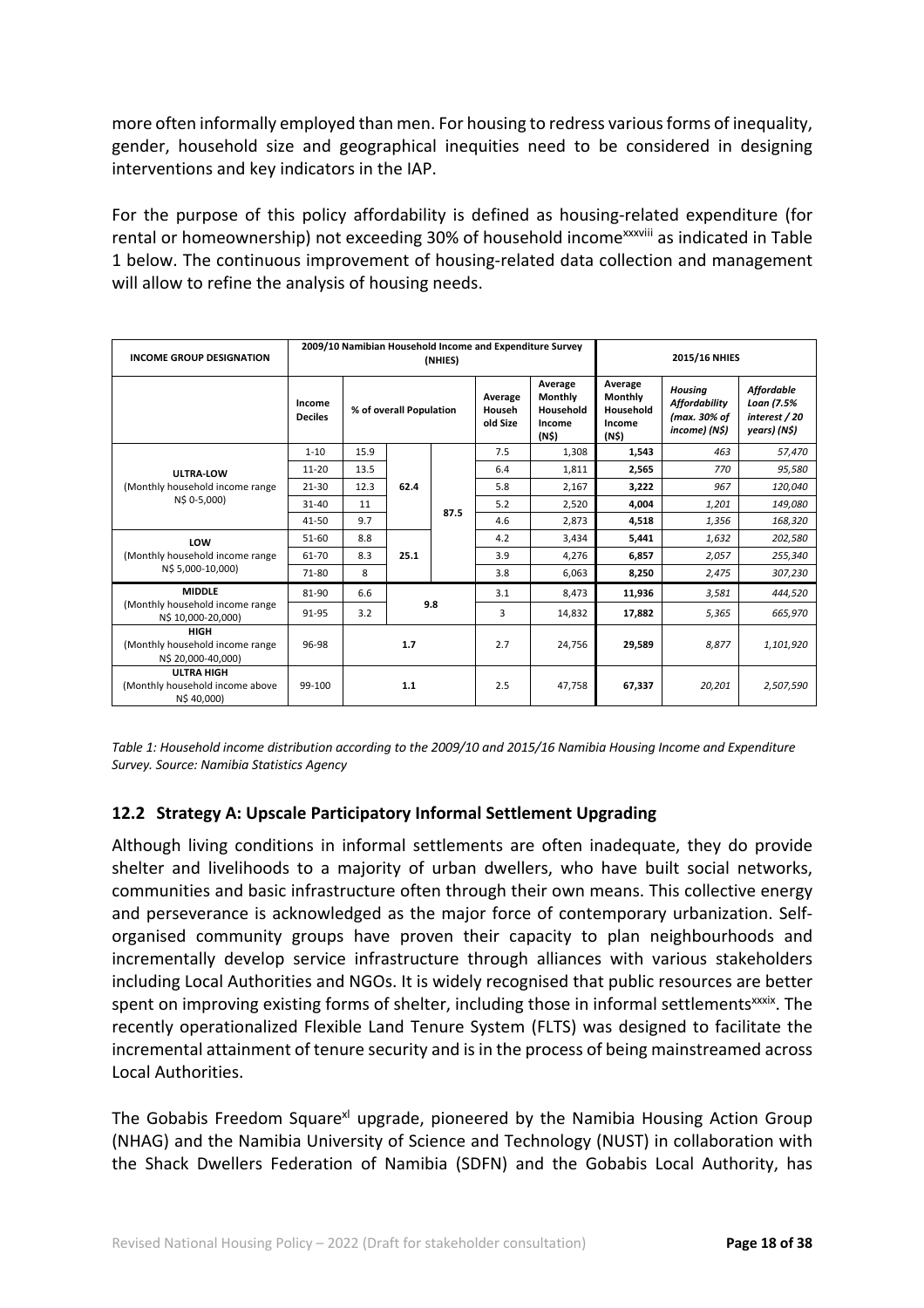received international recognition as a 'best practice' and has provided valuable lessons. The process comprises five essential steps: 1) *profiling* of settlements; 2) *enumeration* of household data; 3) *planning* of neighbourhood layout; 4) *Re-blocking* of informal structures to fit new layout; 5) *servicing* and installation of basic service reticulation. Participatory Informal Settlement Upgrading (PISU) is the core pathway towards enabling adequate housing for the majority, as it prepares the basis for a broad array of housing construction initiatives by individual households, communities, property developers, and Local Authorities.

*>>> This policy provides the enabling framework for residents' communities and CBOs in the Ultra-low- and Low-income groups, Local Authorities and/or non-state PISU implementors to lead PISU with support from Central Government and relevant stakeholders. Proven track record of upgrading informal settlements will enable LAs to access Central Government funding for Urban Amenities (incl. bulk infrastructure development).*

## **12.3 Strategy B: Mainstream Incremental Greenfield Development**

Rapid urbanisation rates, limited technical and financial capacities at Local Authority level, and prohibitive costs of upfront full land servicing have resulted in large backlogs of serviced land country-wide, leading to the rapid expansion of informal settlements. Hitherto cumbersome and lengthy statutory township establishment procedures have further added to the delay in accelerating land delivery, leaving residents in informal settlements without security of tenure and development rights on the land they occupy. To avoid further informal settlement formation, some LAs have developed innovative ways of ensuring that new urban residents settle in planned settlement layouts with basic services which conform to town planning requirements for future upgrading and provide residents with a locally recognised form of tenure security, such as Certificates of Occupancy (COs) of a certain portion of land. In conjunction with PISU, Incremental Greenfield Development (IGD) enables a broad array of housing construction initiatives by individual households, communities, property developers, and Local Authorities.

*>>> This policy provides the enabling framework for Local Authorities and/or non-state implementors to lead Incremental Greenfield Development for the Ultra-low- and Low-income groups with financial support from Central Government and/or Development Cooperation partners for bulk infrastructure and public amenities.*

#### **12.4 Strategy C: Realign Government Programmes, Processes and Budget**

In order to serve the greatest possible majority, the policy prioritizes incremental improvements in housing adequacy over the construction of complete houses. Therefore, the success of the policy is not measured in terms of number of 'houses' produced, but instead on *housing opportunities* enabled, and *urban amenities* developed over a period of time.

All land servicing- and housing-related programmes and projects administered by MURD and their related budgetary provisions will be reviewed, aligned with the revised policy in relation to income group proportions. This includes the Mass Urban Land Servicing Programme (MULSP), Mass Housing Development Programme (MHDP), grants for the SDFN, NHE recapitalisation, DBTP, Trust Fund for Regional Development (TFRD), Social Housing, Single Quarters Upgrading, and PPPs. A structured grant system for urban land and housing (see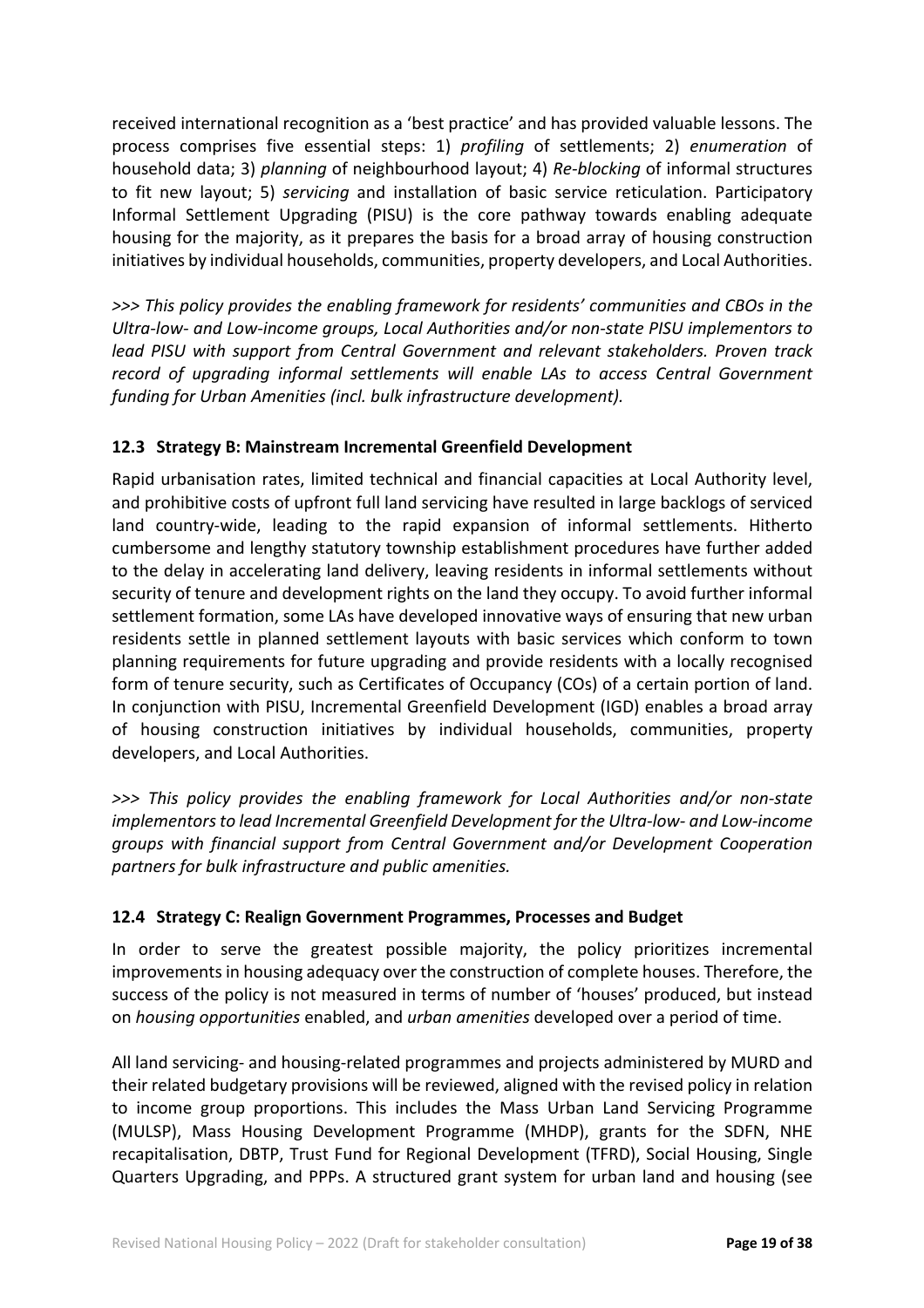below) will guide the allocation of budgets (incl. for PISU and IGD) according to proven demographic needs, incentivising LAs to provide security of tenure and basic services in order to access funding for Urban Amenities. The revised policy focus and objectives set out above might require institutional restructuring within MURD to enable maximum responsiveness.

*>>> This policy provides for the evaluation and realignment of ongoing housing and land servicing initiatives under MURD, and a structured urban land and housing grant system.*

## **12.5 Strategy D: Incentivise Private Investment in Land and Housing**

Private investment in the housing sector happens on three distinct scales: on the one hand housing development companies constructing housing units for commercial mortgagefinancing (through direct sale or rent-to-own schemes) at scale (incl. entire satellite estates); on the other hand individual households who construct new homes with own resources following PISU or IGD initiatives that have created development rights; and thirdly established homeowners in statutory neighbourhoods who may construct additional dwellings on their properties for own use and/or rental purposes or who may re/zone and/or subdivide their property to increase its residential density. The large-scale housing development model often requires PPPs or Joint Ventures (JVs) with LAs to access land and/or existing bulk services in line with the new Public Private Partnership Act of 2017. However, while providing necessary housing for specific income demographics, this model can lead to enclave development with increased spatial segregation along income lines, counter to the policy principle to redress historical social and spatial inequities. To include target groups that would usually not meet the income requirements for mortgage lending, especially in cases where LAs availed land or other public resources for such developments, requires clear incentives and PPP guidelines for housing and land development to be developed. Incentives could include additional bulk or higher net densities, relaxation of parking requirements, development fees, of-site provision of affordable housing amongst others. Increasing residential densities further requires reviewing and aligning various statutory town planning documents.

*>>> This policy proposes the development of Inclusionary Housing incentives for private-sector housing developers and Residential Densification incentives for individual homeowners as well as alignment of relevant* statutory town planning documents*.*

## **12.6 Strategy E: Promote Inclusive and Sustainable Urban Development**

The common perception that Namibia has abundant land available is misleading if the cost for servicing per household and low long-term rates base are considered. The current minimum plot size of 300m<sup>2</sup> for single residential zoning that was first established through the 1991 NHP, has few parallels internationally and impedes more efficient use of land. The revised NHP is informed by the urgent need to review Namibia's spatial planning model in line with the realities of a rapidly urbanizing society and globally accepted principles of compact, sustainable and inclusive urban development.

Urban sprawl largely caused by prioritizing single residential zoning is not only expensive in terms of cost of services per capita (both construction and long-term maintenance) but also undermines the future rates base for LAs as densities remain extremely low in international comparison. It is furthermore widely acknowledged that the low-density urban sprawl is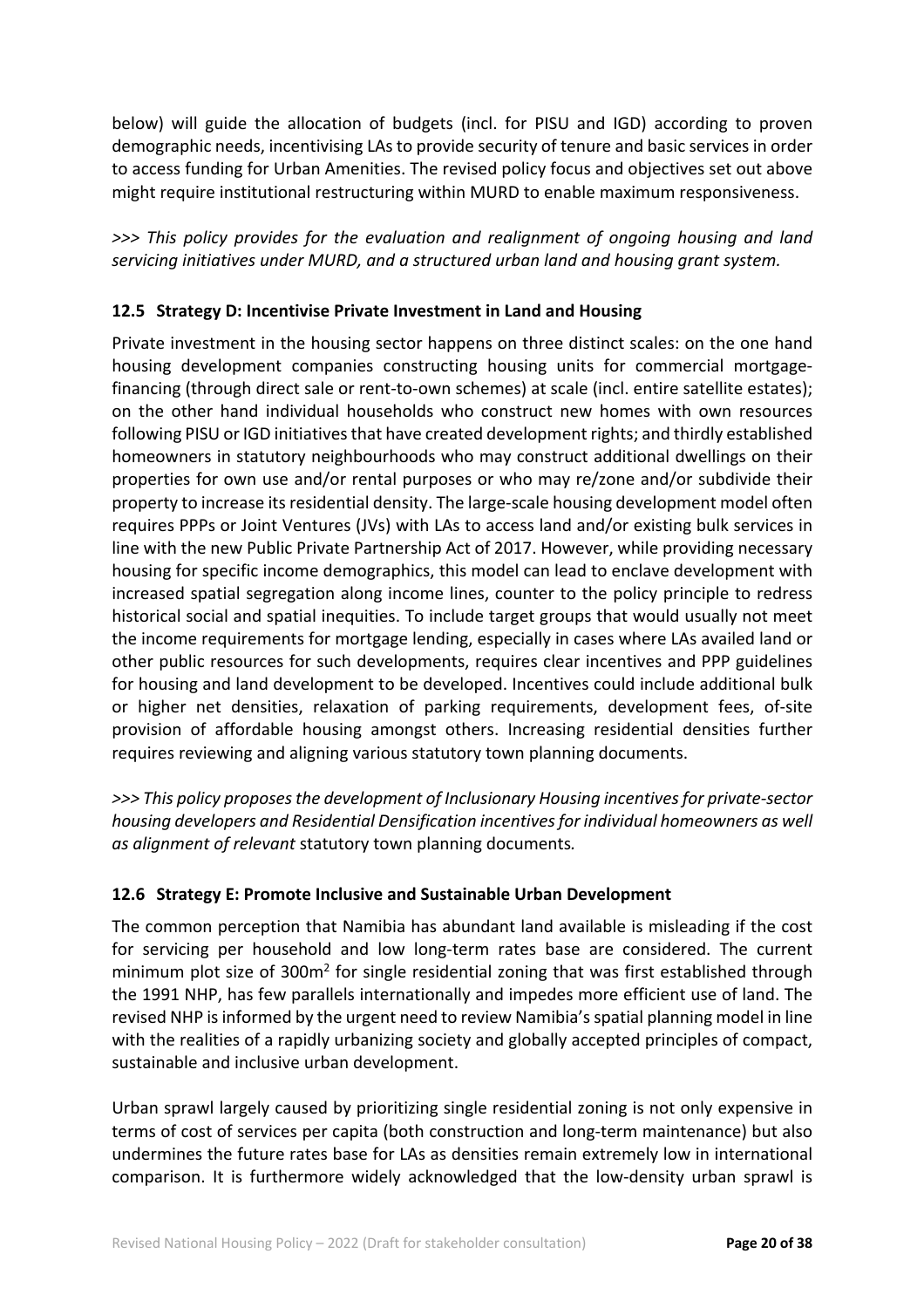environmentally unsustainable and creates immense burdens for future generations. Peripheral development, without interventions promoting polycentric development, enhances the social and economic exclusion of the poorest sectors of society. PISU needs to be complemented by *Urban Amenities*including integrated public transport development and public amenities to develop existing settlements into integrated neighbourhoods. The informal economic sector needs to be considered as an integral part of urban development, as it supports local livelihoods and eventually a local tax base.

Alternative housing models such as social rental, rent-to-buy, and housing cooperatives need to be explored through on-going experimentation, and monitoring and evaluation of the outcomes. Such housing innovation could be encouraged through design competitions and availing land for the purpose of pilot project implementation. Town planning and engineering standards should be responsive to the needs and affordability levels of specific target groups. They should respond to incremental development according to expressed community needs and not blindly apply existing standards that increase costs and thus make servicing costs prohibitive.

*>>> This policy envisions the impending National Spatial Development Framework and the Urban Land Reform Policy to be fully aligned to enable more integrated and compact urban development which should be promoted at all policy levels.*

## **13 IMPLEMENTATION FRAMEWORK**

#### **13.1 Institutional Arrangements**

#### *13.1.1 Government OMAs*

#### 13.1.1.1 National Government

National Government has the key role to enable the policy goals and strategies defined herein through ongoing legislative and policy reform, adequate financial support, accountability and oversight. It has the mandate for National Planning and coordination amongst O/M/As to achieve National development aims. While the Ministry of Urban and Rural Development (MURD) is the custodian of this policy, necessary alignment with other Ministries needs to be attained through coordination by the National Planning Commission (NPC). This will ensure that stumbling blocks across Government are removed and the cross-Ministerial nature of the housing sector is effectively leveraged. Key public institutions in this process include: Ministry of Agriculture, Water and Land Reform (MAWLR) for the FLTS operationalisation; Ministry of Works and Transport (MoWT) for planning and procurement of public amenities; Ministry of Finance (MoF), particularly the Public-Private Partnerships (PPP) Unit for PPP Guidelines in land and housing development; Ministry of Environment and Tourism (MET) to ensure rural and urban sustainability and biodiversity; the Namibia Statistics Agency (NSA) for the NHIS; and the Namibia Standards Institute (NSI) for the revision and development of adequate National building codes.

#### 13.1.1.2 Regional Councils

Regionals Councils have a direct housing mandate within proclaimed settlements and for integrated spatial development at regional level. In order to achieve the objectives of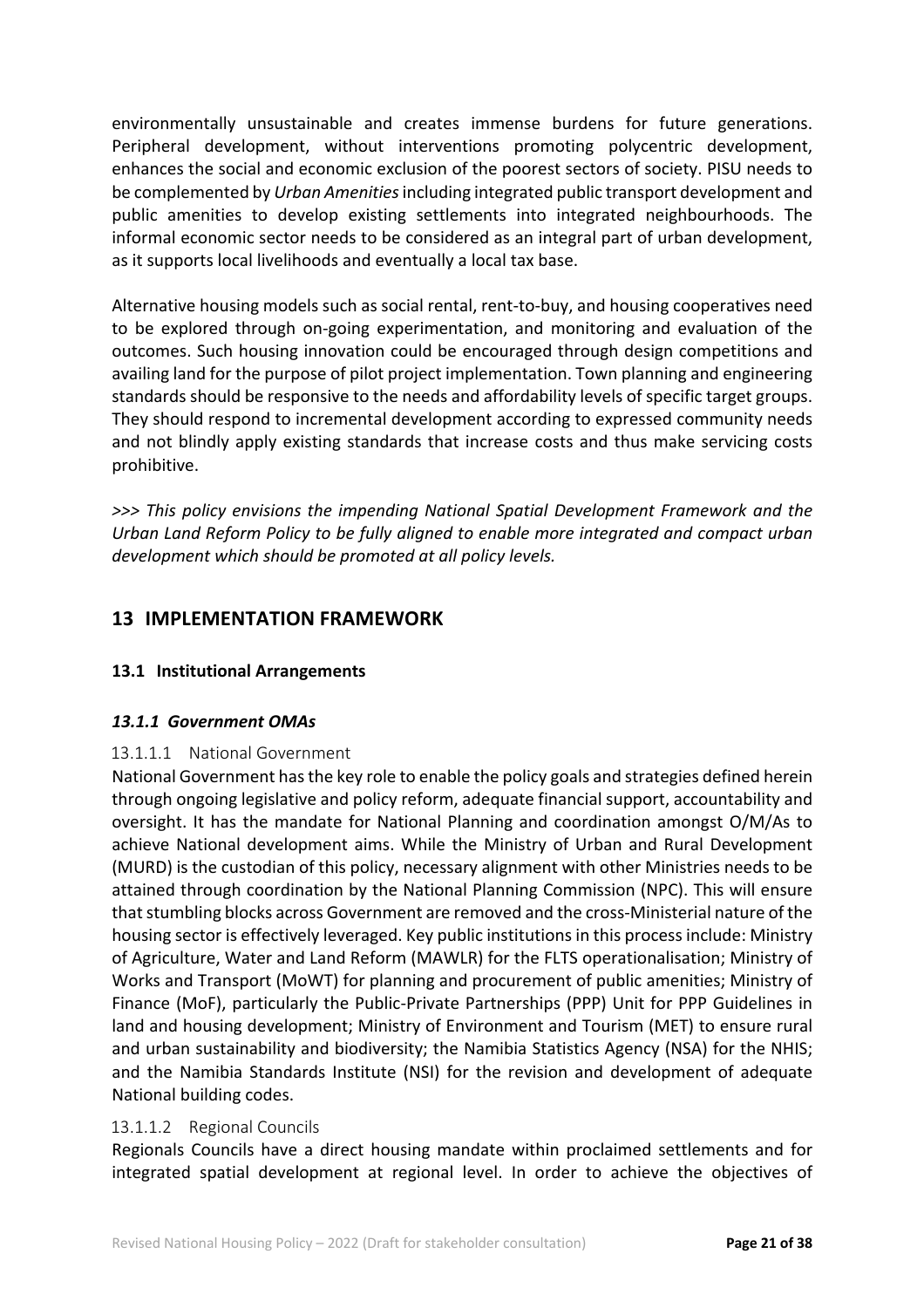decentralization and to create more sustainable rural communities it is crucial to enable the improvement of rural sanitation and housing, while ensuring integration into wider national and regional spatial development frameworks as well as alignment with LAs within their jurisdiction. Especially the social and economic viability of small rural settlements requires attention if rural-urban migration is to be slowed down.

#### 13.1.1.3 Local Authorities

Local Authorities (LAs) are primarily challenged with rapid urbanization and are central to achieving the aims of accelerated urban land and adequate housing delivery. Many LAs however lack the financial and administrative capacities for effective implementation of land servicing and as a result cannot facilitate housing delivery at scale. While this might not be resolved in the short term, capacity building at local level needs to be prioritized. In the medium and long-term reform of LA financing is critical to enable LAs to effectively realize their full mandate in terms of land servicing and housing provision. Through partnerships, particularly with organised local community groups and NGOs, professional bodies and traineeship programmes and the support of international development agencies, LAs will be able to mitigate the most pressing developmental needs in the short term.

## 13.1.1.4 National Housing Enterprise

NHE acts as a developer and financier of credit-linked housing for individuals earning between N\$5,000-20,000 per month, or a combined household income of N\$30,000 per month. Loan repayment periods range between 20 - 30 years at prime interest rate minus one percent. Between its inception in 1993 until 2010, NHE has delivered over 8,000 houses. The delivery rate was comparatively high between 1993 and 1999 with 625 houses per annum. Housing delivery has drastically declined from 816 houses per annum in 2000 to 216 houses in 2008/9 before increasing again to 719 houses during the 2009/10 financial year<sup>xli</sup>. Throughout, the delivery rate of houses built by the NHE falls considerably short of the annual target of 1,200 as set out in Vision 2030<sup>xlii</sup>. NHE is governed by the National Housing Enterprise Act of 1992, amended in 2000 and is further subject to the State-owned Enterprises Act of 2 of 2006. As per Section 3 of the NHE act, its core mandate is "the financing of housing for inhabitants of Namibia" and more generally "providing for the housing needs of such inhabitants".

## *13.1.2 Key non-state implementors*

#### 13.1.2.1 National Alliance for Informal Settlement Upgrading

The NAISU is coalition between the Namibia Housing Action Group (NHAG) and the Shack Dwellers Federation of Namibia (SDFN); Namibia Association of Local Authorities Officials (NALAO); the Association of Local Authorities in Namibia (ALAN); the Civil Society Organizations' Working Group on Land Reform (CSO-WGLR); and the Namibia University of Science and Technology (NUST) to coordinate and scale up efforts to improve living conditions in informal settlements nationwide. NAISU has drafted Standard Operating Procedures as a basis for a learning-while-implementing approach to PISU, based on local best practices and its partners experiences.

#### 13.1.2.2 Shack Dwellers Federation of Namibia / Namibia Housing Action Group

Namibia Housing Action Group (NHAG) was established in 1992 to address the lack of shelter of the urban poor, especially women. In 1998, the organizational structure was transformed into a more open and informal saving group network called the Shack Dwellers Federation of Namibia (SDFN). Subsequently, NHAG was restructured as an NGO in 1999 to provide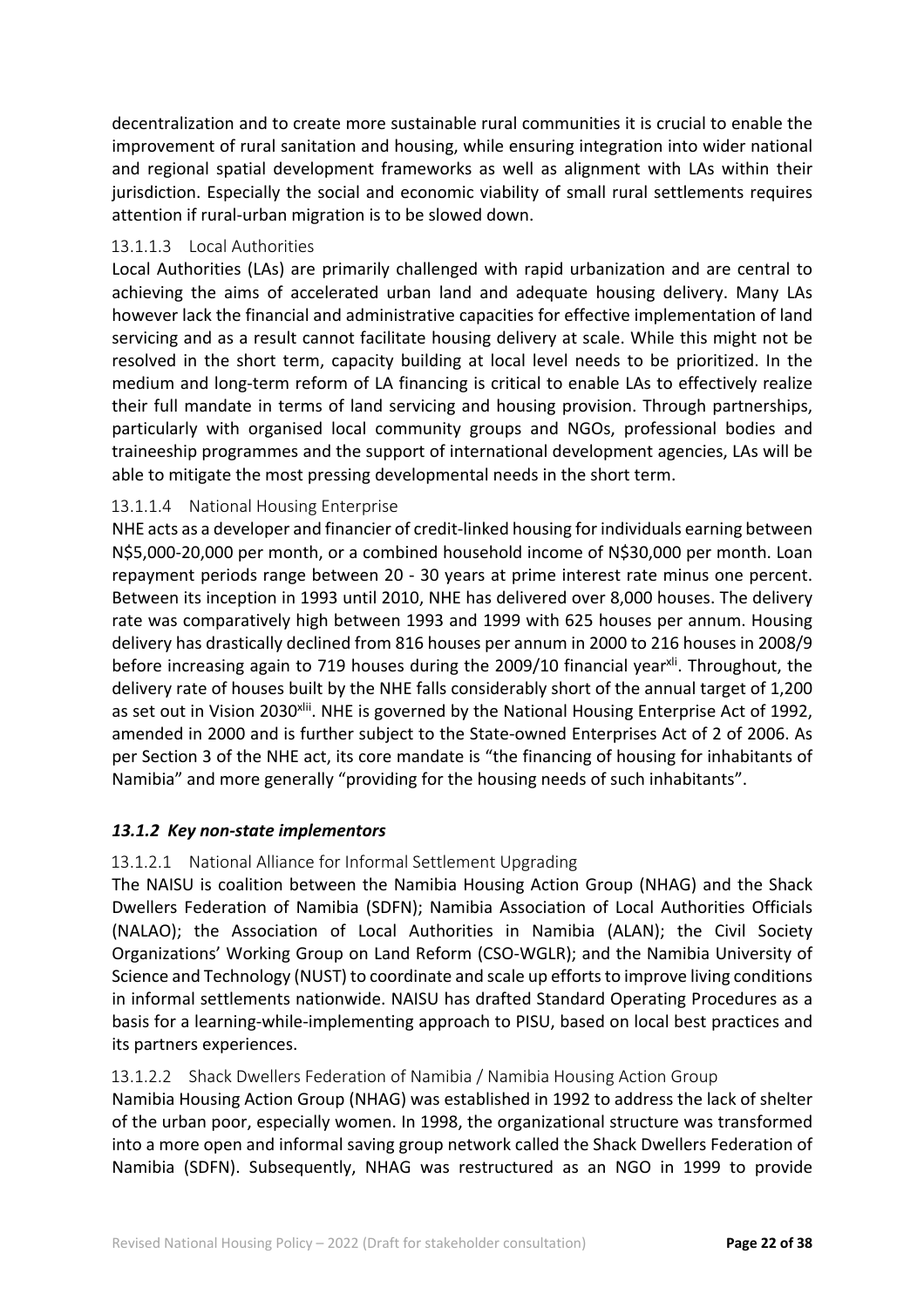technical support for SDFN. Today, the federation counts 28,834 members organized in 916 groups; 2/3 of membership are women. At the core of the SDFN movement is community saving which enables the groups to access funds from the Twahangana Fund. This communitygoverned revolving fund was established in 1995 to finance income generation and housing construction. SDFN members have so far saved N\$ 32,543,387. Initially supported with donor funding, the fund has received Government funding to match the savings of its members since 2000/2001. Since 1995 the Twahangana Fund has channelled N\$ 231,520,000 to SDFN housing groups for members to build houses, install services and improve income.

The Community Land Information Program (CLIP) is a community-led information gathering program to provide a planning basis for participatory ISU in urban and urbanising areas of Namibia. Through CLIP about 216,000 households living in informal settlements with varying degrees of services, tenure, and shelter were enumerated across all urban areas in Namibia. Land Management and Town Planning students from the Namibian University of Science and Technology (NUST) regularly receive practical in-service training with NHAG/SDFN. Since 2000 SDFN/NHAG have built over 7,000 houses (current average cost per house is N\$ 40,000) for its members and upgraded and formalised 4,525 plots (current average cost per plot is N\$ 12,000).

## 13.1.2.3 Development Workshop Namibia

Development Workshop Namibia (DWN) is a Namibian NGO established in 2016 with links to an international NGO network focusing on providing LAs with financial, technical and project management support for low-cost greenfield land delivery, sanitation and early childhood development. The model is based on cost-recovery and provides clients with freehold tenure and basic services (cost per plot ranging between N\$15,000-35,000). DWN has developed Standard Operating Procedures allowing for up-scaling country-wide. DWN is funded by nongovernmental organisations, private citizens, and national and international development organisations. Since its inception DWN has realised **XXX** greenfield plots across **XXX** LAs.

#### 13.1.2.4 Private sector housing developers

A broad array of private sector entities are active in the land servicing and housing sector. This might include property developers, private rental corporations, corporations aiming to provide housing to employees including mining companies, commercial famers providing housing for farmworkers, amongst others.

#### *13.1.3 Civil Society*

LAs are mandated to engage in various forms of public participation, and the statutory land delivery process stipulates public consultation at various stages. These processes need to evolve to ensure more meaningful public participation in land and housing delivery. Particularly the PISU process requires a partnership approach between communities, LAs, Technical support through NGOs and academia amongst others. Professional bodies, sector associations and other built environment-related NGOs, trade unions, CBOs and interest groups are critical allies in ensuring the maximum civil society participation.

#### *13.1.4 Academia*

Higher education institutions are supporting LAs, community groups and NGOs in a number of built environment related disciplines. Academia can play a key role in flanking the full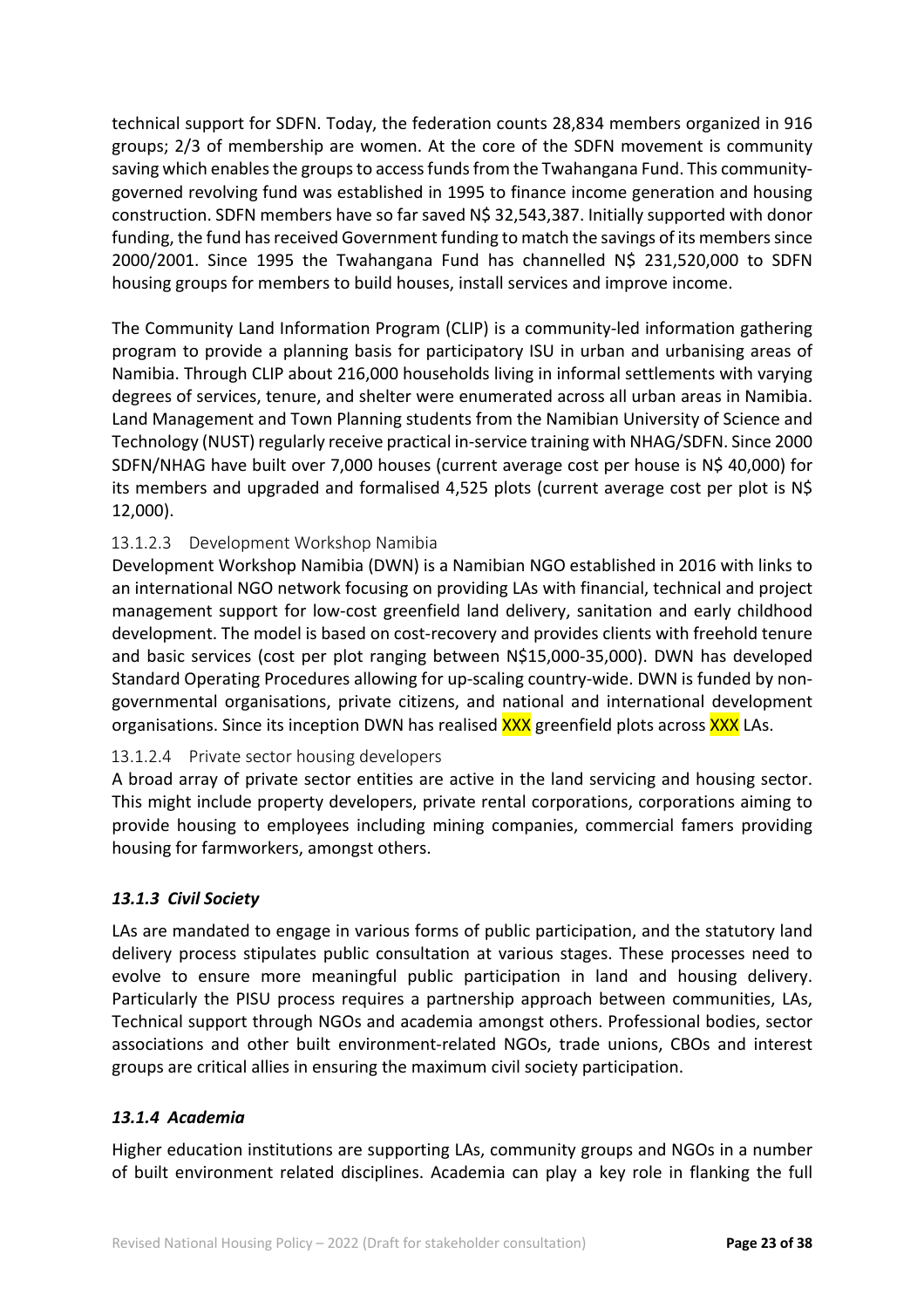spectrum of policy strategies. This may include programmes to capacitate OMA staff, developing curricula to educate young professionals with the skillsets required to facilitate PISU, housing innovation, policy reform, and continuous evaluation of socio-economic impact of various land and housing initiatives through trans-disciplinary research. Vocational training institutions can up-scale programmes that increase local capacity for land and housing delivery.

#### *13.1.5 International Cooperation Partners*

The Namibian and German governments have recently agreed to foreground urban development in their bilateral cooperation. The German Cooperation Agency (GIZ) embarked on a programme to support 'Inclusive Sustainable Urban Development' in May 2020 with a budget of about €5m for the next four years, in partnership with MURD. The German Development Bank (KfW) will begin investing in urban development in two phases, firstly through a €6m grant-based 2-year programme supporting existing initiatives, and thereafter through a larger project potentially entailing a fund supporting urban development. Other international partners such as UN Habitat and UN Development Programme have longstanding relationships with central government with a renewed focus on urban development.

#### **13.2 Legal and Regulatory Arrangements**

#### *13.2.1 Key Legislation*

| <b>ACTS OF PARLIAMENT</b>                                                        |                                             |
|----------------------------------------------------------------------------------|---------------------------------------------|
| Item and purpose                                                                 | Required law reform                         |
| The Urban and Regional Planning Act of 2018 contains key innovations to          |                                             |
| improve the land delivery systems in Namibia. It reduces the number of           |                                             |
| processes in land delivery, it establishes decentralized authorised planning     |                                             |
| authorities, and determines the need for a National Spatial Development          |                                             |
| Framework (NSDF) to guide country-wide socio-spatial development and the         |                                             |
| deployment of state efforts in the different regions.                            |                                             |
| Flexible Land Tenure Act 4 of 2012, creates new forms of land title designed     |                                             |
| to make security of tenure more affordable and to encourage collective           |                                             |
| ownership within low-income groups, mitigating the internationally               |                                             |
| recognised vulnerabilities associated with freehold title in the context of very |                                             |
| low incomesxliii.                                                                |                                             |
| National Housing Development Act, 2000 (Act 28 of 2000), establishes a           | This act will need to be reviewed after a   |
| National Housing Advisory Committee to advise on housing programmes, and         | thorough revision of the DBTP. A revision   |
| provides for Housing Revolving Funds to be established by regional and local     | of this act may also provide for the        |
| authorities to be used for low-cost housing. It further provides for the         | creation of a social rental housing sector. |
| establishment of Decentralised Build Together Committees for each region,        |                                             |
| to deal with applications for assistance from the Housing Revolving Funds.       |                                             |
| Local Authorities Act 23 of 1992, provides for the determination of local        |                                             |
| authorities and the establishment of Local Authority councils. It is a function  |                                             |
| of LAs to establish housing schemes, provision of services (water, sewerage,     |                                             |
| drainage, electricity, gas, etc), and public infrastructure (streets, public     |                                             |
| places, transport, etc.), which establishes a direct relevance for this policy.  |                                             |
| Regional Councils Act 22 of 1992, provides for the establishment of regional     |                                             |
| councils in respect of regions. RCs have the duty to undertake the planning      |                                             |
| for the development of the regions, infrastructure development, and land         |                                             |
| utilization. This is of key relevance not only for urban areas (as the           |                                             |
| infrastructure that feeds them are situated in or cross through the Regions),    |                                             |
| but also for inhabitants in the settlement areas.                                |                                             |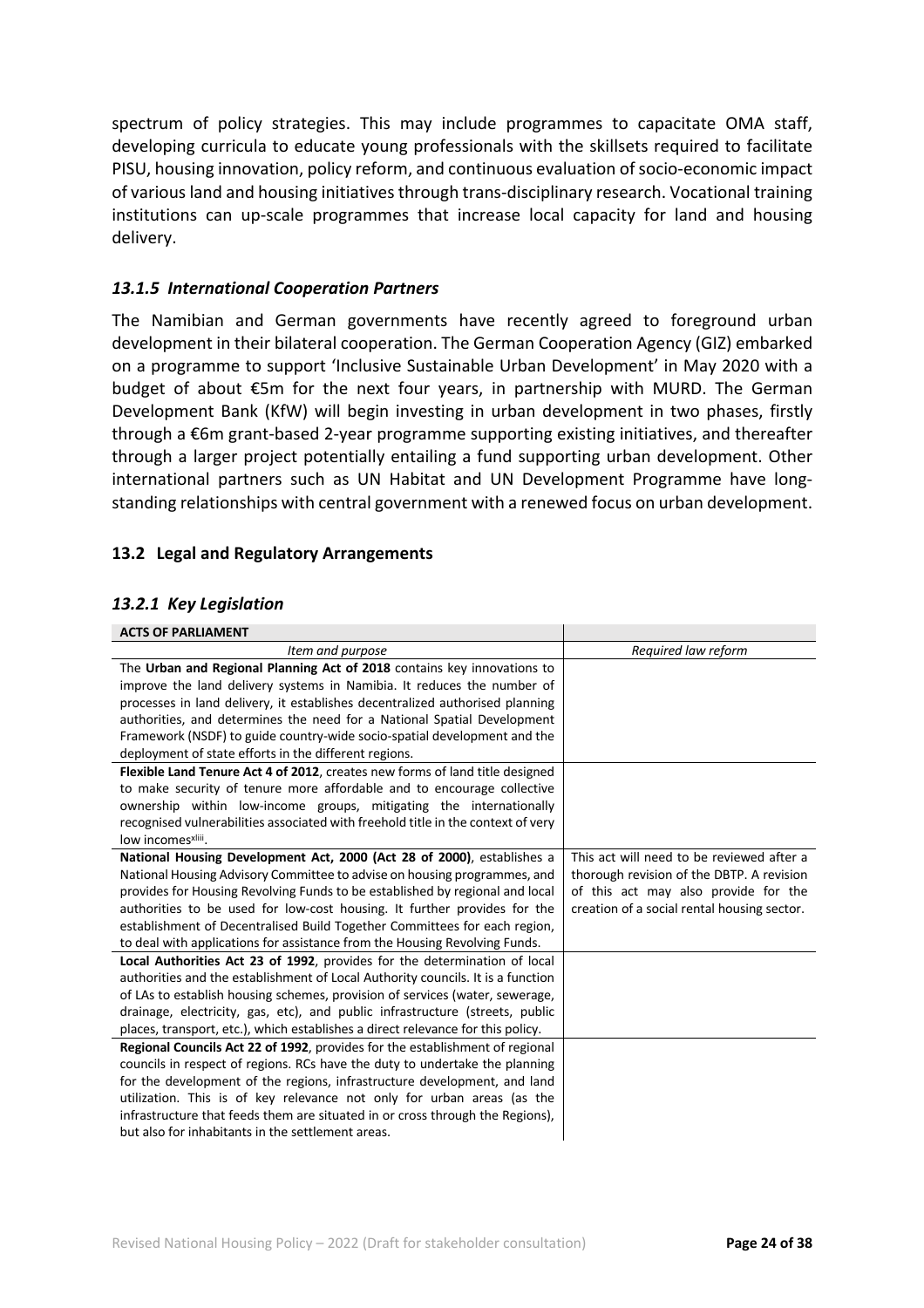| <b>ACTS OF PARLIAMENT</b>                                                       |                                                        |
|---------------------------------------------------------------------------------|--------------------------------------------------------|
| Item and purpose                                                                | Required law reform                                    |
| Decentralisation Enabling Act 33 of 2000, provides for and regulates the        | Local Government Reform, particularly of               |
| decentralisation of central government functions to regional and local          | financial decentralization needs to be                 |
| authorities                                                                     | prioritized<br>and<br>might<br>require<br>the          |
|                                                                                 | amendment of this act.                                 |
| Land Survey Act 33 of 1993, regulates the survey of land.                       |                                                        |
| National Housing Enterprise Act 5 of 1993, provides for the continued           | A review of this act will further clarify the          |
| existence of a corporation, the National Housing Enterprise, to provide for     | role of NHE within the new policy focus as             |
| the housing needs of the inhabitants of Namibia.                                | well as public enterprise reform through               |
|                                                                                 | the Ministry of Public Enterprises (MoPE).             |
| Public Procurement Act 15 of 2015 recently operationalized legislation to       |                                                        |
| regulate public procurement with direct implications for this policy, requiring |                                                        |
| all procurement processes to be aligned.                                        |                                                        |
| Public Private Partnership Act 4 of 2017 recently operationalized legislation   | Procurement processes to be fully aligned              |
| to regulate public private partnerships with some implications for this policy. | this<br>operationalized<br>recently<br>to              |
|                                                                                 | legislation.                                           |
| Sectional Titles Act 2 of 2009, provides for the division of buildings into     |                                                        |
| sections and common property, and the acquisition of separate ownership in      |                                                        |
| sections coupled with joint ownership in common property. A recent revision     |                                                        |
| of this act allows for non-contiguous properties to be governed as Sectional    |                                                        |
| Titles. This could enable new options for urban development.                    |                                                        |
| Rents Ordinance 13 of 1977, regulates the letting and hiring of non-            | This is currently under review in form of              |
| commercial immovable property.                                                  | the Rent Bill of 2017 and will have great              |
|                                                                                 | relevance for this policy.                             |
| Trust Fund for Regional Development and Equity Provisions Act of 2000,          | In order to position the TFRDEP as a                   |
| provides for a national fund with trans-ministerial governance and related to   | possible national fund for housing and                 |
| the LA Housing Revolving Funds.                                                 | land development might require the                     |
|                                                                                 | evaluation of the fund and potential                   |
|                                                                                 | revision of the act.                                   |
| Deeds Registries Act 47 of 1937, regulates the registration of deeds.           |                                                        |
| <b>National Land Use Planning Bill</b>                                          | Currently under review.                                |
|                                                                                 |                                                        |
| POLICIES, PROGRAMMES AND DOCUMENTS                                              |                                                        |
| <b>Rural Development Policy</b>                                                 | Currently there is no mention on rural                 |
|                                                                                 | housing measures on this; a revision of                |
|                                                                                 | this will be required once the NSDF                    |
| <b>National Land Policy of 1998</b>                                             | Section on Urban Land has relevance for                |
|                                                                                 | housing but requires review or integration             |
|                                                                                 | with Urban Land Reform Policy                          |
| <b>Urban Land Reform Policy</b>                                                 | Process under development through                      |
|                                                                                 | <b>MURD</b>                                            |
| <b>National Spatial Development Framework</b>                                   | Provided for in the Urban and Regional                 |
|                                                                                 | Planning Act.                                          |
| Town Planning Standards and Urban Design Guidelines 2013                        | The guidelines prescribe a minimum Erf                 |
|                                                                                 |                                                        |
|                                                                                 | size of 300m <sup>2</sup> for single residential erven |
|                                                                                 | and need to be reviewed in line with this              |
|                                                                                 | policy                                                 |
| <b>National Informal Settlement Upgrading Strategy</b>                          | To be developed by MURD with support<br>by UN HABITAT  |

#### **13.3 Budgeting and Resource Mobilisation**

The definition of adequate housing and the current socio-economic context of Namibia renders affordability - both for beneficiaries, and for government - paramount to achieve the aims of accelerated urban land and housing delivery for the majority of the population. While the lack of available serviced land in urban areas affects all income sectors, it impacts the Ultra-low- and Low-income groups most severely. Therefore, public spending needs to be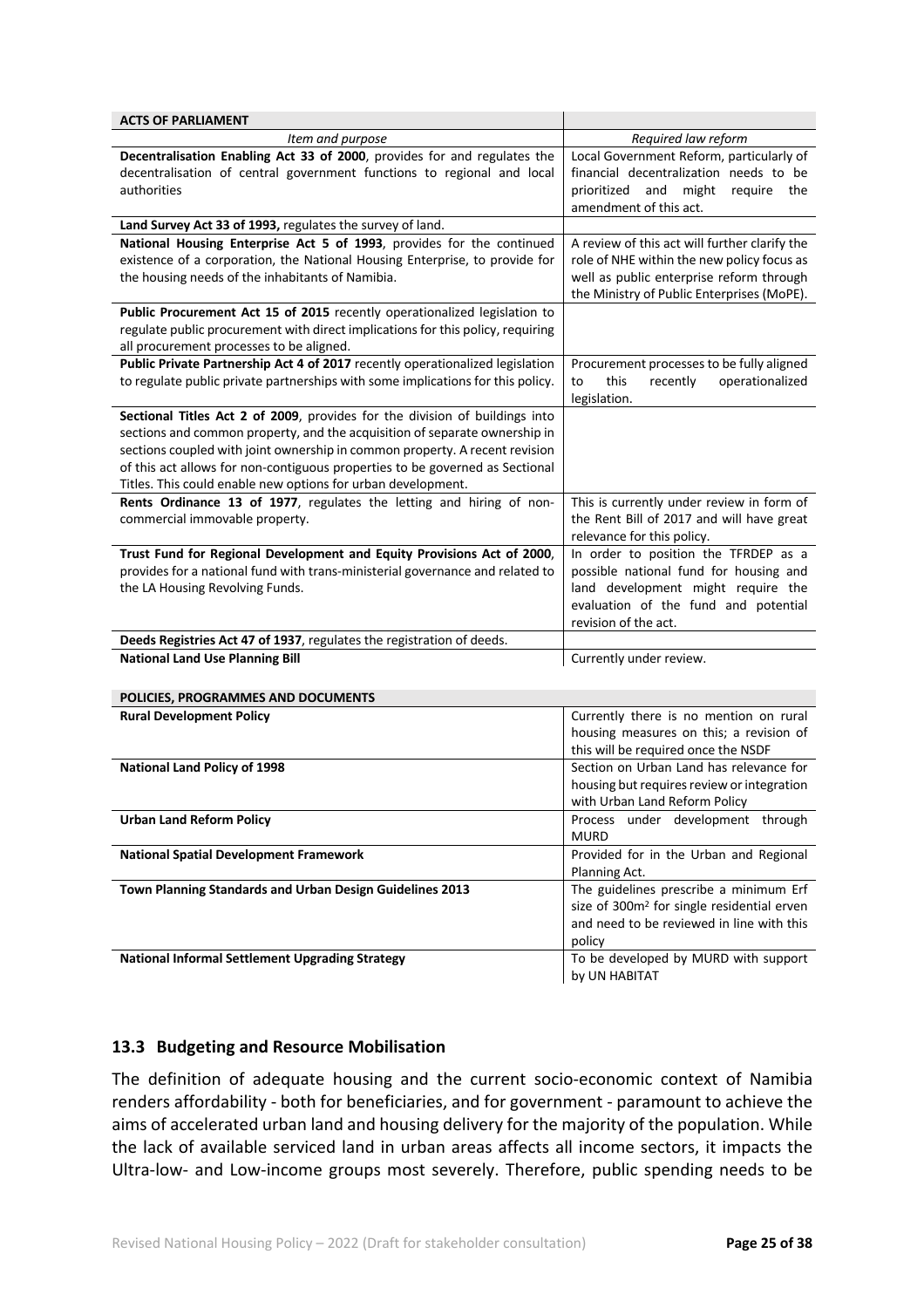appropriate and aligned to income group proportions, in order to achieve the greatest impact. In a context of extreme low levels of household income and historical inequality, government public investment in urban land and housing development must be considered as an affirmative, redistributive action, including subsidizing the Ultra-low- and Low-income groups in a structured way. These groups are unable to afford the monetary expense of full land servicing, yet they can contribute own resources and labour. Government subsidies and international development finance for land servicing (PISU and IGD) are therefore the only realistic ways to improve living conditions for this majority.

## *13.3.1 Cost estimates*

The following amounts have been estimated for the various stages of achieving adequate housing, based on research and experience of community-led processes, as well as on the existing DBTP framework. Figures are to be reviewed and adjusted periodically during implementation:

|                | Reference                                    | <b>Description</b>                                                                                                                             | Amount (N\$)   |
|----------------|----------------------------------------------|------------------------------------------------------------------------------------------------------------------------------------------------|----------------|
|                | <b>VIRGIN LAND</b>                           | Un-serviced and un-planned land                                                                                                                | free of charge |
|                | PLANNING SUBSIDY (per 150m <sup>2</sup>      | Layout planning, surveying                                                                                                                     | 5,000          |
|                | plot)                                        | (paraprofessionals), basic services (incl. erf                                                                                                 |                |
| LAND           |                                              | pegs, water, pit latrines, scraped roads, but<br>excl. tenure and development rights)                                                          |                |
|                | BASIC SERVICING (per 150m <sup>2</sup> plot) | Community-driven servicing / upgrading (if<br>bulk infrastructure available) (incl. erf pegs,<br>water, sewer, tenure / development rights)    | 10,000         |
|                | FULL SERVICING (per 150m <sup>2</sup> plot)  | (incl. bulk infrastructure, gravel roads,<br>street lighting, electricity)                                                                     | 45,000         |
|                | FULL SERVICING (300m <sup>2</sup> plot)      | (incl. bulk infrastructure, gravel roads,<br>street lighting, electricity)                                                                     | 86,000         |
|                | Core House of 35m <sup>2</sup>               | (incl. bathroom and kitchen, materials only)                                                                                                   | 40,000         |
|                | <b>Credit-linked house</b>                   | Cost recovery / PPP                                                                                                                            | 350,000        |
| <b>PNISNOH</b> | <b>Rates and Taxes Subsidy</b>               | Annual average amount to subsidize Rates<br>and Taxes not to be above 5% of<br>beneficiaries' income for a maximum 5<br>years per beneficiary. | 3,600          |

## *13.3.2 Budgeting guidelines for targeted impact*

The primary policy focus on the improvement of housing adequacy of the Ultra-low- and Lowincome groups requires the largest proportion of allocation to be directed to PISU where residents are already settled in informal settlements. The following ratios for target setting regarding overall Government budgeting are proposed based on preliminary estimates (these will have to be continuously verified and adjusted accordingly during the implementation phase according to actual demand per RC and LA and local income groups demographics):

- a. 60% of annual housing budget to be allocated for urban land servicing, of which:
	- i. 70% for PISU, incl. bulk infrastructure (via new institutional framework to be established), incl. bulk infrastructure (via RCs and LAs)
	- ii. 30% for bulk infrastructure for IGD (via RCs and LAs)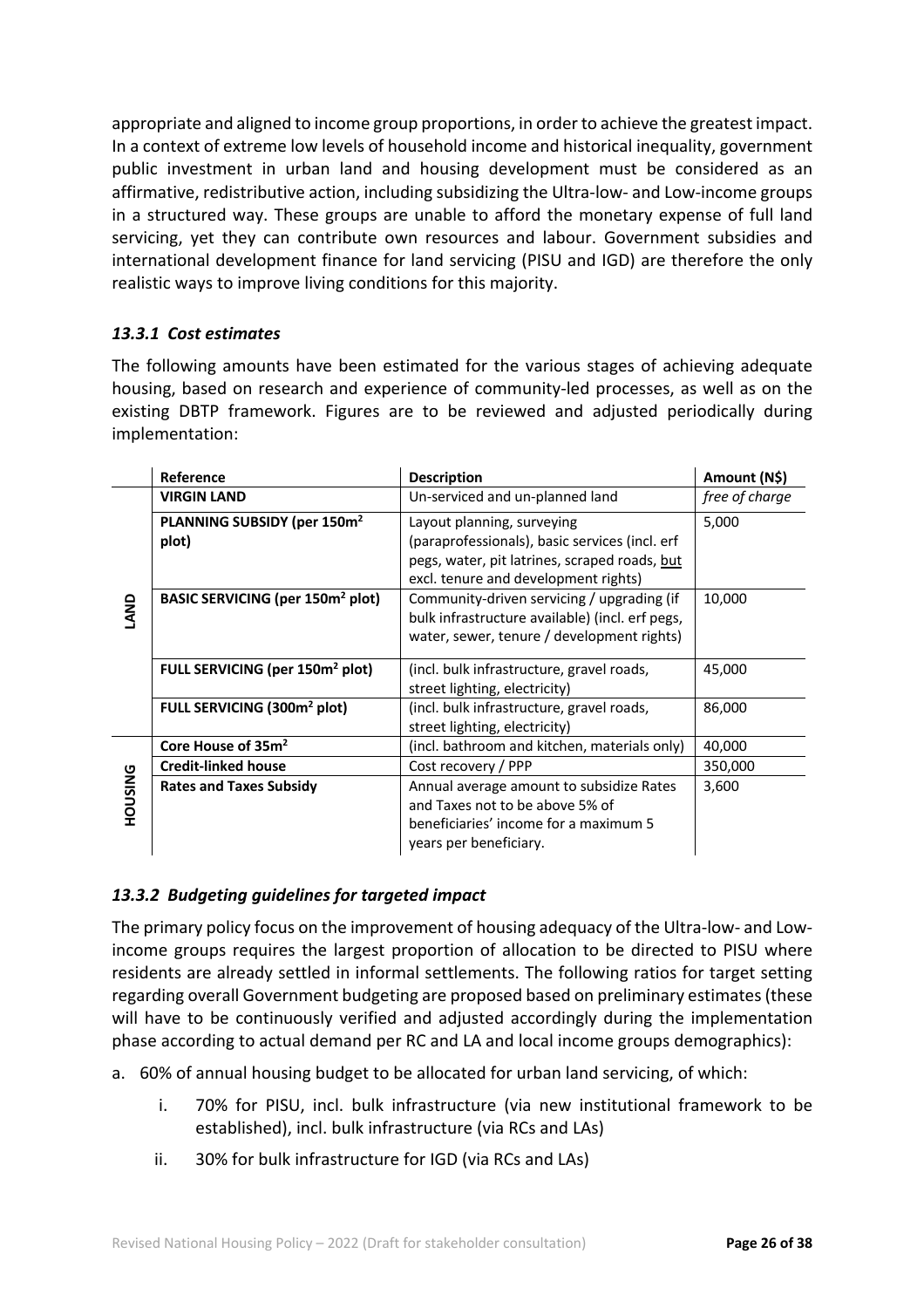- b. 20% for Decentralized Build Together (DBTP) revolving funds (via RCs and LAs)
- c. 20% for People's Housing Process (via new institutional framework to be established)

#### *13.3.3 Overall costing*

At this stage of a precise costing of the implementation is difficult to obtain as it is necessarily based on a number of assumptions:

- a. The refinement of housing needs assessment methods through NHIDS which will inform the target setting for budget allocations above between land and housing and distribution amongst various implementors;
- b. The cost estimates above, which require further calculations and regular review to keep in line with cost fluctuations and regional disparities;
- c. The private sector willingness to step in to deliver housing in the middle-income sector;
- d. The scope to cross-subsidize Ultra-low- and Low-income sectors from profits made through selling commercial land (both for residential and business);
- e. The repayment rate for DBTP loans, which is currently very low and requires increasing capacity for managing debt collection;
- f. The compounding effect of loan repayments and longer-term subsidies (subsidized interest rates; rates and taxes) adding more beneficiaries on an annual basis;
- g. The administrative costs at all levels of implementation (a general allowance of 10% of overall programme cost has been included in the calculations).

This distribution translates into an annual expenditure and investment for Government (both subsidies and revolving capital), as well as estimated administrative costs for the overall implementation. Table 1 sets out the detailed figures per annum, based on the above assumptions, as well as the land and housing need outlined earlier.

|              | <b>ANNUAL NEED: LAND</b> |              |                                                           |             |              |             |               | <b>ANNUAL NEED: HOUSING</b> |              |              |                         |              |             |                      | <b>TOTAL</b> |               |  |
|--------------|--------------------------|--------------|-----------------------------------------------------------|-------------|--------------|-------------|---------------|-----------------------------|--------------|--------------|-------------------------|--------------|-------------|----------------------|--------------|---------------|--|
|              | 2021-2030 60%            |              | Subsidy<br><b>LAND: IGD (150m2)</b><br>Land: CISU (150m2) |             |              | 2021-2030   | 40%           | <b>DBTP</b>                 |              |              | <b>People's Housing</b> |              |             |                      |              |               |  |
|              |                          |              | 30%                                                       |             | 70%          |             |               |                             |              | 50.00%       |                         | 50.00%       |             | (Revolving)          |              |               |  |
|              |                          |              | Subsidy (Planned Layouts and Basic Servicing)             |             |              |             |               |                             |              | Loan<br>Loan |                         |              |             |                      |              |               |  |
|              | <b>Units</b>             | <b>Units</b> | <b>Units</b>                                              | \$60,000    | <b>Units</b> | \$60,000    | N\$           | <b>Units</b>                | <b>Units</b> | <b>Units</b> | \$80,000                | <b>Units</b> | \$50,000    | <b>NS</b>            |              | N\$           |  |
| Omusati      | 996                      | 598          | 179                                                       | 10,755,337  | 418          | 25,095,786  | 35,851,123    | 996                         | 398          | 199          | 15.933.833              | 199          | 9,958,645   | 25.892.478           |              | 61,743,601    |  |
| Oshana       | 1.036                    | 622          | 186                                                       | 11.187.727  | 435          | 26,104,697  | 37,292,424    | 1,036                       | 414          | 207          | 16.574.411              | 207          | 10,359,007  | 26.933.418           |              | 64,225,842    |  |
| Oshikoto     | 1.529                    | 917          | 275                                                       | 16.513.194  | 642          | 38.530.787  | 55,043,981    | 1.529                       | 612          | 306          | 24.463.992              | 306          | 15,289,995  | 39.753.986           |              | 94.797.968    |  |
| Kavango West | 707                      | 424          | 127                                                       | 7,636,246   | 297          | 17.817.908  | 25,454,155    | 707                         | 283          | 141          | 11.312.958              | 141          | 7,070,599   | 18.383.556           |              | 43.837.711    |  |
| Ohangwena    | 1.336                    | 802          | 241                                                       | 14,431,516  | 561          | 33,673,538  | 48,105,054    | 1,336                       | 535          | 267          | 21,380,024              | 267          | 13,362,515  | 34.742.539           |              | 82,847,593    |  |
| Hardap       | 1.027                    | 616          | 185                                                       | 11.093.930  | 431          | 25.885.837  | 36.979.767    | 1.027                       | 411          | 205          | 16.435.452              | 205          | 10,272,157  | 26.707.609           |              | 63.687.376    |  |
| Otjozondjupa | 1.654                    | 992          | 298                                                       | 17,863,908  | 695          | 41,682,452  | 59,546,360    | 1.654                       | 662          | 331          | 26,465,049              | 331          | 16,540,656  | 43.005.705           |              | 102,552,065   |  |
| Kavango East | 754                      | 453          | 136                                                       | 8,146,935   | 317          | 19,009,516  | 27,156,451    | 754                         | 302          | 151          | 12,069,534              | 151          | 7,543,459   | 19,612,993           |              | 46,769,444    |  |
| Kunene       | 1.788                    | 1.073        | 322                                                       | 19,314,711  | 751          | 45.067.659  | 64.382.371    | 1,788                       | 715          | 358          | 28.614.387              | 358          | 17,883,992  | 46.498.379           |              | 110.880.750   |  |
| //Kharas     | 1.457                    | 874          | 262                                                       | 15.732.693  | 612          | 36,709,616  | 52,442,309    | 1.457                       | 583          | 291          | 23.307.693              | 291          | 14,567,308  | 37.875.001           |              | 90.317.310    |  |
| Zambezi      | 1.234                    | 741          | 222                                                       | 13.329.933  | 518          | 31,103,177  | 44,433,110    | 1,234                       | 494          | 247          | 19.748.049              | 247          | 12,342,531  | 32.090.579           |              | 76.523.689    |  |
| Omaheke      | 1.160                    | 696          | 209                                                       | 12.527.273  | 487          | 29.230.303  | 41.757.575    | 1,160                       | 464          | 232          | 18,558,922              | 232          | 11,599,326  | 30.158.249           |              | 71,915,824    |  |
| Erongo       | 5.714                    | 3,428        | 1.029                                                     | 61,710,133  | 2.400        | 143.990.311 | 205,700,444   | 5.714                       | 2.286        | 1.143        | 91.422.420              | 1.143        | 57,139,012  | 148.561.432          |              | 354,261,876   |  |
| Khomas       | 10.472                   | 6.283        | 1.885                                                     | 113.092.509 | 4.398        | 263.882.522 | 376.975.031   | 10.472                      | 4.189        | 2.094        | 167.544.458             | 2.094        | 104.715.286 | 272.259.744          |              | 649.234.775   |  |
| <b>TOTAL</b> | 30,864                   | 18,519       | 5.556                                                     | 333.336.047 | 12,963       | 777.784.109 | 1,111,120,156 | 30,864                      | 12,346       | 6.173        | 493.831.180             | 6.173        | 308.644.488 | 802.475.668          |              | 1.913.595.824 |  |
|              |                          |              |                                                           |             |              |             |               |                             |              |              |                         |              |             |                      |              |               |  |
|              |                          |              |                                                           |             |              |             |               |                             |              |              |                         |              |             | <b>ADMINITRATION</b> | 10%          | 191.359.582   |  |

*Table 1: Cost estimate for annual budget if implementation reaches full scale.*

#### *13.3.4 A structured housing subsidy/grant system*

The 2009 NHP called for the development of a structured subsidy/grant system for housing to be developed which remains an outstanding task (this is not to be confused with the Home Owner's Scheme for Staff Members-HOSSM through which government employees can access a housing allowance). The extreme low levels of household income for much of the

**TOTAL 2,104,955,406**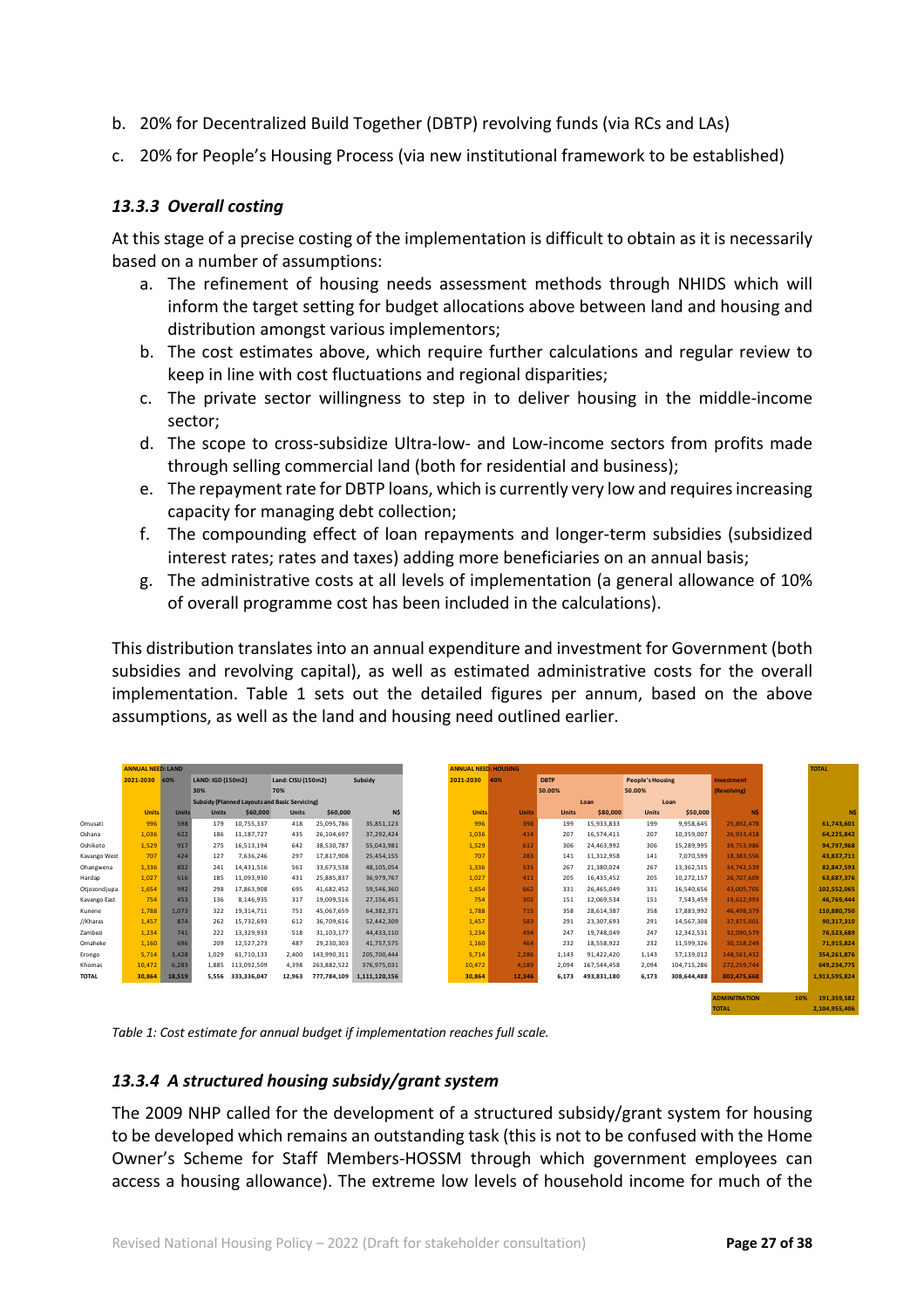population, the generally low levels of financial independence of RCs and LAs, and the generally low levels of public investment in urban development (in international comparison) require a structured subsidy/grant system to guide Government budgeting in the urban land and housing sector. This system must include a mix of capital grants for RCs and LAs to finance bulk infrastructure and public amenities and resident/end-user subsidies in support of the construction and improvement of housing. Clear beneficiary eligibility criteria and allocation mechanisms must create transparent and realistic public expectations, avoid multiple benefaction, and allow structured budgeting based on continuously-verified land and housing demand per RC and LA identified through NHIS.

In the short to medium term (2021-2030) the main emphasis will be on land delivery (PISU and IGD) for the Ultra-low- and Low-income groups. Capital grants for RCs and LAs for bulk infrastructure should be conditional upon showing evidence of the number of residents who obtained tenure security through PISU and/or IGD (see Figure 2).



#### **PARTICIPATORY INFORMAL SETTLEMENT UPGRADING**

*Figure 2: Diagram of the subsidy / grant system supporting incremental urban development through PISU and IGD.*

The upgrading of bulk infrastructure to accommodate increased residential densities the release of underutilized inner-city municipal land for *social rental housing* and/or residential densification will require further capital grants that could be conditional on LAs proving rental affordability of such projects. Additionally, low household income levels will for the foreseeable future prevent beneficiaries to fully cover applicable rates and taxes, while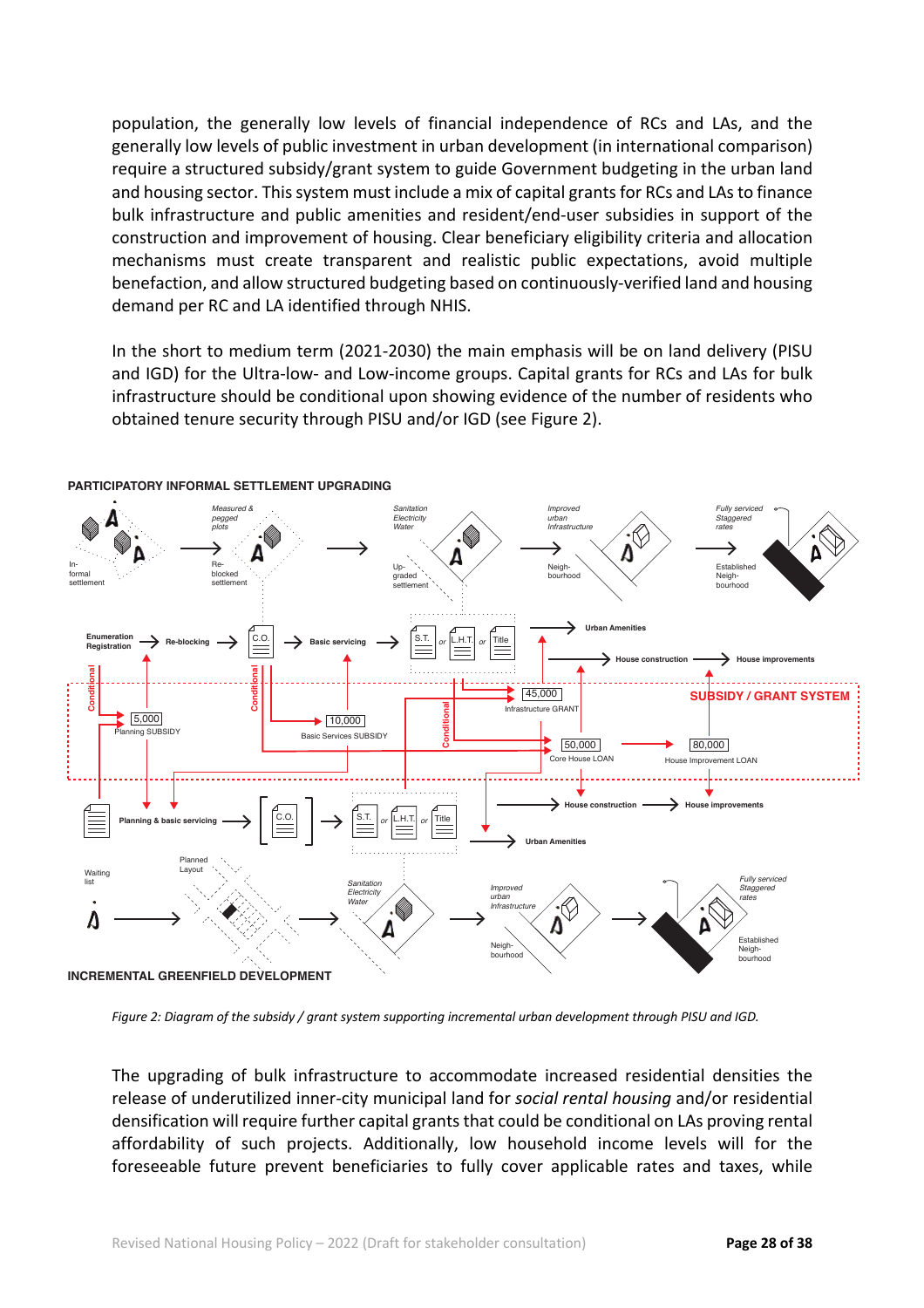service provision should not be compromised. At the same time RCs and LAs need to be ensured of adequate revenue flow and the eventual creation of a solid rates base. RCs and LAs should be eligible to receive rates and taxes subsidies on behalf of their Ultra-low- and Low-income residents.

## *13.3.5 Align and increase Government budget allocations*

Currently, the combined government investment in land servicing and housing is not proportional to the urban land and housing crisis. There is an urgent need to increase overall budget allocations to housing and land servicing in line with the aims of this policy. The IAP includes budget figures that should guide the allocation of resources in the upcoming MTEFs, until a National Spatial Development Framework and a structured Subsidy/Grant System is in place to guide budget allocations more proactively.

## *13.3.6 Private sector contributions and cross-subsidies*

The private sector contributions to the overall aims of this policy will remain difficult to measure, as it includes both densification of single residential properties as well as private development for credit-linked housing. Through ring-fencing betterment fees at LA level for service infrastructure improvements, *Inclusionary Housing Incentives*, and/or development charges (in cases where private developers gain from public infrastructure investment) a measure of cross-subsidizing lower incomes groups can be achieved.

## *13.3.7 Unexplored sources of Government funding*

A number of unexplored funding sources have been identified for further investigation, including development charges; ringfencing of betterment fees, transfer costs and other property-related income to be used specifically for land servicing and bulk infrastructure; and the introduction of a capital gains tax to be ring fenced for housing and land delivery.

## *13.3.8 International Development Cooperation*

This policy will guide the negotiations with international development partners to establish urban land servicing and housing delivery as an impactful and accountable sector for international development investment.

## *13.3.9 Funding devices*

MHDP envisaged a National Housing Development Fund (NHDF) to be established, which remains an outstanding task. The HPP II envisions an Urban Development Fund for infrastructure development and housing, which is yet to be conceptualised. Regional and local housing revolving funds are best positioned to become the vehicles through which budget allocations are administered.

## **13.4 Monitoring and Evaluation Framework**

The IAP below sets out key indicators related to the strategies, interventions, activities and deliverables of this policy and indicates timelines and targets, preliminary budgets and Responsible Entities, including state and non-state actors and implementors that often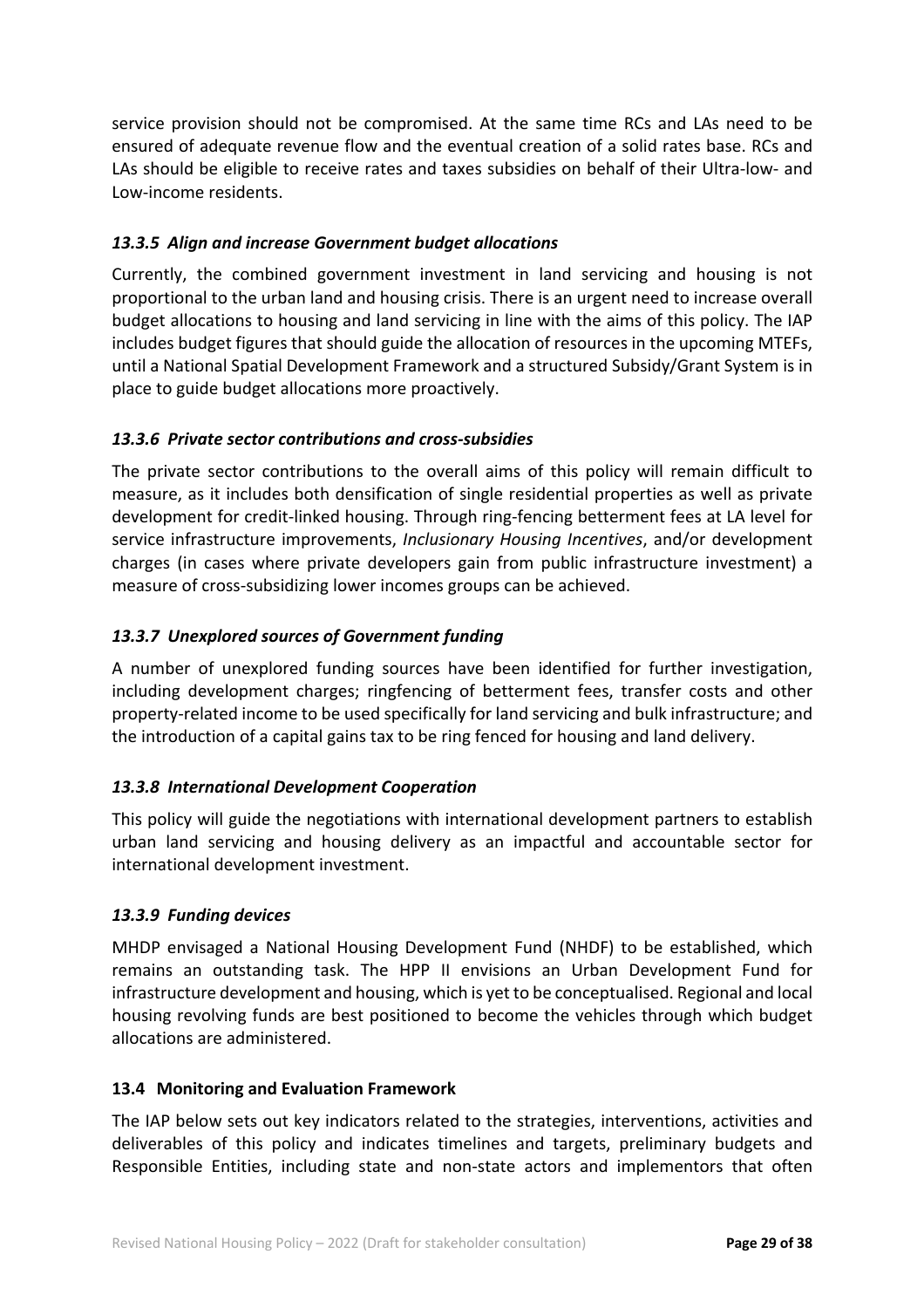function as partnerships. The monitoring and evaluation (M&E) of policy achievement is directly guided by the policy Guiding Principles formulated above.

## *13.4.1 Annual Land and Housing Report*

As custodian of this policy the MURD is principally responsible for the annual reporting to cabinet and the general public on policy achievement in relation to set timelines, targets and budgets, drawing on data provided by the various actors and implementors. The reports must clearly indicate achievement of targets established in this policy as regularly revised. The schedule for reporting is aligned to provide adequate time for revision of targets and budgets (see below) in preparation for annual government budget negotiations.

## *13.4.2 Annual Public Forum on Housing and Urbanisation*

The Public Forum on Housing and Urbanisation is hosted annually by MURD in collaboration with NUST, and other key stakeholders, and is the key annual gathering of stakeholders in socio-spatial matters in the country. The annual Land and Housing report will be publicly launched at the Public Forum, allowing for joint stakeholder reflection on policy achievement. While continuing the tradition of inviting guest speakers to provide an international perspective, the Public Forum will include co-learning sessions to share experiences and practices form the implementation level between stakeholders. It will be flanked by a construction industry trade fair to allow for private sector exposure and networking. This colearning will inform the annual revision of targets and budgets (see below) with input from all stakeholders. In addition, the co-learning sessions will allow for a more qualitative appraisal of the improvement of residents quality of life as a result of improvements in housing adequacy.

## *13.4.3 Annual revision of targets and budgets*

The dynamic context of land and housing provision requires the annual revision of IAP targets and budgets to account for changes in housing needs, implementation capacity, and budgetary allocations with the input of all actors and implementors. The schedule for revision of targets and budgets is aligned to provide adequate time before annual government budget negotiations.

## *13.4.4 Improvement of the Namibia Housing Information System*

The recently launched Namibia Housing Information System (NHIS) is an ambitious project to centrally host housing-related data from all relevant stakeholders. NHIS follows a decentralised approach where all stakeholders are required to collect and capture their own information. It is anticipated for the system to have four modules, incl. housing needs, land use, housing stock, and informal settlements. While still in its infancy, the instrument should be improved and adjusted to align with and enable the policy aims outlined here.

## **13.5 Communications Strategy**

The policy's extensive reach will require a programme on 'urban literacy' to assist the various stakeholders to progressively attain full hold of Namibia's urban future. Amongst others, the key interventions include the following: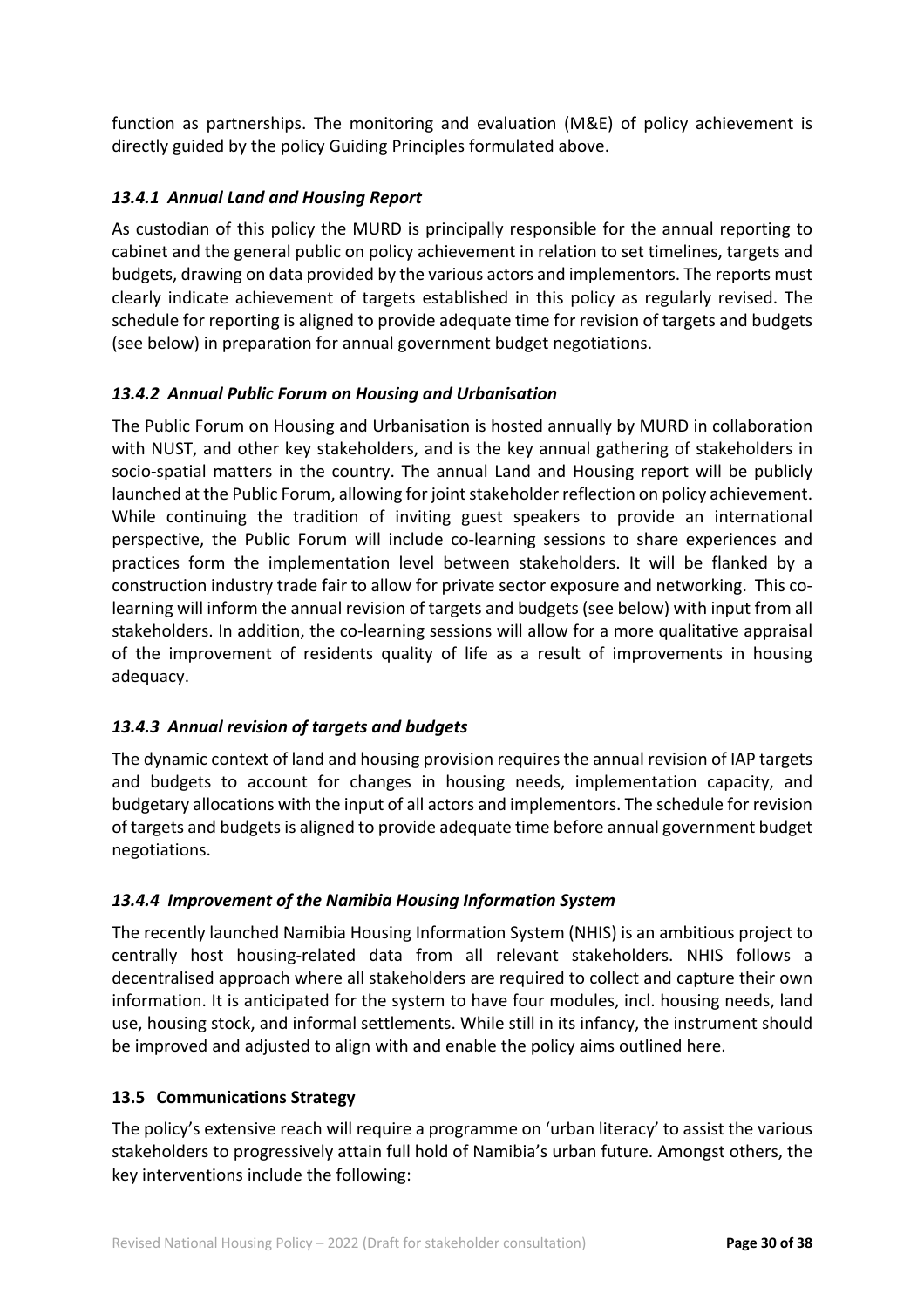#### *13.5.1 Government*

Through initial conversations between Namibia Institute of Public Administration and Management (NIPAM) and NUST, courses aimed at public servants will train those employed in central government and LAs and RCs on local government financing strategies, urbanisation trends in Sub-Saharan Africa, participatory strategies for decentralisation, amongst others.

#### *13.5.2 General public*

In a similar fashion as ongoing financial literacy campaigns, an 'urban literacy' programme will acquaint inhabitants on the rights and responsibilities of urban life. Examples of this would be on planning regulations for opening a home-based business, rental rights and legal protection against evictions, how to form community-based groups for housing or other purposes; as well as general introduction to the on-going housing programmes.

DBTP 'habitat centres' are resource centres at the local constituency level that will provide information as well as the necessary space for on-going urban literacy campaigns and for groups to self-organise and decide upon collective matters. The centres are set to perform the functions of the centres that were to be built to support the DBTP.

#### *13.5.3 Rural communities*

Considering the sparse nature of Namibia's settlements, programmes targeting information sharing with inhabitants in rural areas will require innovative thinking to be effective: radio shows, bulk mobile messaging services, and social media, amongst other campaign methods. Decentralized Habitat Centres could be established to promote sanitation and housing initiatives under the MHDP-II and other relevant programmes.

## **14 IMPLEMENTATION ACTION PLAN**

The Implementation Action Plan (IAP) outlines interventions related to each of the five core Strategies and is complemented by the detailed tabular IPA in Appendix XX which relates the policy objectives, strategies, interventions and indicators, targets, timelines and budget estimates to enhance implementation, monitoring and evaluation.

*\*Please note that the Detailed IPA in tabular format is not included in this draft and will be co-developed with stakeholders during the National Stakeholder Consultation Workshop in February 2022*

#### **14.1 Interventions**

#### *14.1.1 STRATEGY A*

#### **Short term (2022)**

14.1.1.1 Articulate political commitment to recognize COs as secure tenure Certificate of Occupancy (COs) are increasingly issued to informal settlement residents by LAs as a first step towards formalisation. This policy implies a commitment to residents that such COs will be considered as secure tenure and will not be revoked in future without substantive motivation. A Cabinet directive in this regard will make this commitment explicit.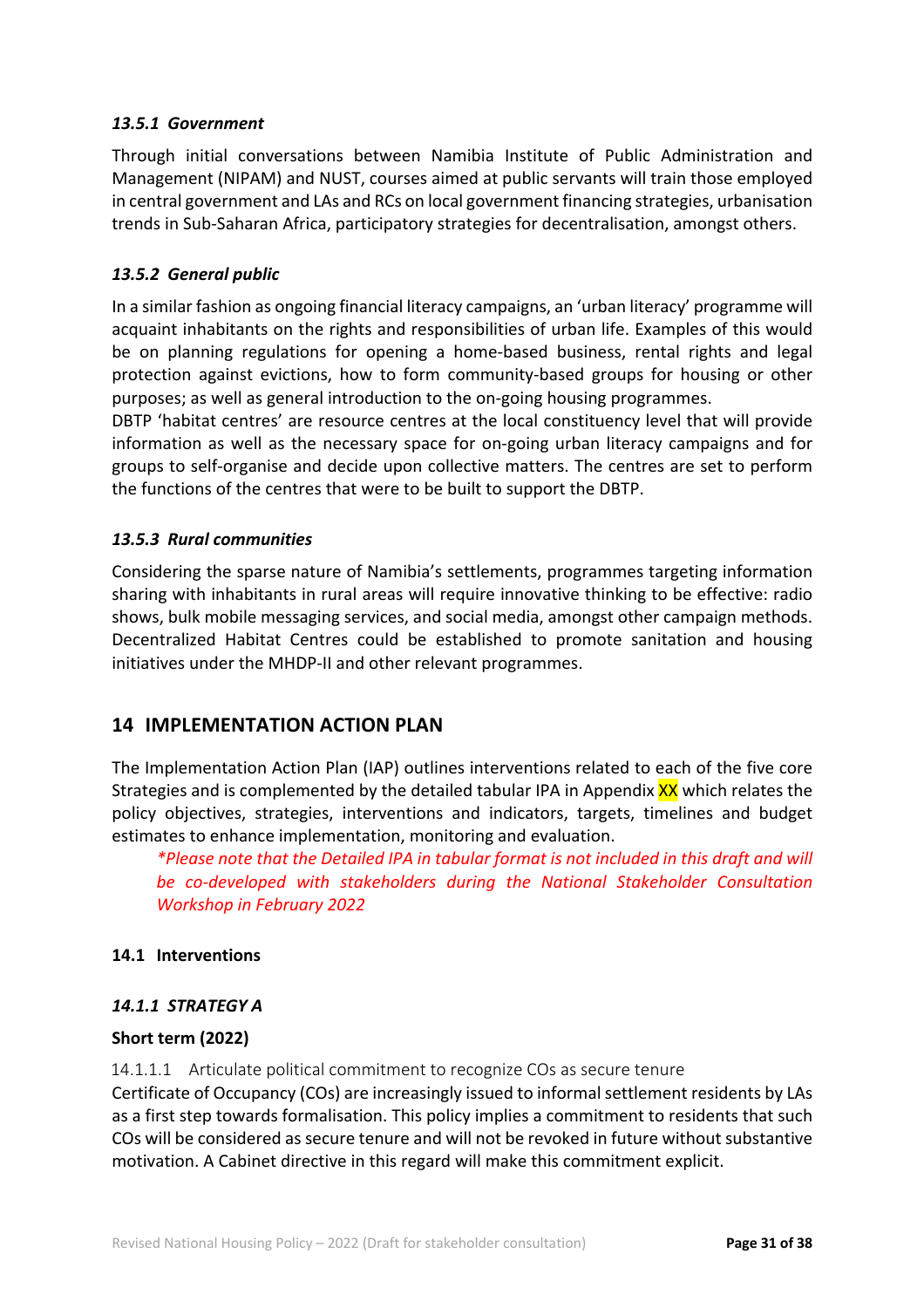14.1.1.2 Develop National Strategy for Participatory Informal Settlement Upgrading The mainstreaming and up-scaling of PISU country-wide requires a National Strategy to be developed with all relevant stakeholders based on local best practice, as envisioned by NAISU and MURD. The Strategy will be aligned with the Urban Land and Housing Grant System and has to include the development of institutional frameworks and governance to enable the upscaling of budget allocation directly to non-state implementors.

#### **Short-long term (2022-2030)**

#### 14.1.1.3 Capacitate existing PISU implementors

In collaboration with 19 LAs in 10 Regions, SDFN/NHAG are undertaking ISU of 41 settlements for the benefit of 21,056 households, impacting the lives of 61,175 residents. Currently there are opportunities for 1,700 houses to be constructed through the SDFN/NHAG process once additional funding is availed. These ongoing efforts need to be supported financially, administratively, technically and to scale up operations and reach. This will include the increase of budget allocations to the Twangana Fund administered by SDFN/NHAG, including funding for increased administrative capacity for the fund, the establishment of regional multidisciplinary technical teams to support LA's and non-state implementors (this might include convening retired professionals, professionals-in-training, and work-integrated learning students).

#### *14.1.2 STRATEGY B*

#### **Medium-long term (2024-2030)**

#### 14.1.2.1 Increase budget allocations for Urban Amenities

Current approaches for incremental land servicing are based on cost-recovery, but provision and/or funding of bulk infrastructure by RCs and LAs allows the costs for end-users to be decreased considerably. Increasing budget allocations for RCs and LAs to provide bulk infrastructure, linked specifically to the provision of low-cost land will be prioritised in the short-medium term. The Urban Land and Housing Subsidy / Grant System will incentivise RCs and LAs to provide security of tenure and basic services to its Ultra-low- and Low income residents through PISU and/or IGD in order to access funding for Urban Amenities and bulk infrastructure. Budget allocations for public transport, public amenities and local economies need to be increased over time in line with structure plans and other statutory planning documents.

#### *14.1.3 STRATEGY C*

#### **Short-medium term (2022-2024)**

#### 14.1.3.1 Enshrine the right to adequate housing in the Constitution

The right to adequate housing is internationally recognised and protected. The  $2^{nd}$  NLC recognized the need to include urban land and housing as part of the overarching, postindependence redistributive land reform agenda and called for the inclusion of the right to adequate housing in the constitution. Understanding housing primarily as a human right, instead of foregrounding its function as economic asset as the 2009 NHP did, is the basis for a more holistic approach envisioned in this policy review. MURD as the ministry responsible for the implementation of the  $2<sup>nd</sup>$  NLC resolutions will lead the process of a constitutional amendment to include the right to adequate housing as a as a fundamental human right and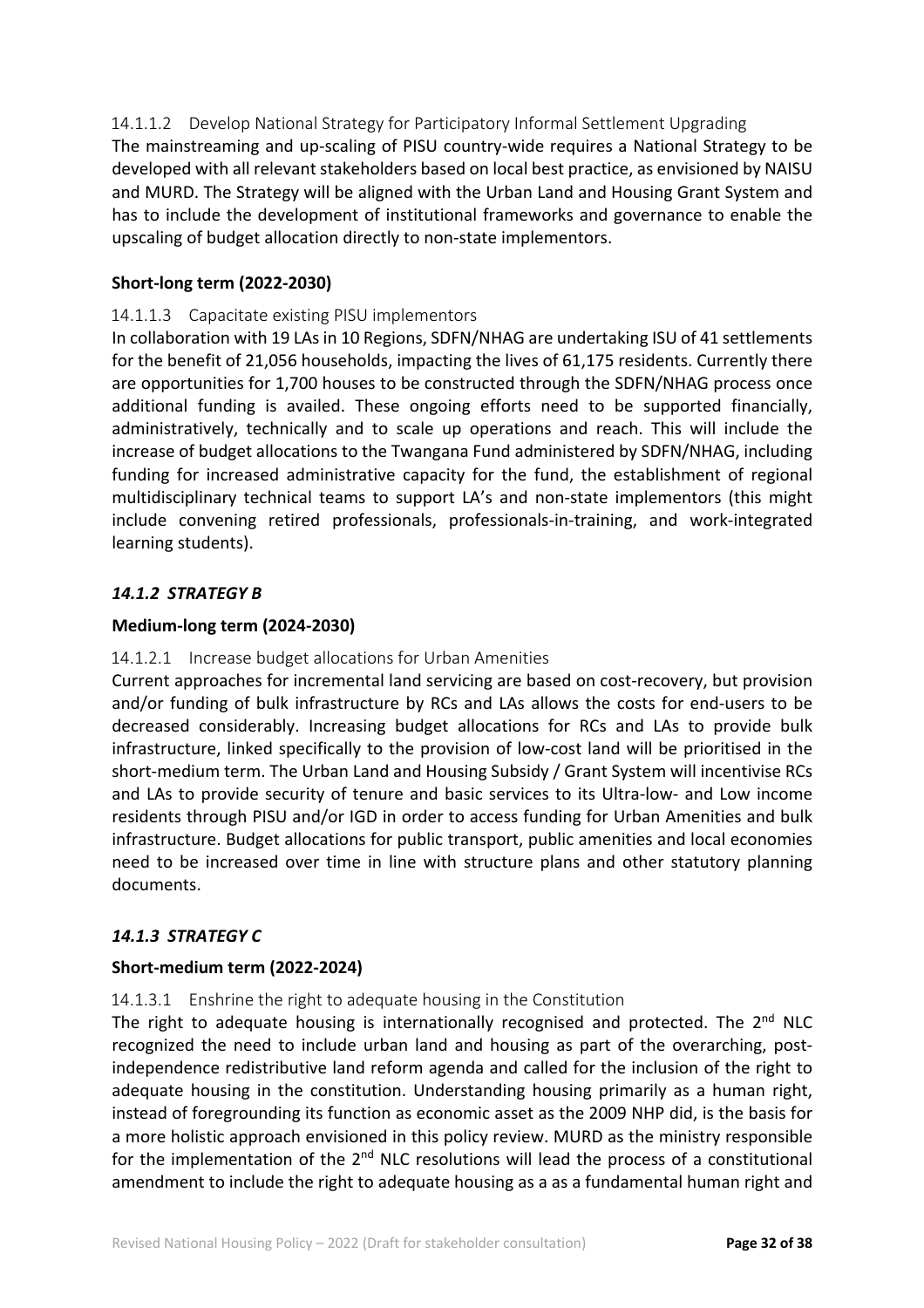#### freedom (Chapter 3) of the constitution.

#### 14.1.3.2 Align all Government housing initiatives

Based on the Medium Term Expenditure Framework (MTEF) of 2017/18, the following Government institutions were carrying out housing-related activities: Office of the Prime Minister (e.g. housing for relocation and resettlement of San communities), Ministry of Finance (e.g. managing State obligations towards employees housing schemes), Ministry of Health and Social Services (e.g. Housing Units for Independent Low Income Older People), Ministry of Environment, Forestry and Tourism (e.g. houses for staff in the various statesupported tourism destinations), Ministry of Agriculture Water and Land Reform (e.g. housing at Okongo Strategic Food Reserve, engaging in water and sanitation provision projects), Office of the Judiciary (e.g. staff housing), Department of Works (e.g. administration and maintenance of public housing), Ministry of Veteran Affairs (e.g. construction of veterans' houses), as well as the various activities of MURD. There is thus a need to review these various housing related budget allocations in relation to the income group demographics and in line with this policy.

#### 14.1.3.3 Revitalise the Decentralised Build Together Program

For nearly three decades the Decentralised Build Together Program (DBTP) has proven capable of reaching inhabitants in the Ultra-low- and Low-income groups, which make up the vast majority of the population. DBTP entails nine components, namely: lease of a plot of land; improved services for a plot; support for saving groups; obtaining a partly-serviced plot collectively through Community Land Trusts; acquisition of a plot of land; obtaining a serviced plot; buying building materials; acquisition of completed houses; building of collective facilities; of which only few were implemented. The programme relies on revolving funds administered by LAs and RCs and a centralised fund administered by MURD. The nine components were never fully implemented due to lack of infrastructure, financial support and capacity building needed to flank the programme as originally envisioned. Yet, during the period from 1992-2013 DBTP had 41,934 beneficiaries (almost 2,000 beneficiaries per year) making it the most impactful government housing programme since independence.

For the DBTP to be scaled up and decentralised more effectively, its implementation should be evaluated with the aim to improve administrative capacity at central and local government levels and align with recent developments and income target groups.

#### 14.1.3.4 Accelerate Local Government Reform

Local Government Reform, and particularly Local Authorities' finance reform is critical to the effective decentralisation of land servicing and housing delivery. The sustainability of LAs' finances will rely increasingly on economically vibrant neighbourhoods and locally-generated revenue. Yet, the scope of the land and housing challenge requires strategic financial support for local authorities to become more independent, including the building of administrative capacity through education and urban literacy. In addition to increasing the efficiency of revenue collection and internal capacity at LAs and RCs, organised communities and local entrepreneurship should be harnessed in the provision of local services by and for the communities, such as solid waste management, amongst others. A white paper on Local Government Reform form 2011 will act a s the baseline for this activity.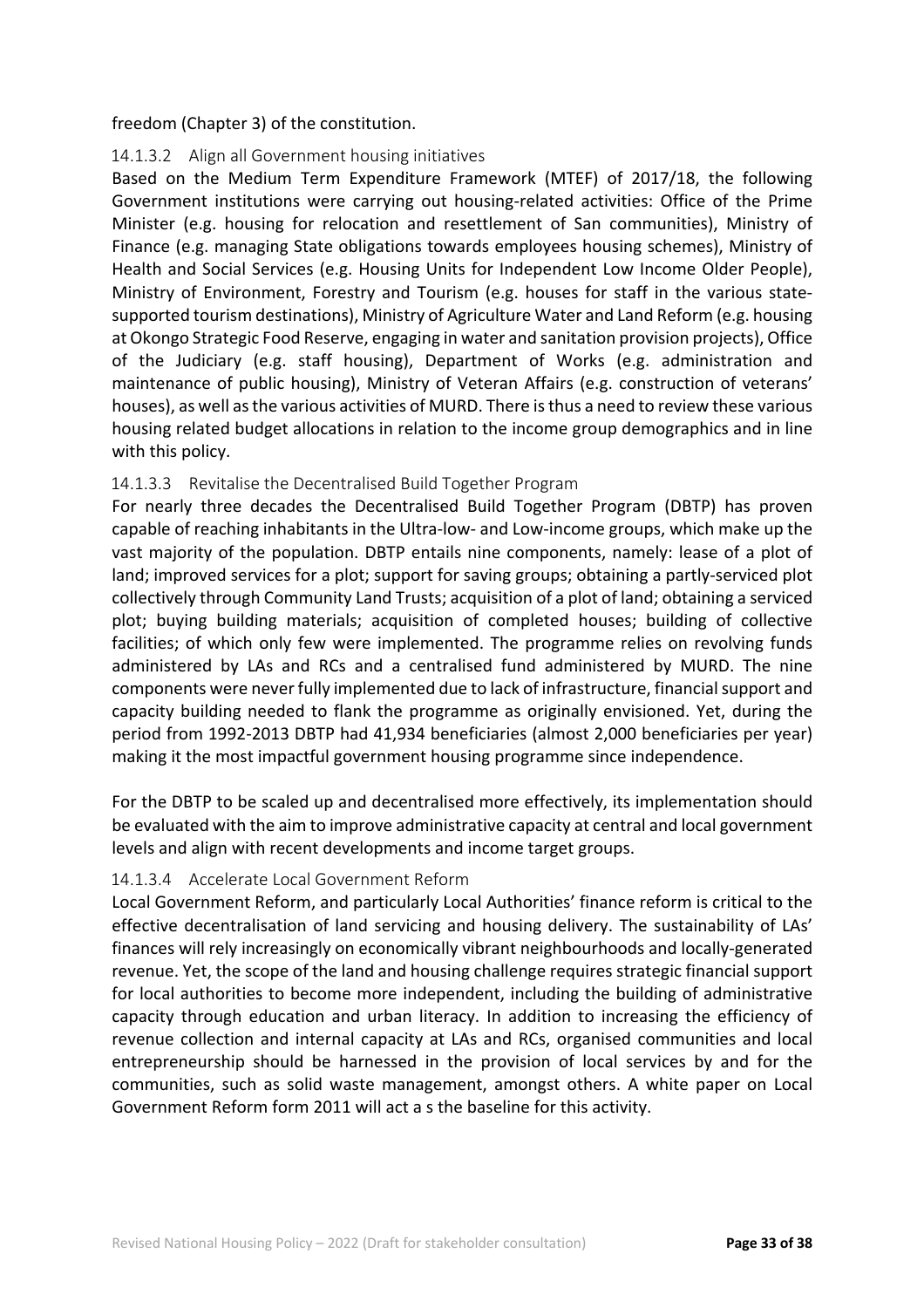#### **Medium-long term (2024-2026)**

#### 14.1.3.5 Refocus and recapitalise the National Housing Enterprise

Namibia's socio-economic context currently prevents the vast majority of households (including the Ultra-low- and Low-income groups or 88% of the population) to access credit*xliv*, which limits the broad applicability of credit-linked housing models. Nevertheless, the number of employees in the public sector alone stands at approximately 128,856 $x^2$ , of which a large segment cannot access housing due to lack of supply in this market segment. Realigning the NHE's dual function of financial institution and housing developer specifically towards target groups who can access credit will provide focus for the required recapitalisation and on-going public enterprise reform.

The houses built under Mass Housing Development Program (MHDP) are currently not listed in the NHE loan book, limiting its capital base and thus ability to finance housing development on a revolving basis. Furthermore, NHE may build on LA- or central government-owned land, which will assist in unlocking this land resource for housing provision. This could allow for NHE to provide social rental housing especially in rural areas, but also in urban centres where underutilised government-owned inner-city land is abundant.

#### 14.1.3.6 Develop a social rental housing framework

The definition of social housing in the 2009 NHP lacks a clear outline of the envisioned target group and vaguely refers to housing for "indigent residents", mixing up related but distinct concepts such as subsidized housing, low-cost and low-income housing and refers to processes such as DBTP and community-led initiatives. High residential mobility in Namibia creates demand for adequate rental housing for those who cannot or do not want to commit to the responsibilities of property ownership, including tertiary education students, young professionals and families, public sector workers amongst others.

Such housing could be developed and administered by LAs, parastatals, cooperatives, NGO's and private social housing providers and could include innovative socio-spatial interventions, such as urban in-fill developments allowing for a mix of incomes, ages and economic activities, as well as walkable public spaces and integrated transport options. Financial institutions such as Government Institutions Pension Fund (GIPF) have scope to invest in urban, medium-rise affordable rental accommodation. In addition, such accommodation could be developed on LA- or central government-owned land based on long-term leaseholds to guarantee the recuperation of the investment. Refurbishing government-owned housing currently administered by Ministry of Works and Transport (MoWT) could provide a starting point and in-kind capital for a social rental sector.

## *14.1.4 STRATEGY D*

#### **Short-medium term (2022-2024)**

#### 14.1.4.1 Encourage PPPs/JVs for land servicing and housing

Public-private Partnerships (PPPs) have recently been legislated under the Public Private Partnership Act of 2017. The Act defines PPPs as a partnership between a Public and a Private Entity, which is governed by a PPP Agreement in line with the legislation for the purpose of public service provision. The Ministry of Finance PPP Unit defines PPPs as a measure to boost the supply of Public Service Provision where the Government has no capacity to provide, for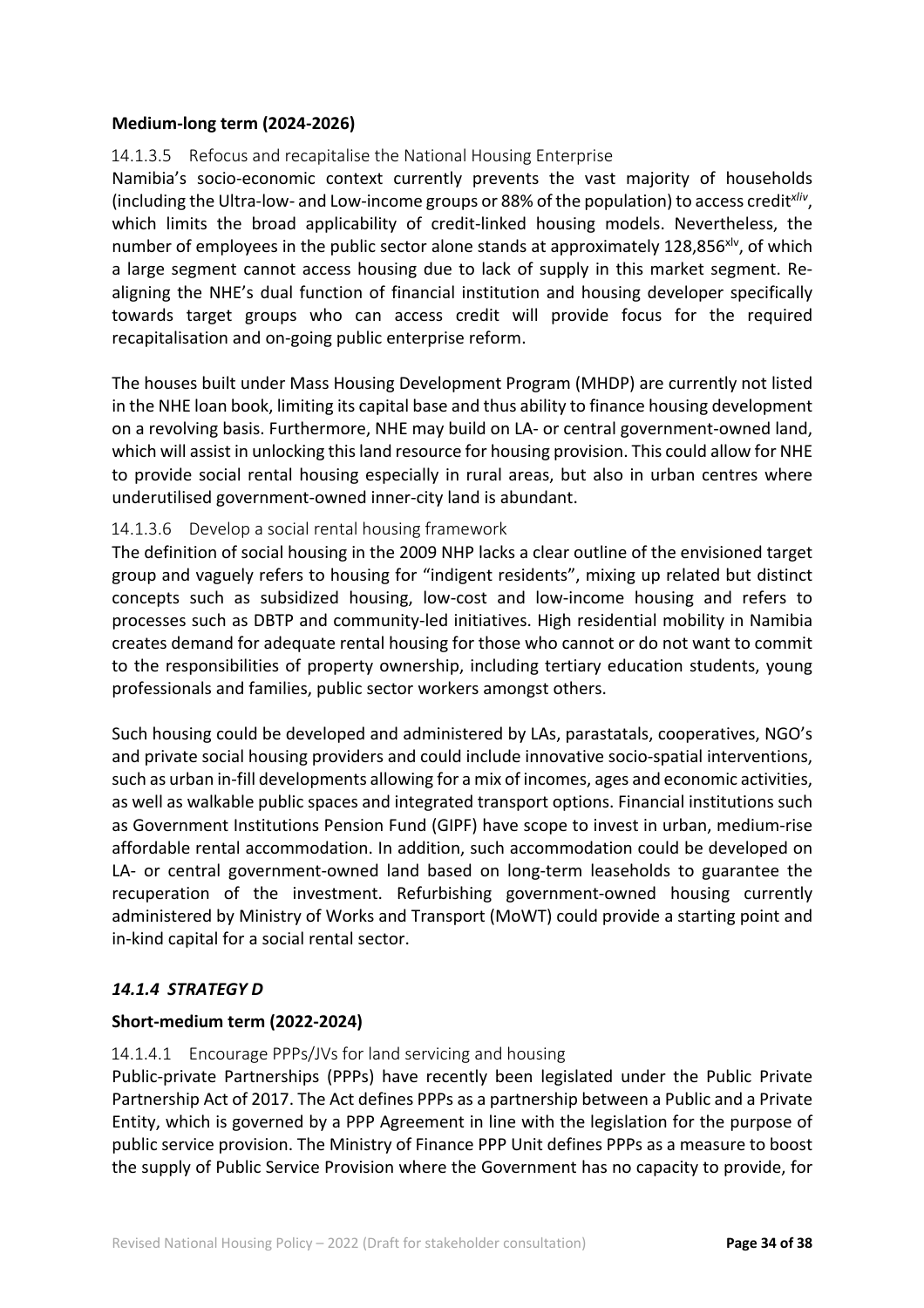a target group that will be able to pay for the service provided. PPPs thus require cost recovery and are generally for-profit and are largely not applicable for interventions targeted at the Ultra-low- and Low-income groups. PPPs will function well in the middle and high-income groups, both for land servicing at cost recovery, and provision of credit linked housing as well as for rental housing. The NHE as well as several LA's are currently engaging private developers in PPPs for the purpose of land and housing delivery and the review of impactful cases needs to inform the development of guidelines for PPPs in land and housing development.

#### 14.1.4.2 Develop Residential Densification Guidelines

Following recent international precedent to encourage increased urban densities through blanket approvals of additional dwellings on previously single residential zoned land, and given the generally large plot sizes in older parts of towns and cities in Namibia, policy instruments need to be developed to incentivise individual homeowners to build additional dwellings on their land. This can be facilitated through simplifying and reducing cost of rezoning and approval processes to achieve this aim. This will be further elaborated in the forthcoming Urban Land Reform Policy.

#### **Medium term (2024-2026)**

#### 14.1.4.3 Develop Inclusionary Housing incentives

Related to PPPs above is the potential to incentivise developers to include a portion of affordable homes in development, especially where LA or Central Government land was made available. Such incentives need to be formulated as part of general guidelines for PPPs for land and housing development, and need to strike a balance between enabling housing development to take place, and achieving public benefit in return for public resources made available to developers. The development of inclusionary housing policy instruments must be firmly grounded in international experiences with similar policy aims.

#### *14.1.5 STRATEGY E*

#### **Short term (2022)**

#### 14.1.5.1 Review urban density regulations and engineering standards

The minimum plot size of  $300m<sup>2</sup>$  for single residential zoning is unsustainable for urban areas and with few parallels internationally. The uncontested application of excessive urban planning and engineering standards such as excessive road widths, over dimensioned service infrastructure together with the minimum plot size often cause delays in PISU processes or stall the process altogether, with the potential risk of residents' ultimate displacement and relocation<sup>xivi</sup>. Pilot projects for alternative planning and urban design have furthermore been frustrated due to inflexible municipal regulations that frustrate innovationxlvii. Such innovation is required to speed up the process, guide informal growth through planned layouts, lower costs and encourage ownership of the process of land delivery through participation.

#### **Short-long term (2022-2026)**

#### 14.1.5.2 Enable Housing innovation

Housing innovation is considered broadly in terms of social processes, financing mechanisms, planning schemes, density, housing typologies, building materials and technology,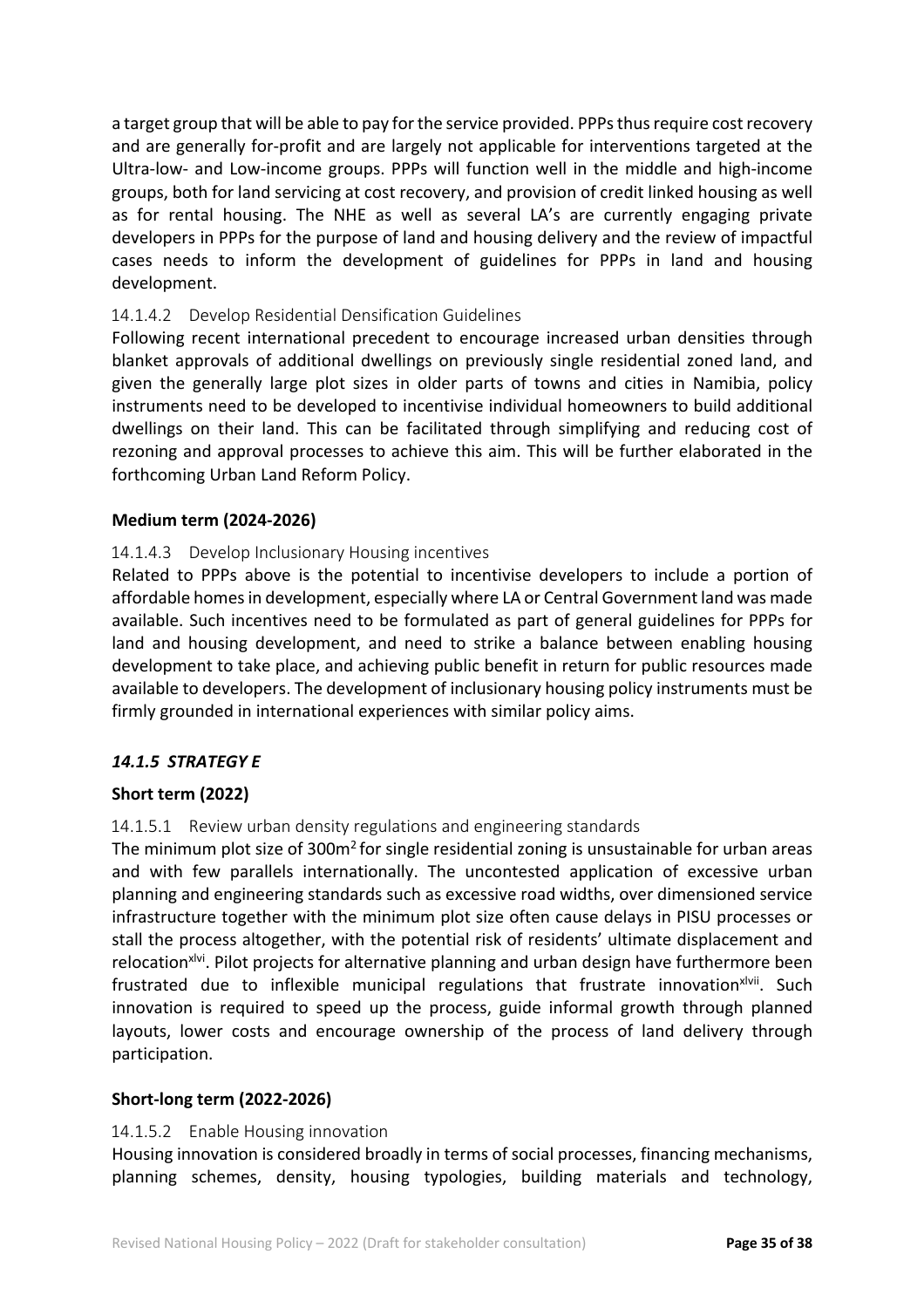construction standards, resource efficiency (renewable energy, water), allocation mechanisms, housing governance models, and post-occupancy assessments amongst others. Housing innovation can be government-supported partnership between universities, technical and vocational training institutions, the private sector, international organisations, and community groups. The Habitat Research and Development Centre (HRDC) provides an optimal setting for applied research and community interaction.

## **15 CONCLUSION**

The urgency of addressing the urban and rural land and housing needs in Namibia is of high priority on the National developmental agenda, as reflected in the HPP Plan II and the 2<sup>nd</sup> NLC resolutions. This was also reflected in the blueprint for the MHDP, which was conceived as the largest government programme since independence. While the aim to intervene at a large scale was commendable, the interventions require recalibration to actually benefit the largest majority of residents.

Hardly any country has achieved the task of providing 'houses' for its entire population. However, Namibia has subscribed to the principle of adequate housing, which includes making possible efforts to enable the right to adequate housing for its citizens. Based on the 2009 NHP emphasis on housing as economic asset and financial product, the MHDP blueprint conveyed a notion that government would build large numbers of houses, without addressing the lack of implementation capacity at all levels of state- and non-state organisations. This policy review instead aims at facilitating the largest majority of residents to progressively access adequate housing.

The complex nature and lengthy process of land delivery, housing and urban development, as well as the limited capacity to coordinate and manage such a complex process in effective, decentralised and cost-efficient ways, require concerted measures to make significant impact. Success requires boosting coordinated implementation in the immediate term, scaling-up grass-roots initiatives paired with decentralized Government support and opening up opportunities for new forms of interventions to emerge.

The policy further aims to enhance the culture of dialogue and common learning between the various stakeholders in housing and land delivery. Platforms like the Public Forum on Housing and Urbanisation, hosted by MURD in collaboration with NUST and other key stakeholders, can become the annual event for stakeholders to meet to deliberate on socio-spatial matters. In line with this culture of dialogue and cooperation, this document along with its IAP must become *a living document* that is continually reviewed.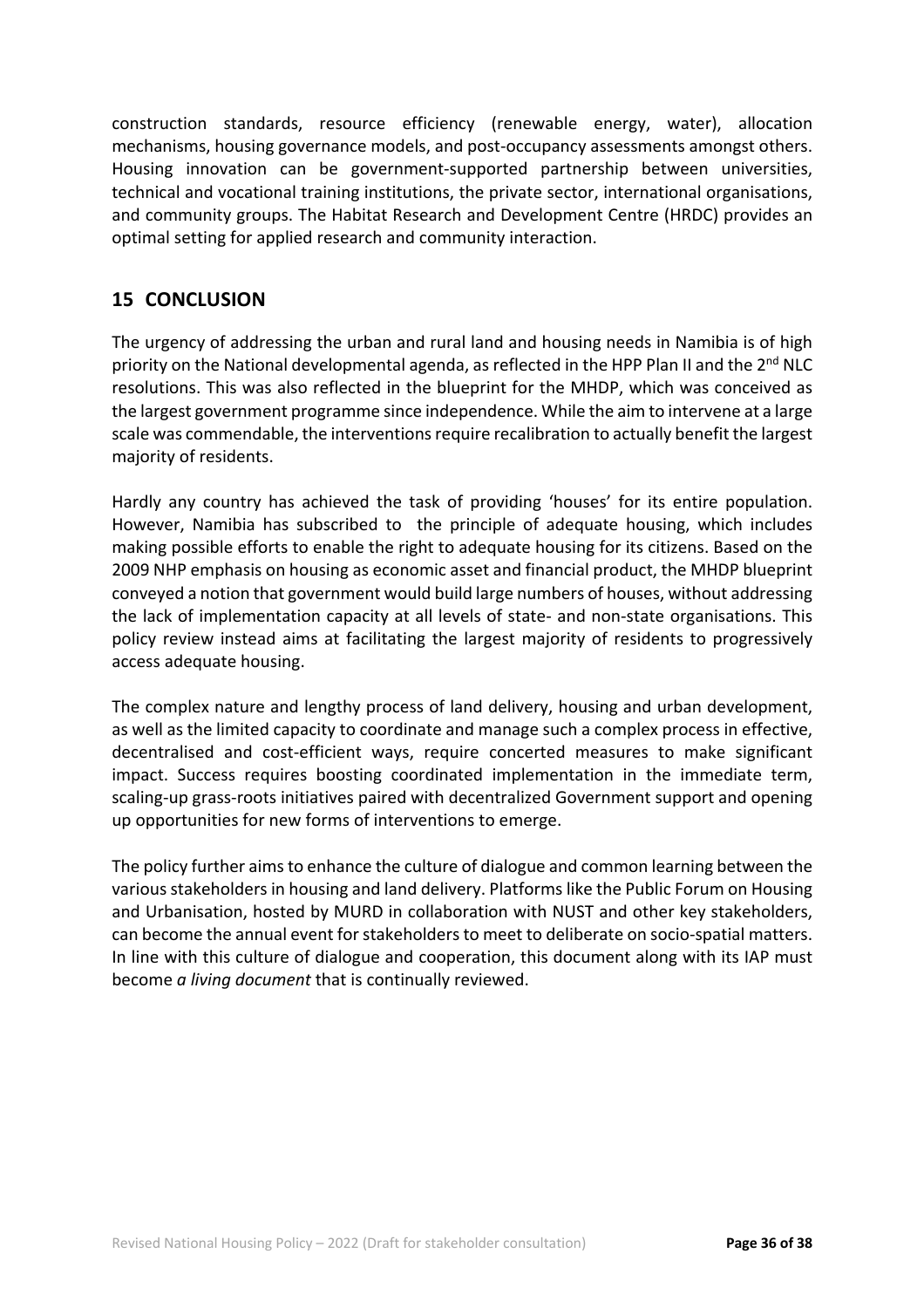#### **16 NOTES**

- NSA. (2011). 2011 Population and Housing Census Main Report. Namibia Statistics Agency.
- UN. (2015). World Urbanization Prospects: the 2014 Revision. New York: United Nations Department of Economic and Social Affairs.
- Namibia Statistics Agency (2015) Namibia 2011 Census. Migration Report. Windhoek: NSA. p.iii
- See iii, p. iv.
- v CLIP has enumerated 541,119 inhabitants living in informal settlements across the country, which represent 59.5% of the country's urban population as per the 2011 census. Although CLIP also includes settlements not yet proclaimed, it also excludes backyard structures and other forms of informal inhabitation within 'formal' areas. SDFN. (2009). Community Land Information Program (CLIP). Shackdwellers Federation of Namibia & Namibia Housing Action Group. Retrieved from http://www.sdinet.org/media/upload/countries/documents/NAMclip\_ndf

The African Economic Outlook, whose 2016 edition was dedicated to the issue of urbanization, remarks that "underlying tensions between social groups as a result of economic, political and social exclusion can be overcome by ensuring that citizens have secure livelihoods and access to quality services". African Economic Outlook. (2015). African Economic Outlook: Namibia. AfDB, OECD, UNDP. p. 20

- WHO and UNICEF (2015). Progress of Sanitation and Drinking Water: 2015 Update and MDG Assessment. Geneva, UNICEF and World Health Organization
- viii See v
- The World Bank's Country Partnership Agreement with Namibia notes that "[e]conomic growth has not generated jobs as the structure of the economic production and trade has remained essentially unchanged [since Independence]". World Bank. (2013). Country Partnership Agreement for the Republic of Namibia (No. 77748–NA). p. vi
- Using data from the Namibia Labour Force Survey, the ILO estimates that about 43.9% of non-agricultural employment in Namibia is informal; with most of these being women. ILO. (2012). Statistical update on employment in the informal economy. Department of Statistics, International Labour Organization. Retrieved from http://laborsta.ilo.org/informal\_economy\_E.html
- It is estimated that informal activities account for 93% of new jobs and 61% of urban employment in Africa. UN-Habitat. (2010). The state of the world's cities 2010/2011 - Cities for All: Bridging the Urban Divide. UN-Habitat.
- xii Heintz, J., & Valodia, I. (2008). Informality in Africa: A review. WIEGO. Retrieved from http://www.inclusivecities.org/wpcontent/uploads/2012/07/Heintz\_WIEGO\_WP3.pdf
- xiii UN-supported Participatory Slum Upgrading Programme is being implemented in Walvis Bay, Opuwo and Aroab. UN-Habitat. (2012). Participatory Slum Upgrading Programme (PSUP) – UN-Habitat. Retrieved April 6, 2017, from https://unhabitat.org/urban-initiatives/initiatives-programmes/participatory-slum-upgrading/
- xiv World Bank. (2017). GINI Index (World Bank estimate). World Bank. Retrieved from http://data.worldbank.org/indicator/SI.POV.GINI
- xv Delgado, G., & Lühl, P. (2016). The case for adequate housing for teachers in Windhoek (Working Paper No. 5). Windhoek: Integrated Land Management Institute.
- xvi NSA. (2015). The Namibia Labour Force Survey 2014 Report. Windhoek: Namibian Statistics Agency.
- xvii FNB Namibia. (2016). FNB Housing Index September 2016. Windhoek: FNB Namibia.
- xviii With information submitted by LAs on the occasion of MULSP, and assuming a 300m2 plot, the average cost of servicing per plot of land that most LAs have available stands at N\$72,000. However, consulting engineers prefer to estimate this number at N\$100,000 to provide for contingencies and variation. For the purpose of this report the average between the two is used. ILMI. (2017, March). Planning and bulk infrastructure for housing. Discussion session in the context of the "Revision of the Blueprint and Development of a Strategy to Guide the Implementation for the Mass Housing Development Programme." Department of Architecture and Spatial Planning, NUST.
- xix Examples of local sources of revenue, not all of which apply to the Namibian case, are: property tax, personal income tax, payroll and corporate income tax, borrowing, equity and bond markets, general consumption tax, excise tax, user fees, intergovernmental transfers, private capital mobilisation, public-private partnerships, development charges, tax increment financing, and land value capture tax. UN-Habitat. (2017). Economic Foundations for Sustainable Urbanization. A study on three-pronged approach. Planned city extensions, legal framework, and municipal finance. (No. HS/059/16E). Nairobi: UN-Habitat. pp. 60, 62
- xx Local Authorities Act of 1992, Part XII Housing Schemes.
- xxi Government expenditure on housing and community amenities: http://ec.europa.eu/eurostat/statisticsexplained/index.php/Government\_expenditure\_on\_housing\_and\_community\_amenities
- xxii The figure is for 2015. See OECD. (2017). OECD Stat. Social Expenditure Aggregated data. Retrieved June 21, 2017, from https://stats.oecd.org/
- xxiii See **Error! Bookmark not defined.**, p. 87.
- xxiv Tomlinson, M. (2015). South Africa's Housing Conundrum. @Liberty, a Policy Bulleting by the South African Institute for Race Relations, 4(20), 1–14.
- xxv Examples of these are land serviced under the Targeted Intervention for Employment and Economic Growth (TIPEEG) and the support that was channelled to the three first pilots of MULSP.
- xxvi AU. (2015, April). Agenda 2063. The Africa We Want. African Union Commission. p. 3
- xxvii UN. (2017, January 25). New Urban Agenda. United Nations.
- xxviii The New Urban Agenda defines the right to the city as "a vision of cities for all, referring to the equal use and enjoyment of cities and human settlements, seeking to promote inclusivity and ensure that all inhabitants, of present and future generations, without discrimination of any kind, are able to inhabit and produce just, safe, healthy, accessible, affordable, resilient and sustainable cities and human settlements to foster prosperity and quality of life for all". See 21